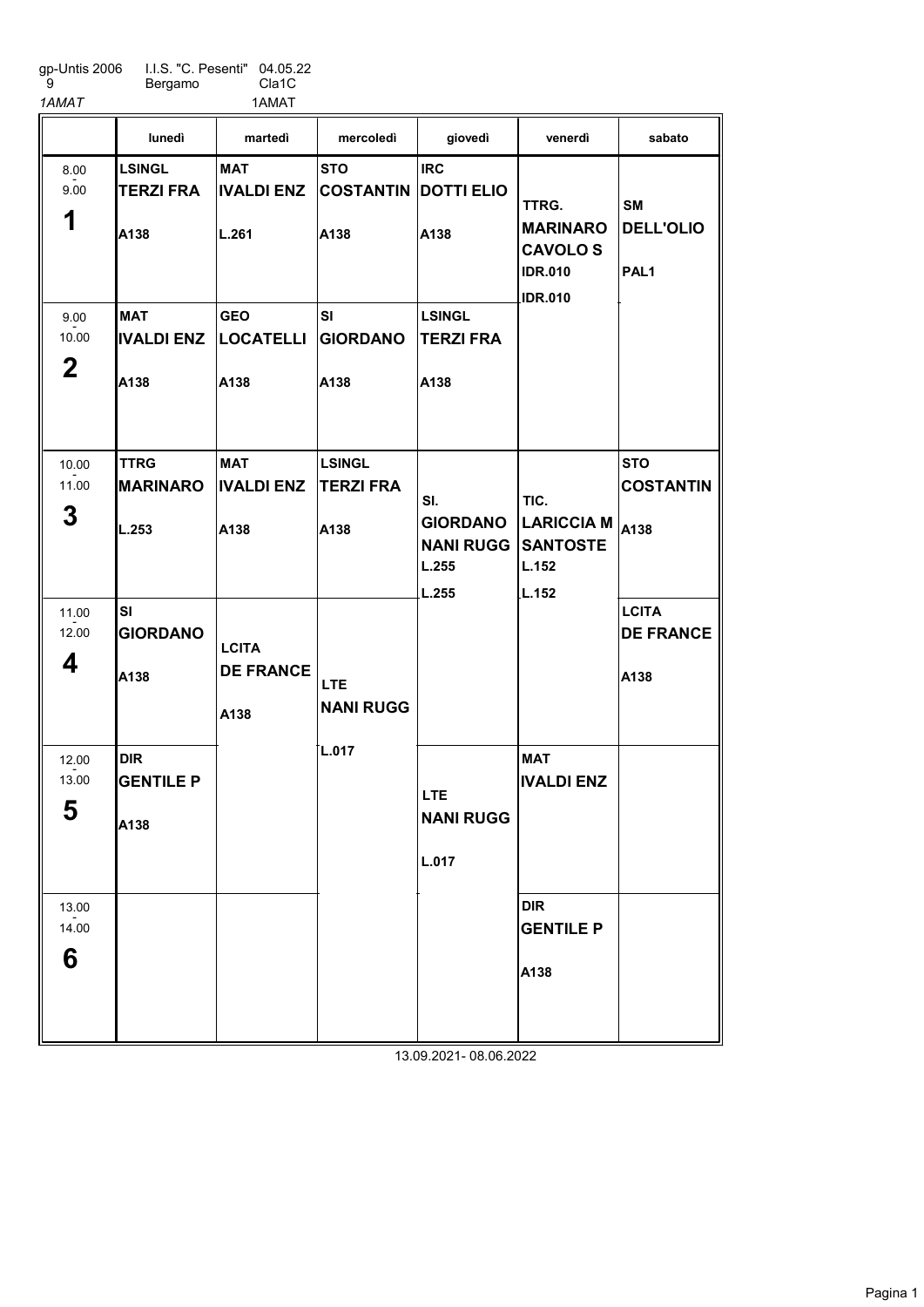gp-Untis 2006 9 I.I.S. "C. Pesenti" Bergamo 04.05.22

1BMM 1BMM

Cla1C

|                                                 | lunedì                                                      | martedì                                                                           | mercoledì                                                                                            | giovedì                                         | venerdì                                  | sabato                                                         |
|-------------------------------------------------|-------------------------------------------------------------|-----------------------------------------------------------------------------------|------------------------------------------------------------------------------------------------------|-------------------------------------------------|------------------------------------------|----------------------------------------------------------------|
| 8.00<br>9.00<br>1                               | <b>MAT</b><br><b>UBBIALI LI</b><br>L.261                    | <b>DIR</b><br><b>GENTILE P</b><br>A139                                            | <b>IRC</b><br><b>DOTTI ELIO</b><br>A139                                                              | <b>STO</b><br><b>DE FRANCE SCRIVANO</b><br>A139 | <b>SI</b><br>A139                        | TTRG.<br><b>GALLI PAO</b><br><b>CACI GIUSE</b><br>L.01<br>L.01 |
| 9.00<br>10.00<br>$\mathbf 2$                    | <b>TTRG</b><br><b>GALLI PAO</b><br>L.01                     | <b>LSINGL</b><br><b>BERTOSSI</b><br>A139                                          | <b>MAT</b><br>UBBIALI LI<br>A139                                                                     | <b>LSINGL</b><br><b>BERTOSSI</b><br>A139        | <b>LSINGL</b><br><b>BERTOSSI</b><br>A139 |                                                                |
| 10.00<br>11.00<br>3<br>11.00<br>12.00<br>4      | <b>LTE</b><br><b>CACI GIUSE</b><br>MOT <sub>1</sub>         | <b>GEO</b><br><b>LOCATELLI</b><br>A139<br><b>MAT</b><br><b>UBBIALI LI</b><br>A139 | <b>STO</b><br><b>DE FRANCE DE FRANCE</b><br>A139<br><b>LTE</b><br><b>CACI GIUSE SCRIVANO</b><br>A139 | <b>LCITA</b><br>A139<br><b>SI</b><br>A139       | <b>LCITA</b><br><b>DE FRANCE</b><br>A139 | <b>SM</b><br><b>TORREGRO</b><br>PAL <sub>2</sub>               |
| 12.00<br>13.00<br>E<br>ວ<br>13.00<br>14.00<br>6 | SI.<br><b>SCRIVANO</b><br><b>SCACCIAN</b><br>L.255<br>L.255 | TIC.<br><b>DELIA SER</b><br><b>SANTOSTE</b><br>L.152<br>L.152                     | <b>LTE</b><br>$ {\sf CACI}$ GIUSE $ {\sf A139}$<br>MOT <sub>1</sub>                                  | <b>DIR</b><br><b>GENTILE P</b>                  | <b>MAT</b><br><b>UBBIALI LI</b><br>A139  |                                                                |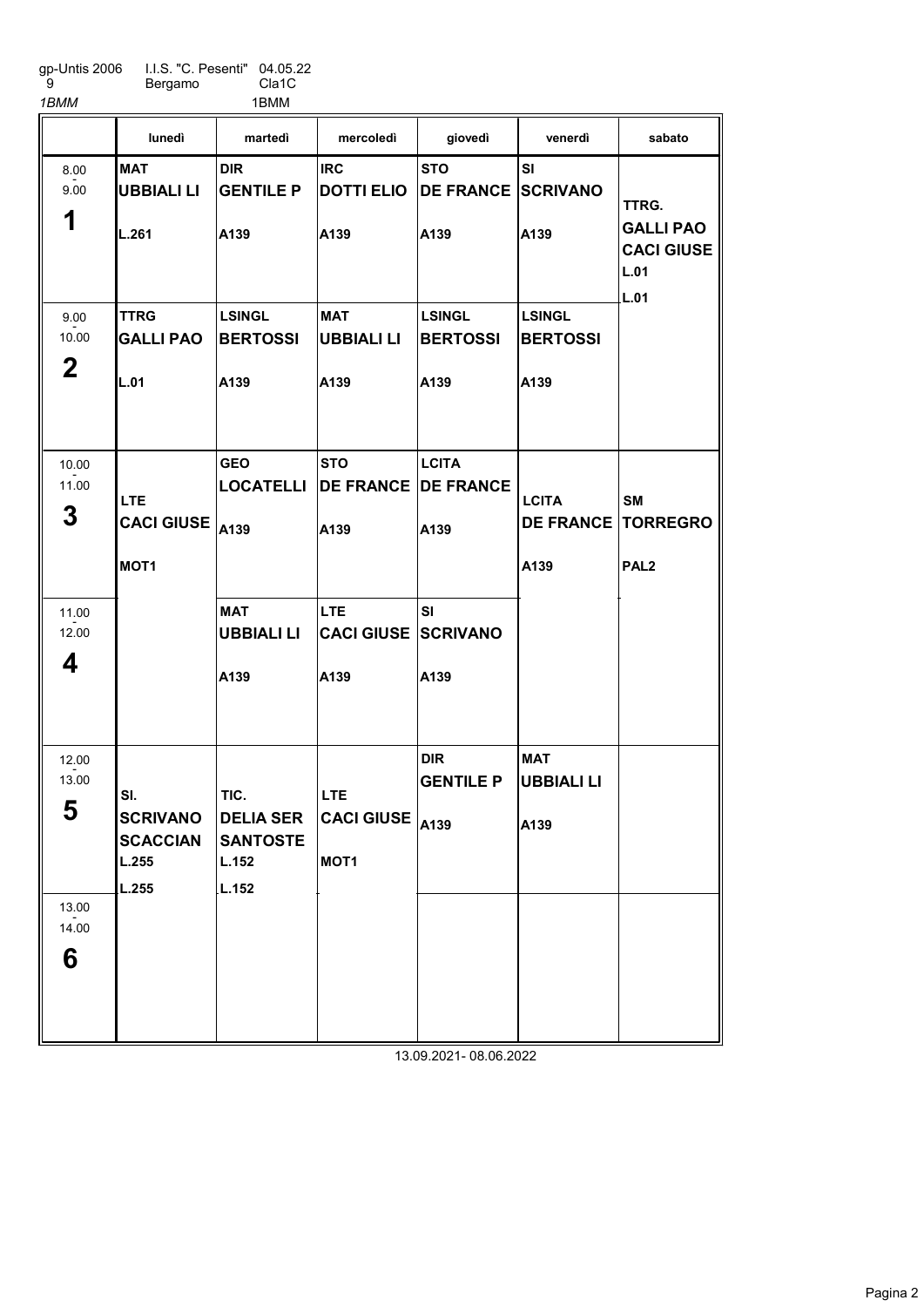gp-Untis 2006 9 I.I.S. "C. Pesenti" 04.05.22 Bergamo Cla1C 1AMIT 1AMIT

LSINGL GIANNINOT A140 SI SIGNORELL GENTILE P A140 TDP FARCHI VIT A140 MAT LA MARCA A140 GEO LOCATELLI A140 DIR A140 LSINGL GIANNINOT A140 **STO** ALBANESE A140 MAT LA MARCA L.261 MAT LA MARCA L.152 **STO** ALBANESE A140 IRC. FERRARI L A140 MAT LA MARCA A140 **LCITA** ALBANESE A140 TDP FARCHI VIT A140 DIR GENTILE P A140 LSINGL GIANNINOT L.04 lunedì martedì mercoledì giovedì venerdì sabato 1 8.00 - 9.00 2 9.00  $-2.00$ 3 10.00 - 11.00 4 11.00  $-2.00$ 5 12.00  $-2.00$ 6 13.00  $-2.00$ TDP. FARCHI VIT SCALI ANG A140 A140 SI. **SIGNORELL** RIGGIO GIO L.255 L.255 TIC. LARICCIA M **SANTOSTE** L.152 L.152 LTE RIGGIO GIO L.AGG **SM** CAVALERI PAL2 **LCITA** ALBANESE L.R2 LTE RIGGIO GIO L.AGG 13.09.2021- 08.06.2022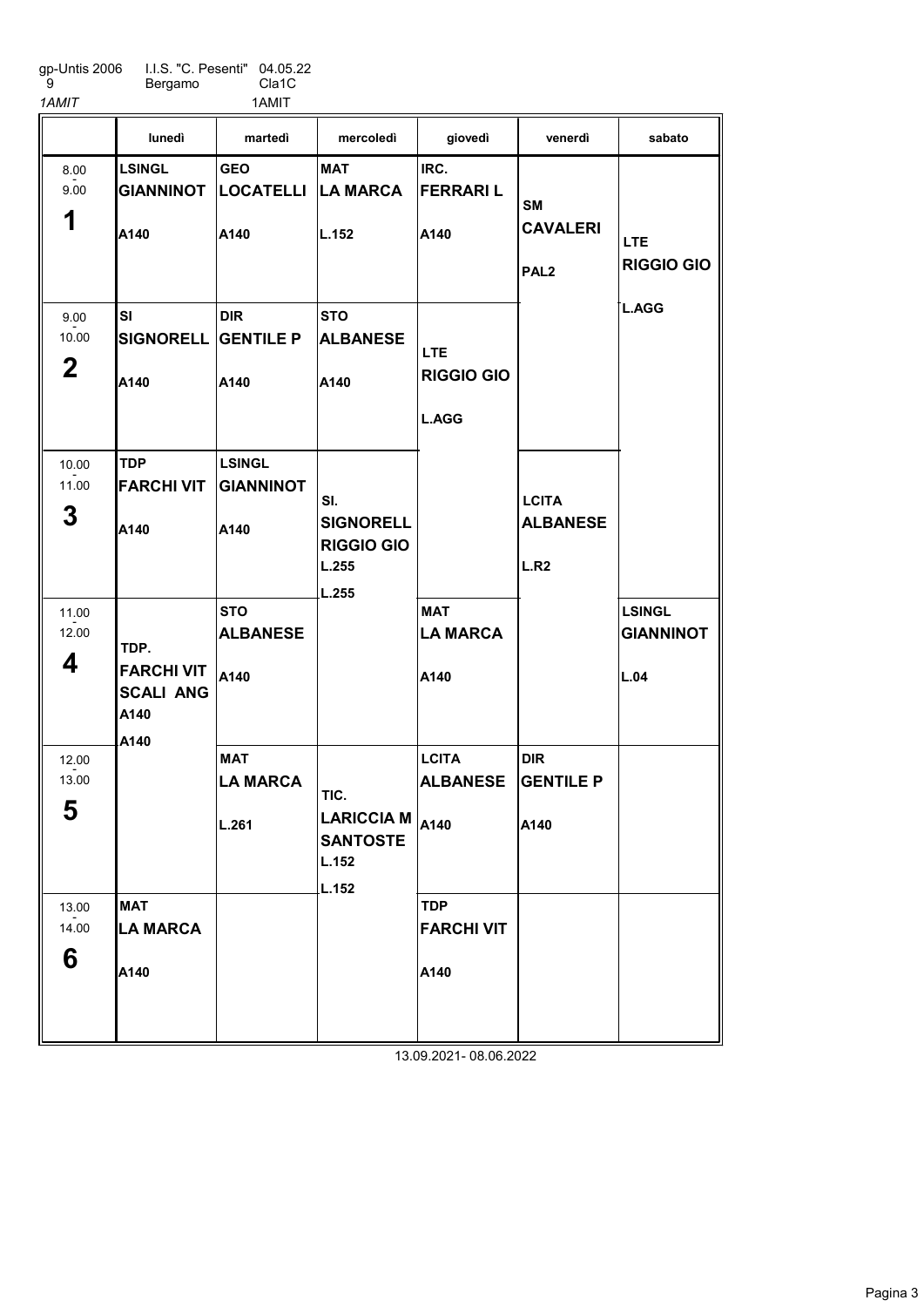| gp-Untis 2006 | I.I.S. "C. Pesenti" 04.05.22 |                    |
|---------------|------------------------------|--------------------|
| - 9           | Bergamo                      | Cla <sub>1</sub> C |

| 1AFI                         |                                                             | 1AFI                                      |                                              |                                                   |                                           |                                                   |
|------------------------------|-------------------------------------------------------------|-------------------------------------------|----------------------------------------------|---------------------------------------------------|-------------------------------------------|---------------------------------------------------|
|                              | lunedì                                                      | martedì                                   | mercoledì                                    | giovedì                                           | venerdì                                   | sabato                                            |
| 8.00<br>9.00<br>1            | <b>LCITA</b><br><b>ADESSO A</b><br>A147                     | <b>LCITA</b><br><b>ADESSO A</b><br>A147   | <b>TIC</b><br><b>MEZZASAL</b><br>L.013       | <b>LTE</b><br><b>FERRARA F</b><br>L.R3            | IRC.<br><b>DOTTI ELIO</b><br>A016B        | <b>TIC</b><br><b>MEZZASAL</b><br>L.04             |
| 9.00<br>10.00<br>$\mathbf 2$ | <b>LCITA</b><br><b>ADESSO A</b><br>A147                     | <b>LSINGL</b><br><b>GIANNINOT</b><br>A147 |                                              |                                                   | <b>SRI</b><br><b>DONATO D</b><br>L.R2     |                                                   |
| 10.00<br>11.00<br>3          | SRI.<br><b>DONATO D</b><br><b>MAGGI DAN</b><br>L.R2<br>L.R2 | <b>MAT</b><br><b>SINA ADEL</b><br>A147    | <b>SRI</b><br><b>DONATO D</b><br>L.R2        | <b>SI</b><br><b>CRESTA GI</b><br>L.R <sub>2</sub> | <b>LTE</b><br><b>FERRARAF</b><br>L.R3     | <b>SM</b><br><b>DELL'OLIO</b><br>PAL <sub>1</sub> |
| 11.00<br>12.00<br>4          |                                                             | SI<br><b>CRESTA GI</b><br>A147            |                                              | <b>STOC</b><br><b>GENTILE P</b><br>A147           |                                           |                                                   |
| 12.00<br>13.00<br>5          | <b>LTE</b><br><b>FERRARA F</b> $ _{A147}$<br>L.R3           | <b>STOC</b><br><b>GENTILE P</b>           | <b>LSINGL</b><br>GIANNINOT SINA ADEL<br>A147 | <b>MAT</b><br>A147                                | SI<br><b>CRESTA GI</b><br>A259            |                                                   |
| 13.00<br>14.00<br>6          |                                                             |                                           | <b>MAT</b><br><b>SINA ADEL</b><br>A147       |                                                   | <b>LSINGL</b><br><b>GIANNINOT</b><br>A259 |                                                   |
|                              |                                                             |                                           |                                              | 13.09.2021-08.06.2022                             |                                           |                                                   |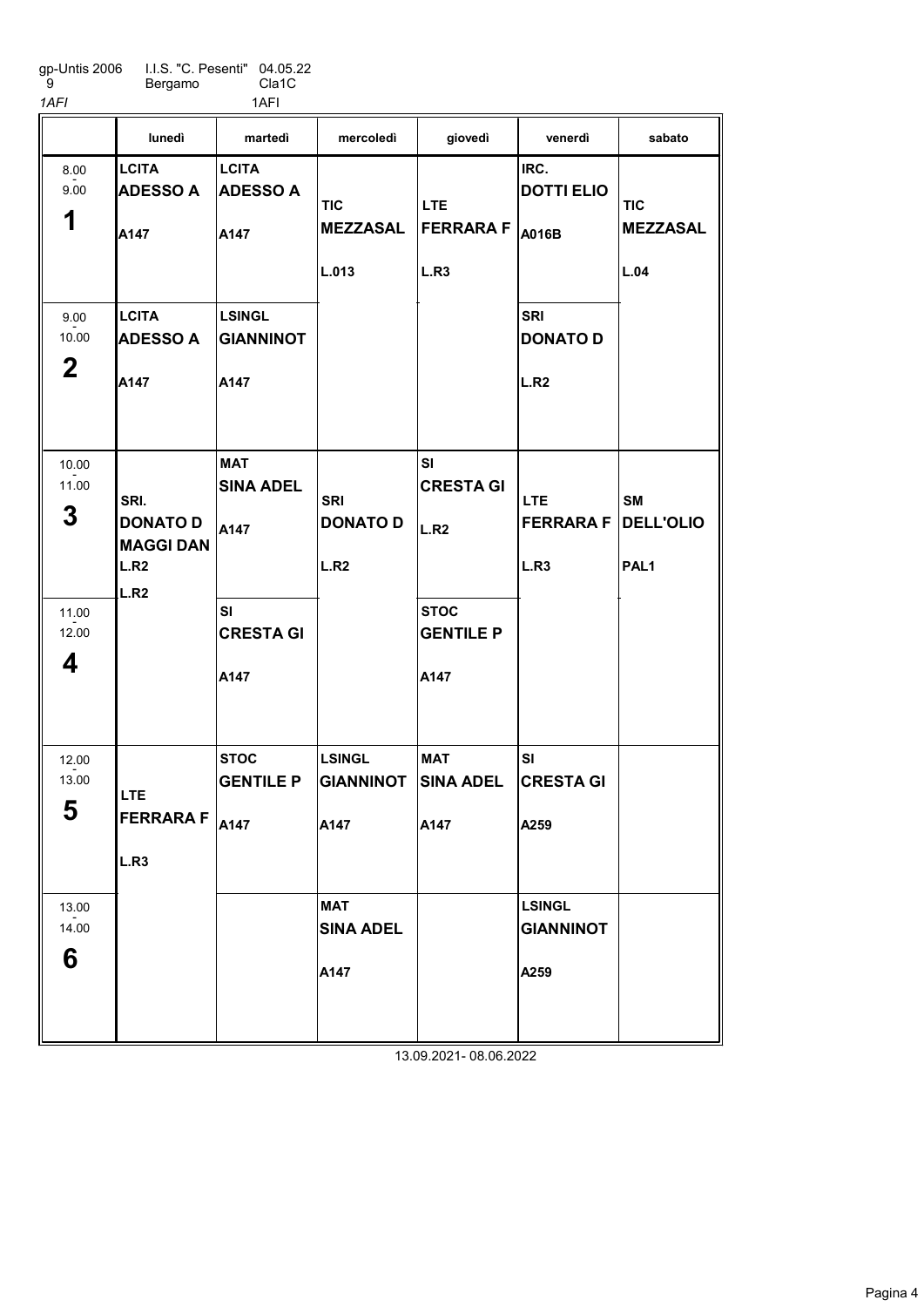gp-Untis 2006 9 I.I.S. "C. Pesenti" Bergamo 04.05.22 Cla1C 1*BFI* 1*BFI* 

|                              | lunedì                                   | martedì                                          | mercoledì                                         | giovedì                                                     | venerdì                                  | sabato                                          |
|------------------------------|------------------------------------------|--------------------------------------------------|---------------------------------------------------|-------------------------------------------------------------|------------------------------------------|-------------------------------------------------|
| 8.00<br>9.00<br>1            | <b>LTE</b><br><b>TESTA MAS</b><br>L.013  | <b>SM</b><br><b>TORREGRO</b><br>PAL <sub>2</sub> | <b>MAT</b><br><b>BEGNA JAC TROTTA MI</b><br>A016B | <b>SI</b><br>A016B                                          | IRC.<br><b>DOTTI ELIO</b><br>A016B       | SRI.<br>POLITO DO<br><b>MILI ORAZI</b><br>A016B |
| 9.00<br>10.00<br>$\mathbf 2$ |                                          |                                                  | <b>LSINGL</b><br><b>GULIZIA FR</b><br>A016B       | <b>LSINGL</b><br><b>GULIZIA FR</b><br>A016B                 | <b>LCITA</b><br><b>ADESSO A</b><br>A016B | A016B                                           |
| 10.00<br>11.00<br>3          | <b>SI</b><br><b>TROTTA MI</b><br>A016B   | <b>LSINGL</b><br><b>GULIZIA FR</b><br>A016B      | <b>STOC</b><br><b>ADESSO A</b><br>A016B           | <b>SRI</b><br>POLITO DO<br>A016B                            | TIC<br><b>DELIA SER</b><br>A016B         | <b>STOC</b><br><b>ADESSO A</b><br>A016B         |
| 11.00<br>12.00<br>4          | <b>LCITA</b><br><b>ADESSO A</b><br>A016B | <b>SRI</b><br>POLITO DO<br>A016B                 | <b>MAT</b><br><b>BEGNA JAC</b><br>A016B           | <b>SI</b><br><b>TROTTA MI</b><br>A016B                      |                                          | <b>MAT</b><br><b>BEGNA JAC</b><br>A016B         |
| 12.00<br>13.00<br>E<br>ა     |                                          |                                                  | <b>LTE</b><br>L.013                               | <b>TIC</b><br><b>TESTA MAS DELIA SER TESTA MAS</b><br>L.013 | <b>LTE</b><br>L.013                      |                                                 |
| 13.00<br>14.00<br>6          |                                          |                                                  |                                                   | 13.09.2021-08.06.2022                                       |                                          |                                                 |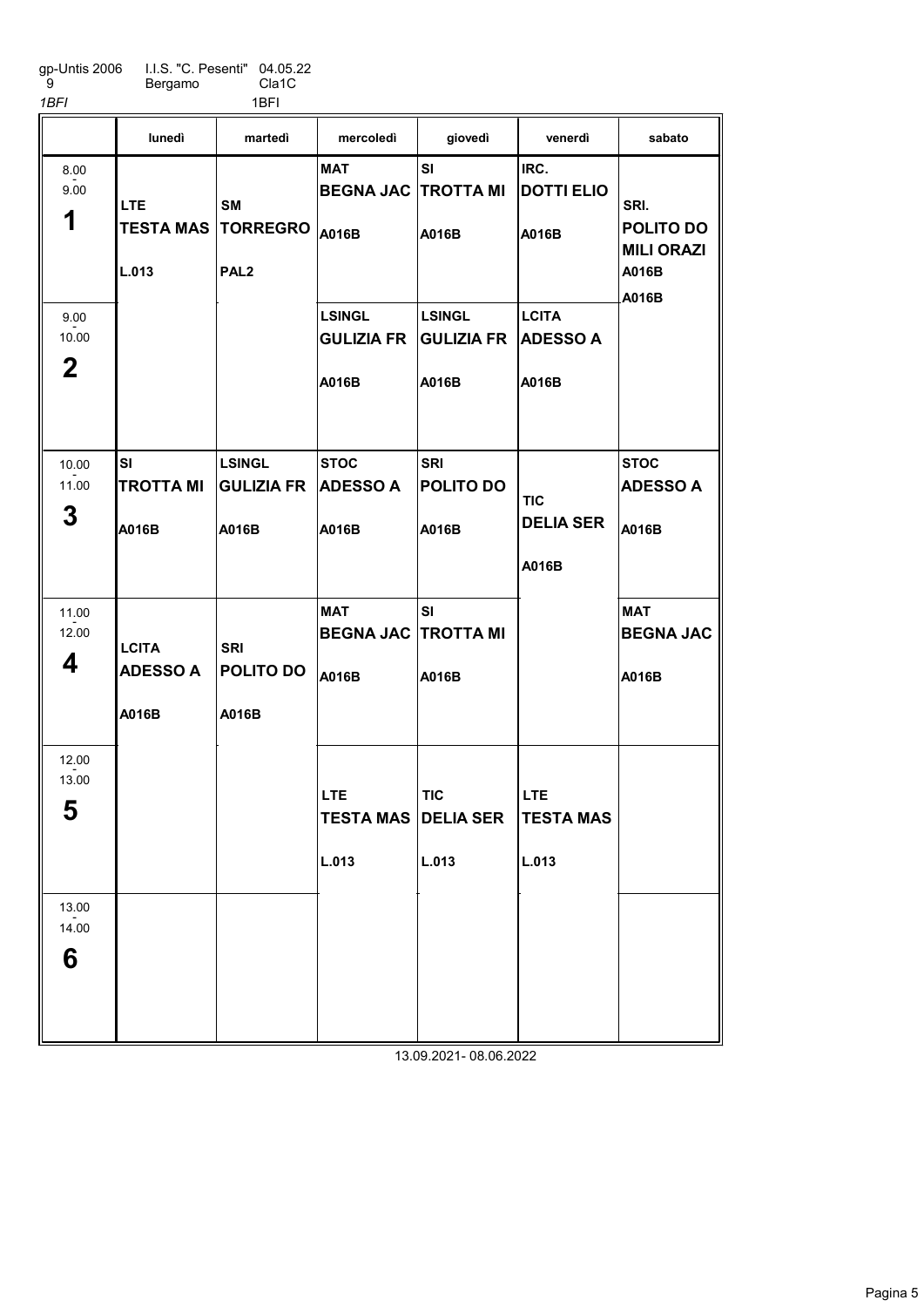gp-Untis 2006 9 I.I.S. "C. Pesenti" 04.05.22 Cla1C

Bergamo

| 1AFJ                         |                                          | 1AFJ                                           |                                                                             |                                                   |                                                  |                                          |
|------------------------------|------------------------------------------|------------------------------------------------|-----------------------------------------------------------------------------|---------------------------------------------------|--------------------------------------------------|------------------------------------------|
|                              | lunedì                                   | martedì                                        | mercoledì                                                                   | giovedì                                           | venerdì                                          | sabato                                   |
| 8.00<br>9.00<br>1            | <b>IRC</b><br><b>DOTTI ELIO</b><br>A148  | <b>LTE</b><br><b>CAVOLOS</b><br><b>IDR.06</b>  | <b>TTRG</b><br><b>CALOMINO</b><br>A148                                      | <b>LTE</b><br><b>CAVOLOS</b><br><b>IDR.06</b>     | <b>STOC</b><br><b>COSTA GIU</b><br>A148          | <b>STOC</b><br><b>COSTA GIU</b><br>A148  |
| 9.00<br>10.00<br>$\mathbf 2$ | <b>TTRG</b><br><b>CALOMINO</b><br>A148   |                                                |                                                                             |                                                   | <b>LCITA</b><br><b>COSTA GIU</b><br>A148         | <b>MAT</b><br><b>BEGNA JAC</b><br>A148   |
| 10.00<br>11.00<br>3          |                                          | <b>TPJ</b><br><b>CALOMINO</b><br><b>IDR.06</b> | TPJ.<br><b>CALOMINO</b><br><b>CAVOLOS</b><br><b>IDR.06</b><br><b>IDR.06</b> | <b>SM</b><br><b>DELL'OLIO</b><br>PAL <sub>1</sub> |                                                  | <b>LSINGL</b><br><b>COLOMBIC</b><br>A148 |
| 11.00<br>12.00<br>4          | <b>LSINGL</b><br><b>COLOMBIC</b><br>A148 | <b>MAT</b><br><b>BEGNA JAC</b><br>L.261        |                                                                             |                                                   | <b>MAT</b><br><b>BEGNA JAC COSTA GIU</b><br>A148 | <b>LCITA</b><br>A148                     |
| 12.00<br>13.00<br>5          | SI<br><b>CRESTA GI</b><br>A148           | <b>LSINGL</b><br><b>COLOMBIC</b><br>A148       | LTE<br><b>CAVOLOS</b><br><b>IDR.06</b>                                      | SI<br><b>CRESTA GI</b><br>A148                    | <b>TPJ</b><br><b>CALOMINO</b><br><b>IDR.06</b>   |                                          |
| 13.00<br>14.00<br>6          |                                          | SI<br><b>CRESTA GI</b><br>A148                 |                                                                             |                                                   |                                                  |                                          |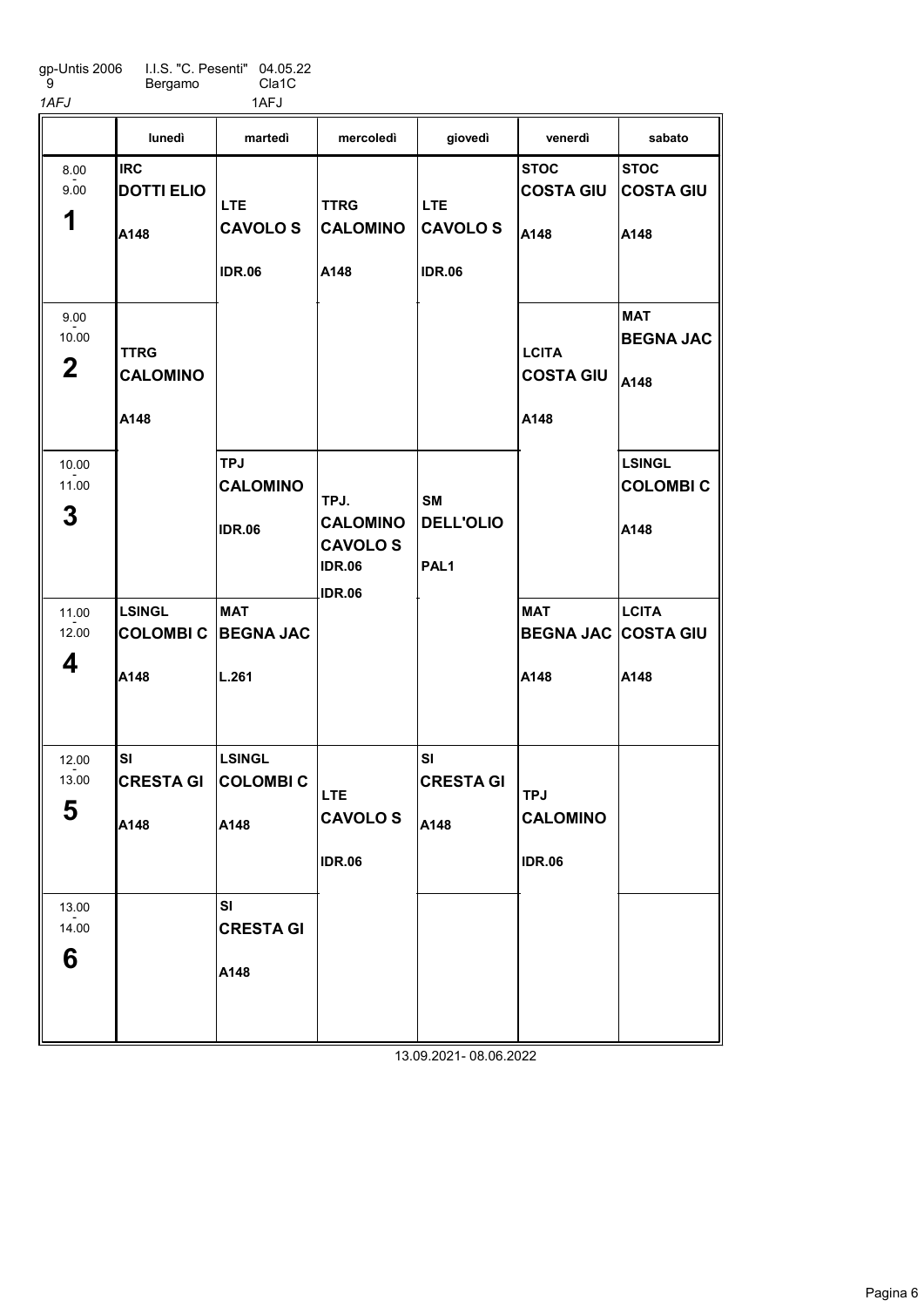| gp-Untis 2006 | I.I.S. "C. Pesenti" 04.05.22 |       |
|---------------|------------------------------|-------|
| - 9           | Bergamo                      | Cla1C |

1AFL 1AFL

|                              | lunedì                                      | martedì                                             | mercoledì                                | giovedì                                          | venerdì                                                | sabato                                   |
|------------------------------|---------------------------------------------|-----------------------------------------------------|------------------------------------------|--------------------------------------------------|--------------------------------------------------------|------------------------------------------|
| 8.00<br>9.00<br>1            | ELL.<br><b>MILI ORAZI</b><br>L016<br>L016   | <b>LTE</b><br>PIRAS GIAN RENDA FRA TORGANO<br>L.019 | <b>AUTOMAZION</b><br>A141                | IRC.<br><b>FERRARIL</b><br>A140                  | <b>MAT</b><br><b>SINA ADEL</b><br>A153                 | <b>ELL</b><br><b>PIRAS GIAN</b><br>L.019 |
| 9.00<br>10.00<br>$\mathbf 2$ |                                             |                                                     |                                          | <b>STOC</b><br><b>BARBIERI D</b><br>A140         | SI<br><b>GIORDANO</b><br>L.152                         |                                          |
| 10.00<br>11.00<br>3          | <b>LSINGL</b><br><b>ACCARINO</b><br>A369    | SI<br><b>GIORDANO</b><br>L.017                      | SI<br><b>GIORDANO</b><br>A141            | <b>LTE</b><br>L.019                              | <b>LCITA</b><br><b>RENDA FRA BARBIERI D</b><br>A153    | <b>LTE</b><br><b>RENDA FRA</b><br>L.019  |
| 11.00<br>12.00<br>4          | <b>MAT</b><br><b>SINA ADEL</b><br>A369      | <b>LSINGL</b><br><b>ACCARINO</b><br>A368            | <b>LSINGL</b><br><b>ACCARINO</b><br>A150 |                                                  |                                                        |                                          |
| 12.00<br>13.00<br>5<br>13.00 | <b>AUTOMAZION</b><br><b>TORGANO</b><br>A370 | <b>LCITA</b><br><b>BARBIERI D</b><br>A368           | <b>MAT</b><br><b>SINA ADEL</b><br>A150   | <b>SM</b><br><b>CAVALERI</b><br>PAL <sub>2</sub> | <b>ELL</b><br><b>PIRAS GIAN</b><br>A153<br><b>STOC</b> |                                          |
| 14.00<br>6                   |                                             |                                                     |                                          |                                                  | <b>BARBIERI D</b><br>A153                              |                                          |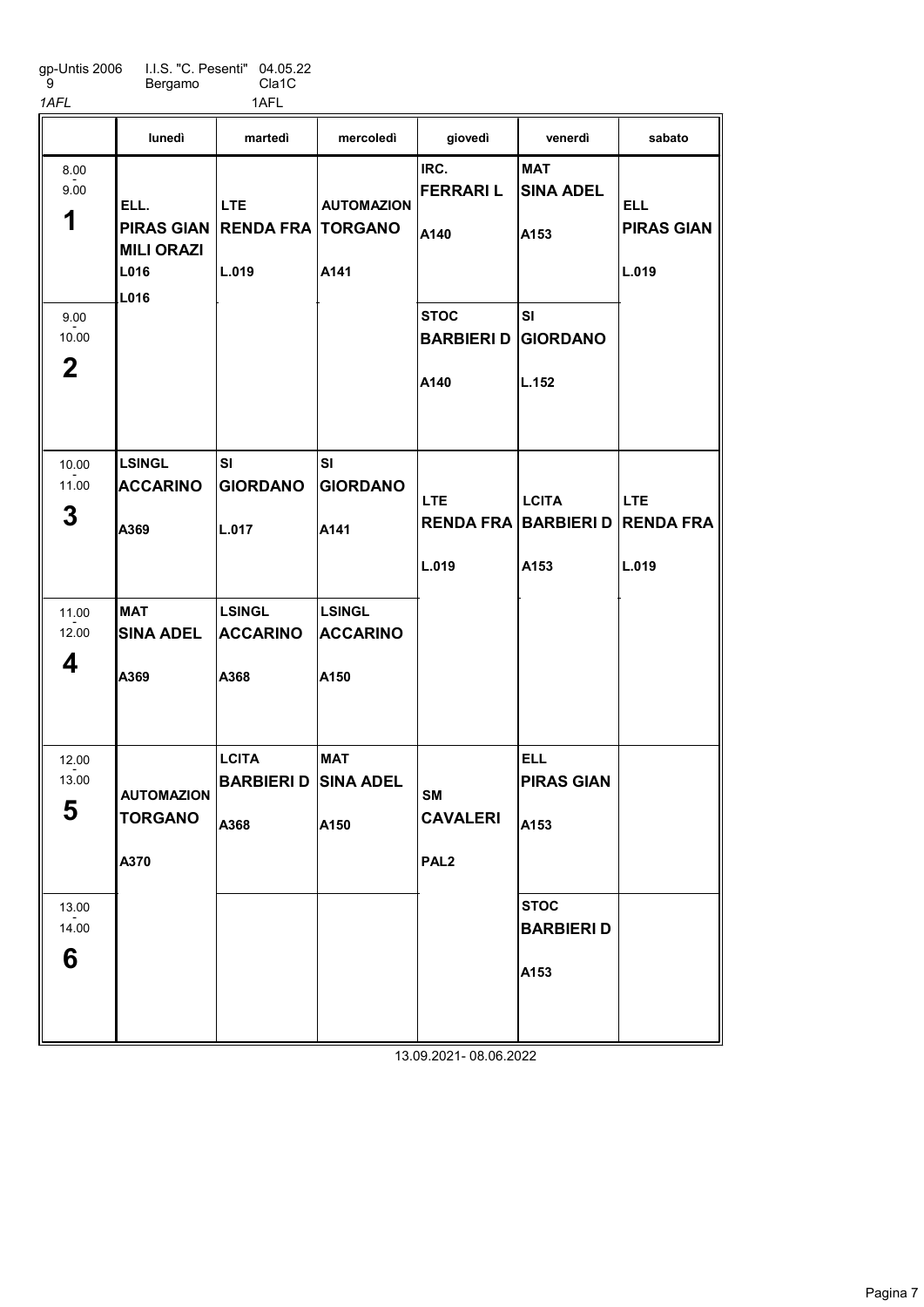gp-Untis 2006 9 I.I.S. "C. Pesenti" Bergamo 04.05.22 Cla1C

| 1AFM                         |                                                             | 1AFM                                      |                                                  |                                                             |                                           |                                                   |
|------------------------------|-------------------------------------------------------------|-------------------------------------------|--------------------------------------------------|-------------------------------------------------------------|-------------------------------------------|---------------------------------------------------|
|                              | lunedì                                                      | martedì                                   | mercoledì                                        | giovedì                                                     | venerdì                                   | sabato                                            |
| 8.00<br>9.00<br>1            | <b>LTE</b><br><b>SCACCIAN</b><br>MOT <sub>1</sub>           | IRC.<br><b>DOTTI ELIO</b><br>A148         | <b>SI</b><br><b>SCRIVANO</b><br>A147             | SI<br><b>SCRIVANO</b><br>A148                               | <b>STOC</b><br><b>ADESSO A</b><br>A142    | <b>LTE</b><br><b>SCACCIAN</b><br>MOT <sub>1</sub> |
| 9.00<br>10.00<br>$\mathbf 2$ |                                                             | <b>MAT</b><br><b>URSO ROC</b><br>A148     | <b>STOC</b><br><b>ADESSO A</b><br>A147           | TPM.<br><b>TROTTA MI</b><br><b>SCACCIAN</b><br>A148<br>A148 | <b>TTRG</b><br><b>TROTTA MI</b><br>A142   |                                                   |
| 10.00<br>11.00<br>3          | <b>MAT</b><br><b>URSO ROC</b><br>A142                       | <b>LCITA</b><br><b>ADESSO A</b><br>A256   | SI<br><b>SCRIVANO</b><br>A147                    | <b>LSINGL</b><br><b>DI MARO M</b><br>A148                   |                                           | <b>TPM</b><br><b>TROTTA MI</b><br>A259            |
| 11.00<br>12.00<br>4          | TPM.<br><b>TROTTA MI</b><br><b>SCACCIAN</b><br>A142<br>A142 |                                           | <b>LCITA</b><br><b>ADESSO A</b><br>A147          | <b>MAT</b><br><b>URSO ROC</b><br>L.261                      | <b>LSINGL</b><br><b>DI MARO M</b><br>A142 | <b>TTRG</b><br>TROTTA MI<br>A259                  |
| 12.00<br>13.00<br>5          | <b>TTRG</b><br><b>TROTTA MI</b><br>A142                     | <b>LSINGL</b><br><b>DI MARO M</b><br>A256 | <b>SM</b><br><b>CAVALERI</b><br>PAL <sub>2</sub> | LTE.<br><b>SCACCIAN</b><br>MOT <sub>1</sub>                 | <b>TPM</b><br><b>TROTTA MI</b><br>A142    |                                                   |
| 13.00<br>14.00<br>6          | <b>TPM</b><br><b>TROTTA MI</b><br>A142                      |                                           |                                                  |                                                             |                                           |                                                   |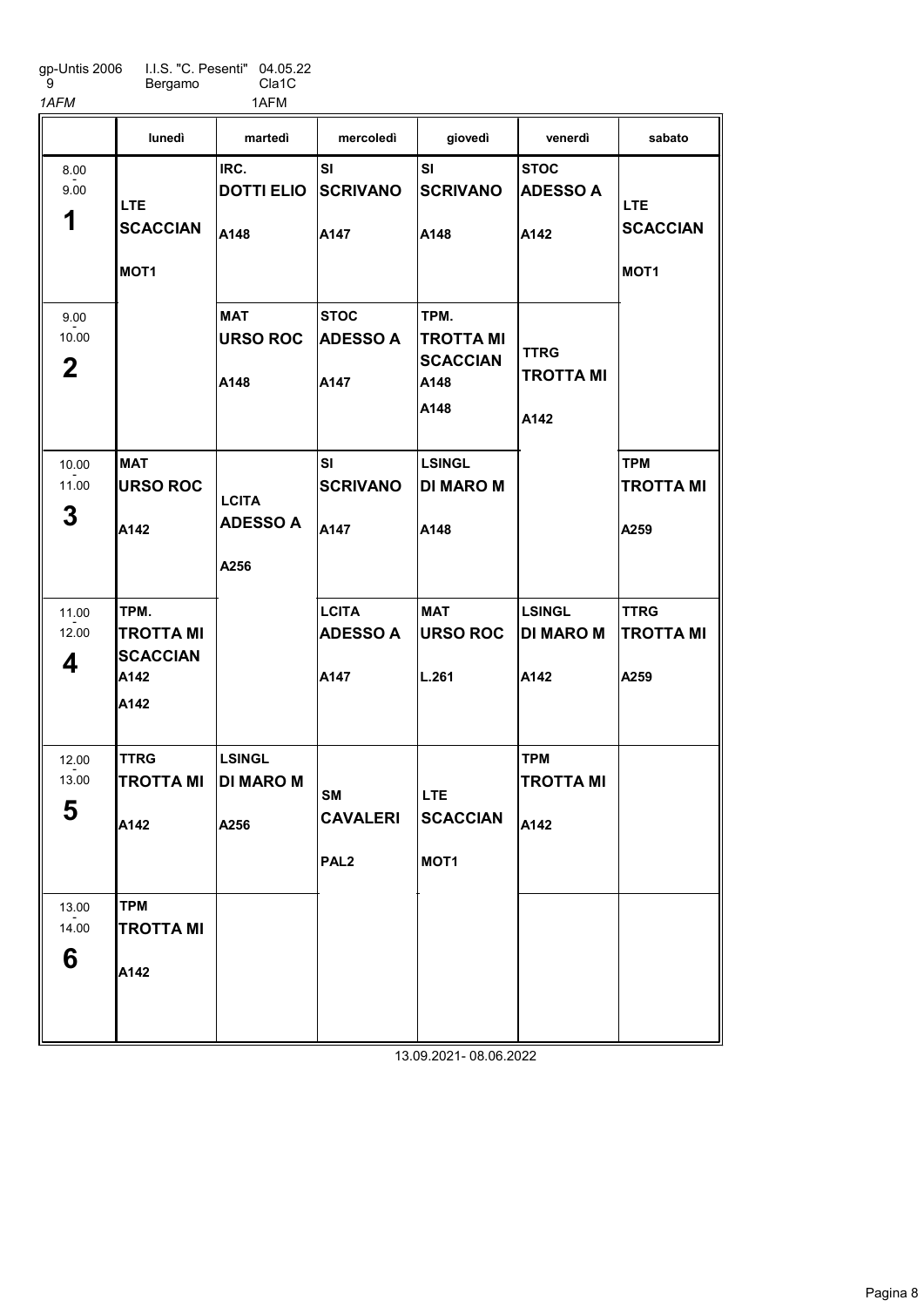| gp-Untis 2006 | I.I.S. "C. Pesenti" 04.05.22 |                    |
|---------------|------------------------------|--------------------|
| - 9           | Bergamo                      | Cla <sub>1</sub> C |

1BFM 1BFM

|                              | lunedì                                    | martedì                                                       | mercoledì                                                 | giovedì                                         | venerdì                                   | sabato                                  |
|------------------------------|-------------------------------------------|---------------------------------------------------------------|-----------------------------------------------------------|-------------------------------------------------|-------------------------------------------|-----------------------------------------|
| 8.00<br>9.00<br>1            | <b>LSINGL</b><br><b>DI MARO M</b><br>A139 | IRC.<br><b>DOTTI ELIO</b><br>A148                             | <b>LTE</b><br>PINTORI AN   PINTORI AN<br>MOT <sub>1</sub> | <b>LTE</b><br>MOT <sub>1</sub>                  | SI<br><b>SIGNORELL</b><br>A138            | <b>TTRG</b><br><b>TROTTA MI</b><br>A138 |
| 9.00<br>10.00<br>$\mathbf 2$ | <b>TPM</b><br><b>TROTTA MI</b><br>IA139   | TPM.<br><b>TROTTA MI</b><br><b>PINTORI AN</b><br>A259<br>A259 |                                                           |                                                 | <b>LSINGL</b><br><b>DI MARO M</b><br>A138 |                                         |
| 10.00<br>11.00<br>3          | <b>MAT</b><br><b>SINA ADEL</b><br>A139    |                                                               | <b>STOC</b><br><b>BELLUZZO</b><br>A142                    | <b>SI</b><br><b>SIGNORELL</b><br>L.261          | <b>LCITA</b><br><b>BELLUZZO</b>           | <b>LTE</b><br><b>PINTORI AN</b>         |
| 11.00<br>12.00<br>4          | <b>STOC</b><br><b>BELLUZZO</b>            | <b>TTRG</b><br><b>TROTTA MI</b>                               | <b>MAT</b><br><b>SINA ADEL</b>                            | <b>MAT</b><br><b>SINA ADEL</b>                  | A138                                      | MOT <sub>1</sub>                        |
|                              | A256                                      | A149                                                          | A142                                                      | A142                                            |                                           |                                         |
| 12.00<br>13.00<br>5          | <b>LCITA</b><br><b>BELLUZZO</b><br>A256   |                                                               | <b>SM</b><br>PAL <sub>1</sub>                             | <b>TPM</b><br><b>TORREGRO TROTTA MI</b><br>A138 | <b>LSINGL</b><br><b>DI MARO M</b><br>A138 |                                         |
| 13.00<br>14.00<br>6          |                                           | SI<br><b>SIGNORELL</b><br>A149                                |                                                           |                                                 |                                           |                                         |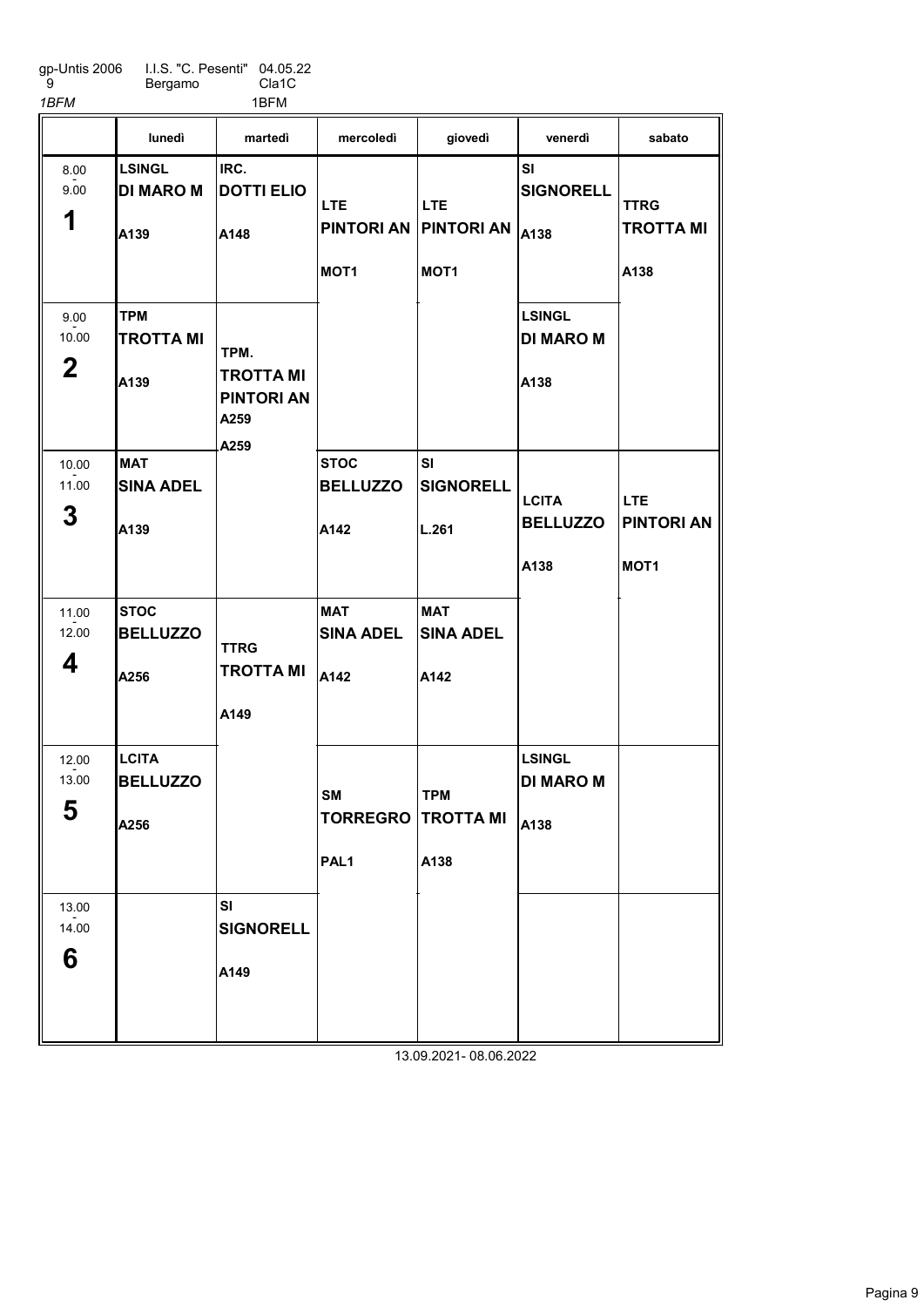| qp-Untis 2006 | LLS. "C. Pesenti" 04.05.22 |       |
|---------------|----------------------------|-------|
| я             | Bergamo                    | Cla1C |
| 1AFQ          |                            | 1AFQ  |

|                                  | lunedì                                         | martedì                                                     | mercoledì                                | giovedì                                                              | venerdì                                          | sabato                                 |
|----------------------------------|------------------------------------------------|-------------------------------------------------------------|------------------------------------------|----------------------------------------------------------------------|--------------------------------------------------|----------------------------------------|
| 8.00<br>9.00<br>1                | <b>LTE</b><br><b>L.AGG</b>                     | <b>LTE</b><br>FORTU LOR FORTU LOR A143<br><b>L.AGG</b>      | <b>LSINGL</b><br><b>BERTOSSI</b>         | IRC.<br><b>FERRARIL</b><br>A140                                      | <b>LSINGL</b><br><b>BERTOSSI</b><br>A147         | <b>MAT</b><br><b>BEGNA JAC</b><br>A147 |
| 9.00<br>10.00<br>$\mathbf{2}$    |                                                |                                                             | <b>SI</b><br><b>SCRIVANO</b><br>L.261    | <b>TPQ</b><br><b>CAMERA A</b><br>A373                                | <b>MAT</b><br><b>BEGNA JAC COSTA GIU</b><br>A147 | <b>STOC</b><br>A147                    |
| 10.00<br>11.00<br>3              | <b>TTRG</b><br><b>CAMERA A</b><br><b>L.AGG</b> | <b>LTE</b><br>FORTU LOR $ _{L.261}$<br><b>L.AGG</b>         | <b>MAT</b><br><b>BEGNA JAC</b>           |                                                                      | <b>SI</b><br><b>SCRIVANO</b><br>A147             | <b>TPQ</b><br><b>CAMERA A</b><br>A140  |
| 11.00<br>12.00<br>4              |                                                |                                                             | <b>LCITA</b><br><b>COSTA GIU</b><br>A143 | TPQ.<br><b>CAMERA A</b><br><b>FORTU LOR</b><br><b>L.AGG</b><br>L.AGG | <b>LCITA</b><br><b>COSTA GIU</b>                 | <b>SI</b><br><b>SCRIVANO</b><br>A140   |
| 12.00<br>13.00<br>E<br>$\bullet$ | <b>SM</b><br>PAL <sub>1</sub>                  | <b>TTRG</b><br>TORREGRO CAMERA A $ _{A143}$<br><b>L.AGG</b> | <b>STOC</b><br><b>COSTA GIU</b>          |                                                                      |                                                  |                                        |
| 13.00<br>14.00<br>6              |                                                |                                                             |                                          | <b>LSINGL</b><br><b>BERTOSSI</b><br>A139<br>13 09 2021, 08 06 2022   |                                                  |                                        |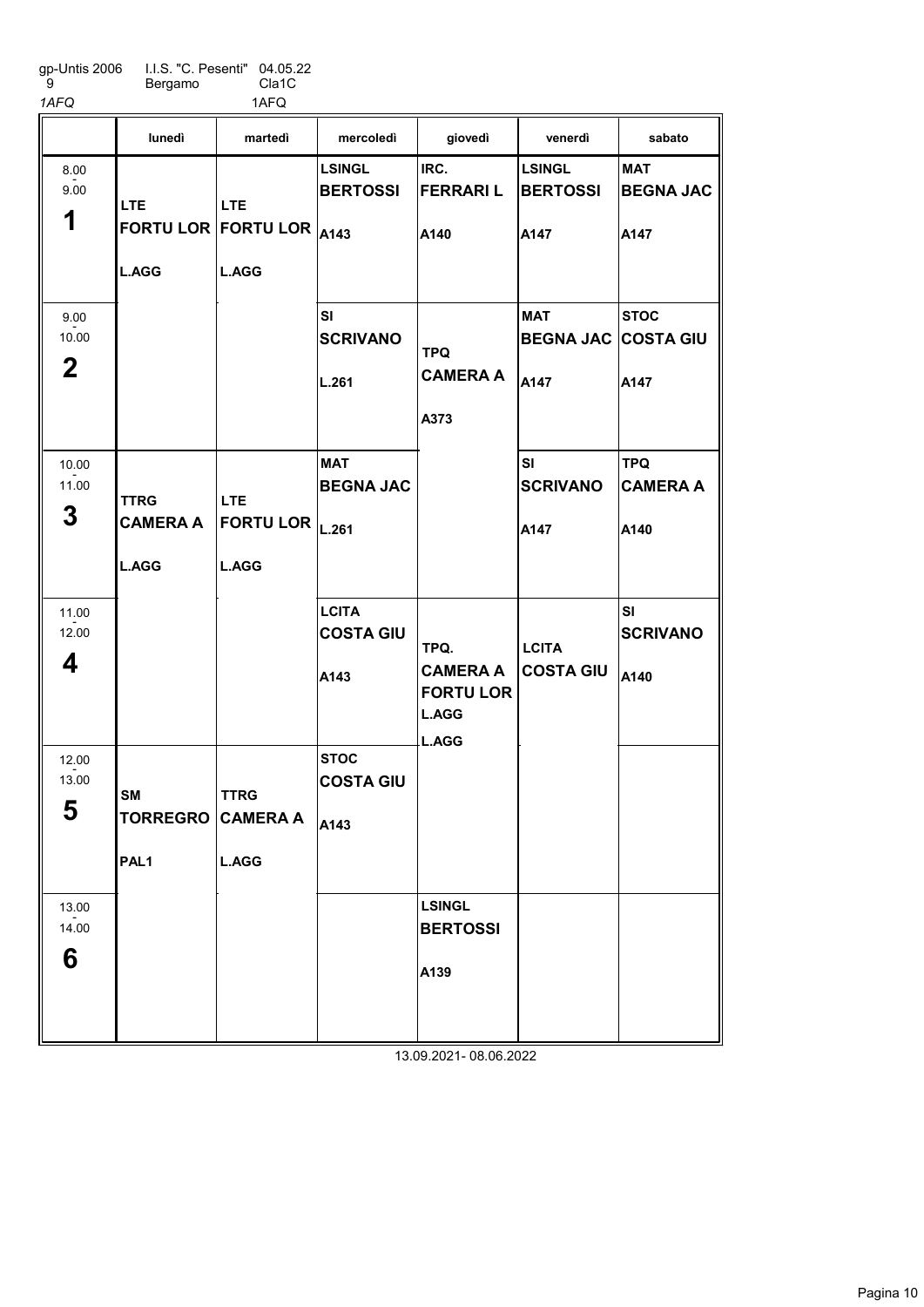| gp-Untis 2006 | I.I.S. "C. Pesenti" 04.05.22 |                    |
|---------------|------------------------------|--------------------|
| -9            | Bergamo                      | Cla <sub>1</sub> C |

2AMAT 2AMAT 2AMAT

|                               | lunedì                                                        | martedì                                                   | mercoledì                                 | giovedì                                   | venerdì                                           | sabato                                   |
|-------------------------------|---------------------------------------------------------------|-----------------------------------------------------------|-------------------------------------------|-------------------------------------------|---------------------------------------------------|------------------------------------------|
| 8.00<br>9.00<br>1             | TTRG.<br><b>MARINARO</b><br><b>VETRO AN</b><br>L.253<br>L.253 | SI.<br><b>COLOMBO</b><br><b>CARDAMO</b><br>L.255<br>L.255 | LTE.<br><b>SANTOSTE</b><br>L.017          | <b>MAT</b><br><b>IVALDI ENZ</b><br>A141   | LTE.<br><b>SANTOSTE</b><br>L.017                  |                                          |
| 9.00<br>10.00<br>$\mathbf{2}$ |                                                               |                                                           |                                           | <b>DIR</b><br><b>GENTILE P</b><br>A141    |                                                   |                                          |
| 10.00<br>11.00<br>3           | TIC.<br><b>MEZZASAL</b><br><b>SANTOSTE</b><br>L.152<br>L.152  | <b>TIC</b><br><b>MEZZASAL</b><br>L.152                    |                                           | <b>SI</b><br><b>COLOMBO</b><br>A141       | <b>STO</b><br><b>FERRARA S FERRARA S</b><br>A141  | <b>STO</b><br>A141                       |
| 11.00<br>12.00<br>4           |                                                               | <b>MAT</b><br><b>IVALDI ENZ</b><br>L.152                  | <b>LCITA</b><br><b>COSTANTIN</b><br>A141  | <b>LCITA</b><br><b>COSTANTIN</b><br>A141  | SI<br><b>COLOMBO</b><br>A141                      | <b>LCITA</b><br><b>COSTANTIN</b><br>A141 |
| 12.00<br>13.00<br>5           | <b>LSINGL</b><br><b>TERZI FRA</b><br>A141                     | <b>IRC</b><br><b>DOTTI ELIO</b><br>A141                   |                                           | <b>LSINGL</b><br><b>TERZI FRA</b><br>A141 | <b>SM</b><br><b>DELL'OLIO</b><br>PAL <sub>1</sub> | <b>MAT</b><br><b>IVALDI ENZ</b><br>A141  |
| 13.00<br>14.00<br>6           | <b>MAT</b><br><b>IVALDI ENZ</b><br>A141                       |                                                           | <b>LSINGL</b><br><b>TERZI FRA</b><br>A141 |                                           |                                                   | <b>DIR</b><br><b>GENTILE P</b><br>A141   |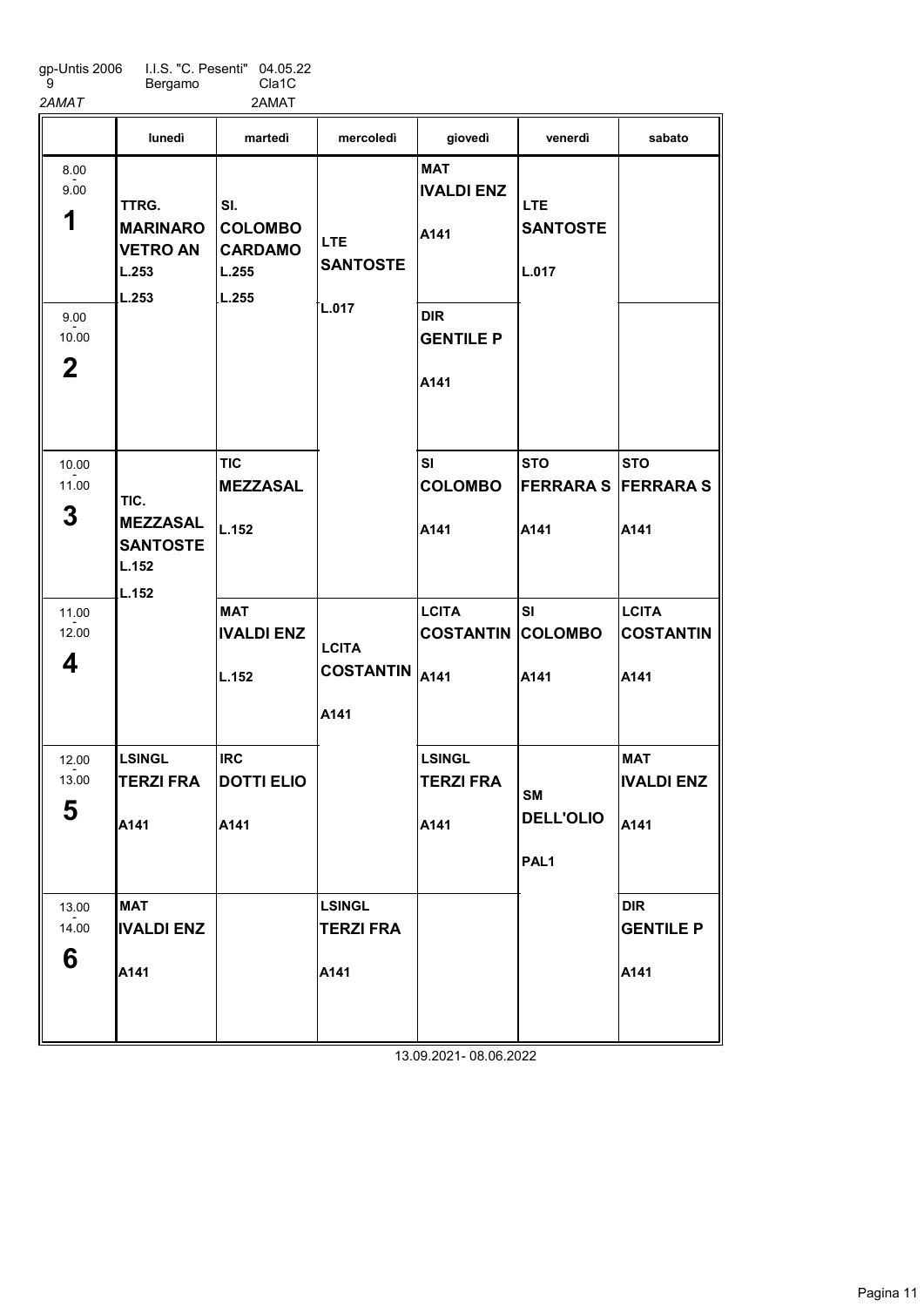gp-Untis 2006 9 I.I.S. "C. Pesenti" Bergamo 04.05.22 Cla1C 2BMM 2BMM

|                               | lunedì                                            | martedì                                  | mercoledì                                         | giovedì                                  | venerdì                                                       | sabato                                                        |
|-------------------------------|---------------------------------------------------|------------------------------------------|---------------------------------------------------|------------------------------------------|---------------------------------------------------------------|---------------------------------------------------------------|
| 8.00<br>9.00<br>1             | <b>MAT</b><br><b>PICCINELLI</b><br>A142           | <b>LCITA</b><br><b>BARBERA</b><br>A142   | IRC.<br><b>FERRARI L</b><br>A142                  | <b>LCITA</b><br><b>BARBERA</b><br>A142   | TTRG.<br><b>GIOFFRE GI</b><br><b>TALARICO</b><br>L.04<br>L.04 |                                                               |
| 9.00<br>10.00<br>$\mathbf{2}$ | LTE.<br><b>TALARICO</b><br>A142                   |                                          | <b>LSINGL</b><br><b>BERTOSSI</b><br>A142          | <b>SI</b><br><b>SCRIVANO</b><br>A142     |                                                               |                                                               |
| 10.00<br>11.00<br>3           | <b>SM</b><br><b>CAVALERI</b><br>PAL <sub>2</sub>  | <b>DIR</b><br><b>GENTILE P</b><br>A142   | <b>LTE</b><br><b>TALARICO</b><br>MOT <sub>1</sub> | <b>MAT</b><br><b>PICCINELLI</b><br>A142  | <b>MAT</b><br><b>PICCINELLI</b><br>L.015                      | TIC.<br><b>SCALA ENR</b><br><b>SANTOSTE</b><br>L.152<br>L.152 |
| 11.00<br>12.00<br>4           |                                                   | <b>MAT</b><br><b>PICCINELLI</b><br>L.R2  |                                                   | <b>TIC</b><br><b>SCALA ENR</b><br>L.152  | SI.<br><b>SCRIVANO</b><br><b>TALARICO</b><br>L.255<br>L.255   |                                                               |
| 12.00<br>13.00<br>E<br>ა      | <b>LTE</b><br><b>TALARICO</b><br>MOT <sub>1</sub> | <b>LSINGL</b><br><b>BERTOSSI</b><br>A142 | <b>STO</b><br><b>BARBERA</b><br>A142              | <b>LSINGL</b><br><b>BERTOSSI</b><br>A142 |                                                               | <b>DIR</b><br><b>GENTILE P</b><br>A142                        |
| 13.00<br>14.00<br>6           |                                                   |                                          | <b>LCITA</b><br><b>BARBERA</b><br>A142            | <b>STO</b><br><b>BARBERA</b><br>A142     |                                                               | SI<br><b>SCRIVANO</b><br>A142                                 |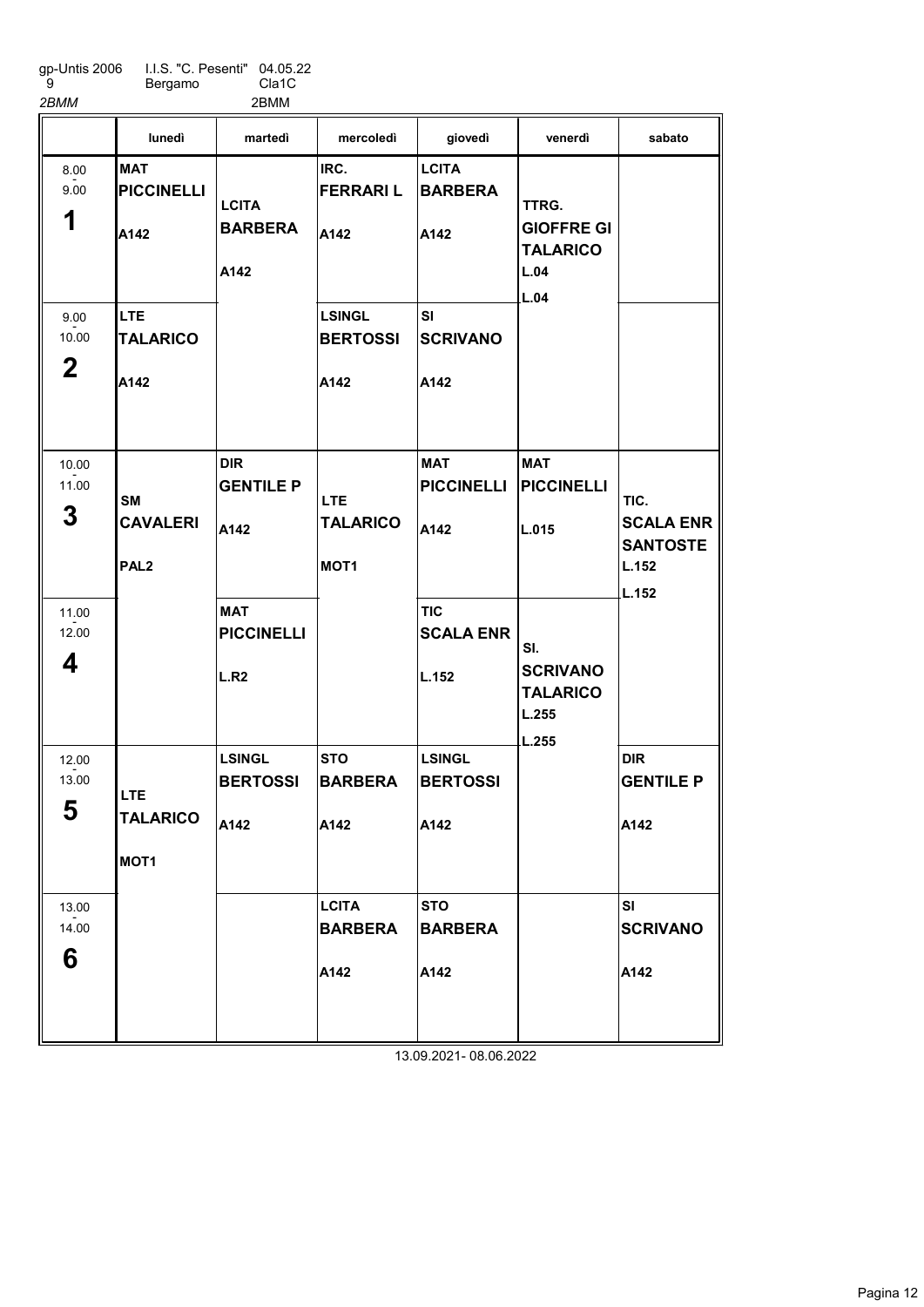gp-Untis 2006 9 I.I.S. "C. Pesenti" Bergamo 04.05.22 Cla1C 2AMIT 2AMIT

|                               | lunedì                                                         | martedì                                   | mercoledì                                                      | giovedì                                  | venerdì                                          | sabato                                 |
|-------------------------------|----------------------------------------------------------------|-------------------------------------------|----------------------------------------------------------------|------------------------------------------|--------------------------------------------------|----------------------------------------|
| 8.00<br>9.00<br>1             | <b>DIR</b><br><b>GENTILE P</b><br>A143                         | <b>LCITA</b><br><b>DANIELE F</b><br>A143  | IRC.<br><b>FERRARI L</b><br>A142                               | SI<br><b>CRESTA GI</b><br>A143           | <b>SM</b><br><b>TORREGRO</b><br>PAL <sub>1</sub> |                                        |
| 9.00<br>10.00<br>$\mathbf{2}$ | <b>MAT</b><br><b>LA MARCA</b><br>A143                          |                                           | TIC.<br><b>SALATINO</b><br><b>MILI ORAZI</b><br>L.152<br>L.152 | <b>LCITA</b><br><b>DANIELE F</b><br>A143 |                                                  |                                        |
| 10.00<br>11.00<br>3           | SI.<br><b>CRESTA GI</b><br><b>MILI ORAZI</b><br>L.255<br>L.255 | <b>STO</b><br><b>DANIELE F</b><br>A143    |                                                                | <b>TDP</b><br><b>FARCHI VIT</b><br>A143  | <b>LCITA</b><br><b>DANIELE F</b><br>A143         | <b>MAT</b><br><b>LA MARCA</b><br>A143  |
| 11.00<br>12.00<br>4           |                                                                | <b>LSINGL</b><br><b>GIANNINOT</b><br>A143 | TDP.<br><b>FARCHI VIT</b><br><b>TRIPODI VI</b><br>L.253        | <b>LTE</b><br><b>TRIPODI VI</b>          | <b>TIC</b><br><b>SALATINO</b><br>L.253           | <b>DIR</b><br><b>GENTILE P</b><br>A143 |
| 12.00<br>13.00<br>5           | <b>LTE</b><br><b>TRIPODI VI</b><br>L.M.UT.                     |                                           | L.253                                                          | L.M.UT.                                  | <b>LSINGL</b><br><b>GIANNINOT</b><br>A143        | <b>STO</b><br><b>DANIELE F</b><br>A143 |
| 13.00<br>14.00<br>6           |                                                                |                                           | <b>MAT</b><br><b>LA MARCA</b><br>A143                          | 13.09.2021-08.06.2022                    |                                                  | <b>MAT</b><br><b>LA MARCA</b><br>A143  |

Pagina 13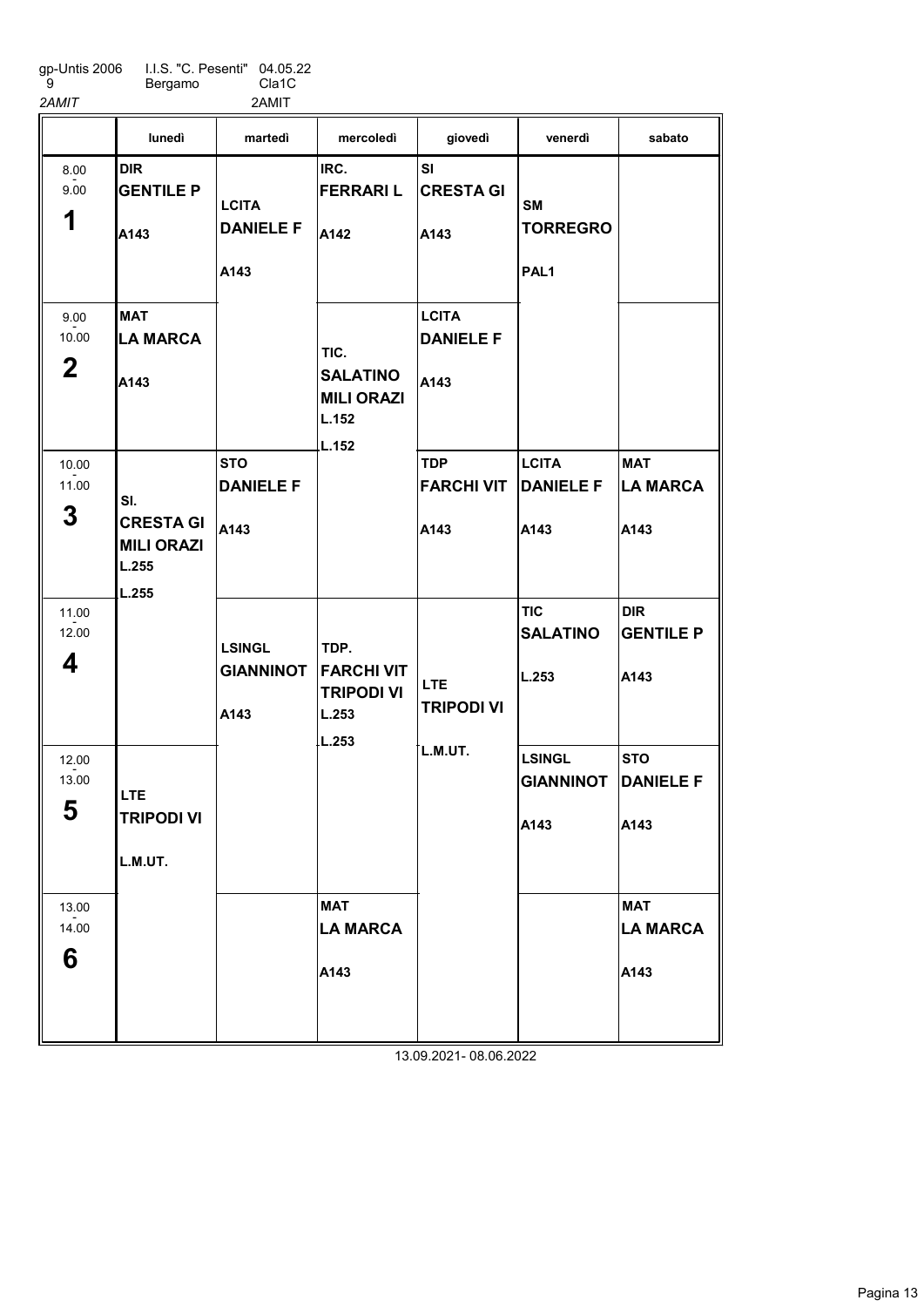gp-Untis 2006 9 I.I.S. "C. Pesenti" Bergamo 04.05.22 Cla1C 2AFI 2AFI

|                               | lunedì                                 | martedì                                     | mercoledì                                        | giovedì                                    | venerdì                                             | sabato                                                |
|-------------------------------|----------------------------------------|---------------------------------------------|--------------------------------------------------|--------------------------------------------|-----------------------------------------------------|-------------------------------------------------------|
| 8.00<br>9.00<br>1             | SI<br><b>CRESTA GI</b><br>L.152        | <b>TIC</b><br><b>MEZZASAL</b><br>L.152      | <b>LSINGL</b><br><b>GULIZIA FR</b><br>A256       | <b>LCITA</b><br><b>BARBIERI D</b><br>A256  | <b>TIC</b><br><b>MEZZASAL</b><br>L.015              |                                                       |
| 9.00<br>10.00<br>$\mathbf{2}$ | SI<br><b>CRESTA GI</b><br>A256         |                                             | <b>MAT</b><br><b>LA MARCA</b><br>A256            | <b>MAT</b><br><b>LA MARCA</b><br>A256      |                                                     |                                                       |
| 10.00<br>11.00<br>3           | <b>LTE</b><br><b>FERRARA F</b><br>L.R3 | <b>SRI</b><br>POLITO DO<br>L.R <sub>2</sub> | <b>SM</b><br><b>TORREGRO</b><br>PAL <sub>1</sub> | <b>LSINGL</b><br><b>GULIZIA FR</b><br>A256 | <b>LSINGL</b><br><b>GULIZIA FR</b><br>A376          | SRI.<br>POLITO DO<br><b>FERRARA F</b><br>L.R2<br>L.R2 |
| 11.00<br>12.00<br>4           |                                        | <b>LTE</b><br><b>FERRARA F</b><br>L.R3      |                                                  | <b>STOC</b><br><b>BARBIERI D</b><br>A256   | <b>SI</b><br><b>CRESTA GI</b><br>A376               |                                                       |
| 12.00<br>13.00<br>5           | <b>MAT</b><br><b>LA MARCA</b><br>L.152 |                                             | IRC.<br><b>DOTTI ELIO</b><br>A153                | <b>LTE</b><br><b>FERRARA F</b><br>L.R3     | SRI.<br><b>POLITO DO</b><br><b>TORGANO</b>          | <b>LCITA</b><br><b>BARBIERI D</b><br>A256             |
| 13.00<br>14.00<br>6           |                                        | <b>STOC</b><br><b>BARBIERI D</b><br>A256    |                                                  |                                            | SRI.<br>POLITO DO<br><b>TORGANO</b><br>L.R2<br>L.R2 |                                                       |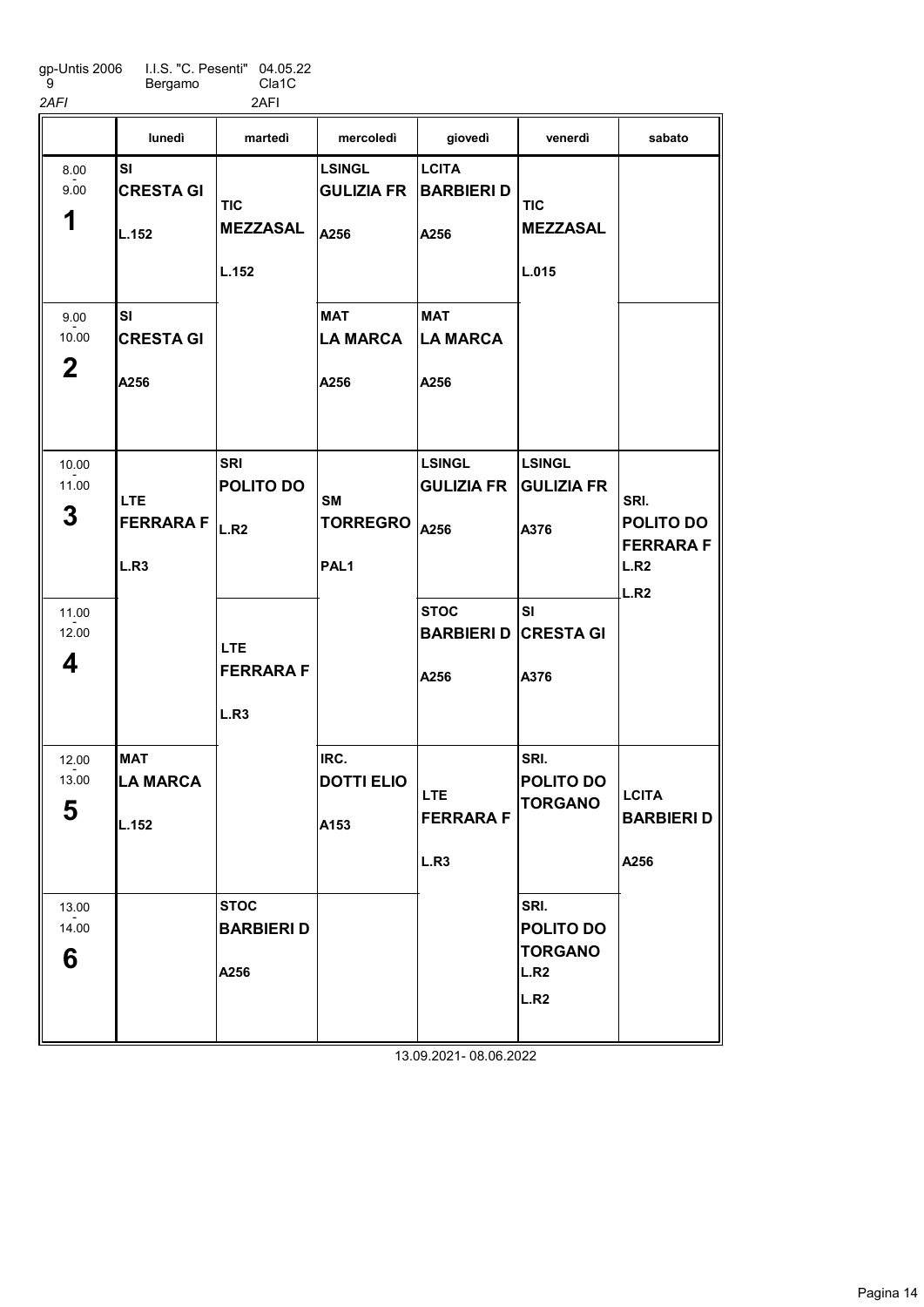gp-Untis 2006 9 I.I.S. "C. Pesenti" Bergamo 04.05.22 Cla1C

| 2AFJ                         |                                         | 2AFJ                                          |                                           |                                         |                                                                |                                                 |
|------------------------------|-----------------------------------------|-----------------------------------------------|-------------------------------------------|-----------------------------------------|----------------------------------------------------------------|-------------------------------------------------|
|                              | lunedì                                  | martedì                                       | mercoledì                                 | giovedì                                 | venerdì                                                        | sabato                                          |
| 8.00<br>9.00<br>1            | IRC.<br><b>FERRARIL</b><br>A259         | <b>LSINGL</b><br><b>DI MARO M</b><br>A373     | <b>STOC</b><br><b>BARBIERI D</b><br>A259  | <b>TTRG</b><br>RAPICAVOL A259<br>L.04   | <b>STOC</b><br><b>BARBIERI D</b>                               |                                                 |
| 9.00<br>10.00<br>$\mathbf 2$ | <b>SI</b><br><b>SCRIVANO</b><br>A259    |                                               | <b>LCITA</b><br><b>BARBIERI D</b><br>A259 |                                         | <b>SI</b><br><b>SCRIVANO</b><br>A259                           |                                                 |
| 10.00<br>11.00<br>3          | <b>MAT</b><br><b>PICCINELLI</b><br>A259 | <b>LCITA</b><br><b>BARBIERI D</b><br>A373     | <b>MAT</b><br><b>PICCINELLI</b><br>A259   | <b>TPJ</b><br><b>IDR.06</b>             | <b>TPJ</b><br>RAPICAVOL RAPICAVOL<br>A259                      | <b>TPJ</b><br><b>RAPICAVOL</b><br><b>IDR.06</b> |
| 11.00<br>12.00<br>4          | <b>LTE</b><br><b>MELI DANIE</b>         | <b>LCITA</b><br><b>BARBIERI D</b><br>A142     | <b>SI</b><br><b>SCRIVANO</b><br>A259      |                                         |                                                                | <b>LTE</b><br><b>MELI DANIE</b>                 |
| 12.00<br>13.00<br>5          | IDR.06                                  | SМ<br>TORREGRO $ _{A259}$<br>PAL <sub>2</sub> | <b>LSINGL</b><br><b>DI MARO M</b>         | <b>MAT</b><br><b>PICCINELLI</b><br>A259 | TTRG.<br><b>RAPICAVOL</b><br><b>MELI DANIE</b><br>L.04<br>L.04 | <b>IDR.06</b>                                   |
| 13.00<br>14.00<br>6          |                                         |                                               |                                           |                                         |                                                                |                                                 |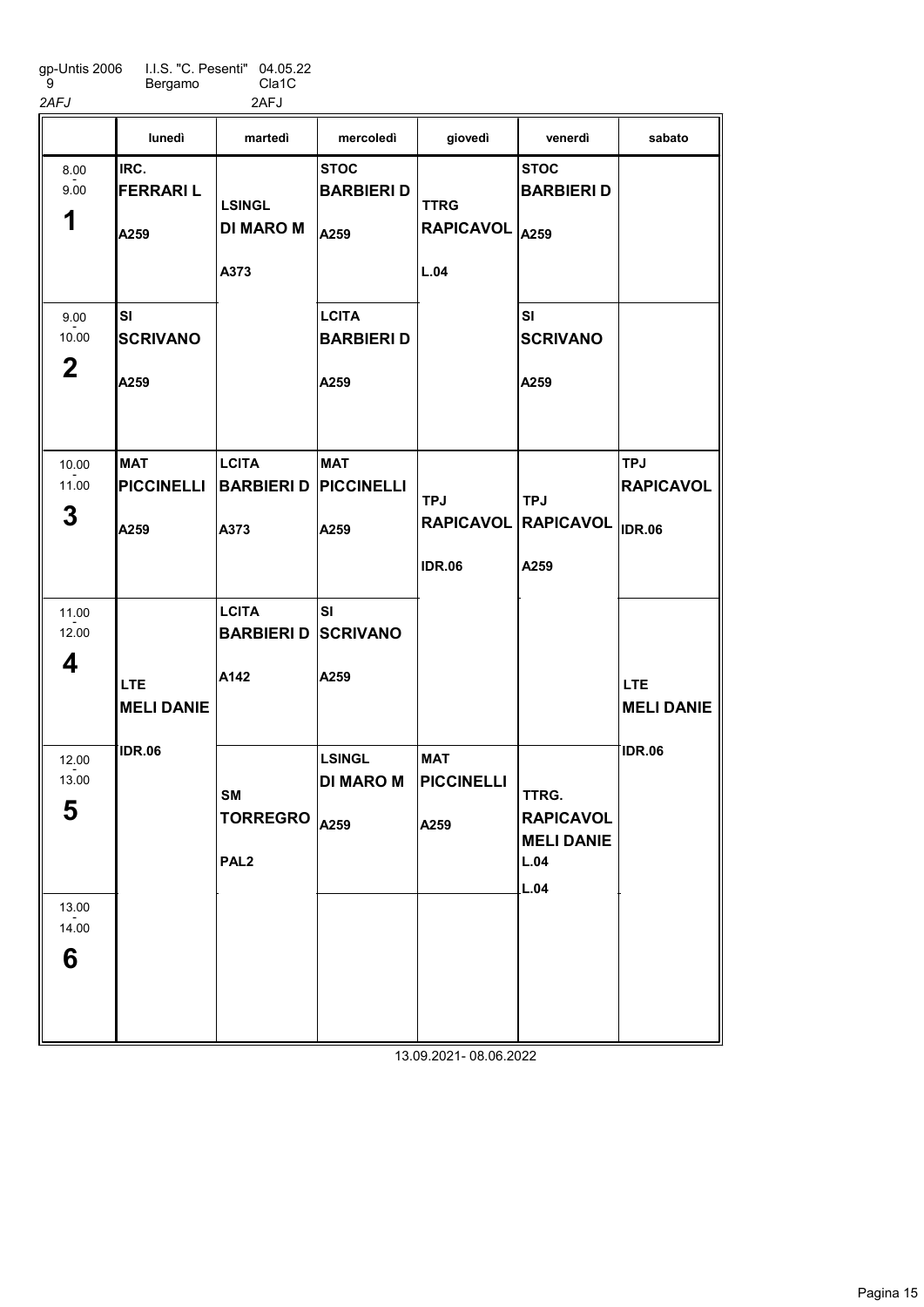gp-Untis 2006 9 I.I.S. "C. Pesenti" Bergamo 04.05.22 Cla1C 2AFL 2AFL

|                              | lunedì                                   | martedì                                          | mercoledì                                                                 | giovedì                                 | venerdì                                         | sabato                                  |
|------------------------------|------------------------------------------|--------------------------------------------------|---------------------------------------------------------------------------|-----------------------------------------|-------------------------------------------------|-----------------------------------------|
| 8.00<br>9.00<br>1            | IRC.<br><b>FERRARIL</b><br>A259          | <b>LTE</b><br><b>FERRARA F</b><br>L.017          | <b>LCITA</b><br><b>ADESSO A</b><br>A260                                   | SI<br><b>GIORDANO</b><br>A260           | <b>AUTOMAZION</b><br><b>SALATINO</b><br>L.013   |                                         |
| 9.00<br>10.00<br>$\mathbf 2$ | <b>LSINGL</b><br><b>ACCARINO</b><br>A260 |                                                  | <b>LSINGL</b><br><b>ACCARINO</b><br>A260                                  | <b>SI</b><br><b>GIORDANO</b><br>L.152   |                                                 |                                         |
| 10.00<br>11.00<br>3          | <b>ELL</b><br><b>LARICCIA M</b><br>A260  | <b>SM</b><br><b>TORREGRO</b><br>PAL <sub>1</sub> | <b>ELL</b><br><b>LARICCIA M</b><br>A260                                   | <b>LTE</b><br><b>FERRARAF</b><br>L.017  | <b>MAT</b><br><b>BEGNA JAC ACCARINO</b><br>A260 | <b>LSINGL</b><br>A260                   |
| 11.00<br>12.00<br>4          |                                          |                                                  | <b>AUTOMAZION</b><br><b>SALATINO</b><br><b>MILI ORAZI</b><br>A260<br>A260 |                                         | <b>LCITA</b><br><b>ADESSO A</b><br>A260         | <b>STOC</b><br><b>ADESSO A</b><br>A260  |
| 12.00<br>13.00<br>E.<br>ີບ   | <b>SI</b><br><b>GIORDANO</b><br>A260     | <b>MAT</b><br><b>BEGNA JAC</b><br>A260           |                                                                           | <b>ELL</b><br><b>LARICCIA M</b><br>L016 |                                                 | <b>LTE</b><br><b>FERRARA F</b><br>L.017 |
| 13.00<br>14.00<br>6          | <b>STOC</b><br><b>ADESSO A</b><br>A260   | <b>MAT</b><br><b>BEGNA JAC</b><br>L.261          |                                                                           |                                         |                                                 |                                         |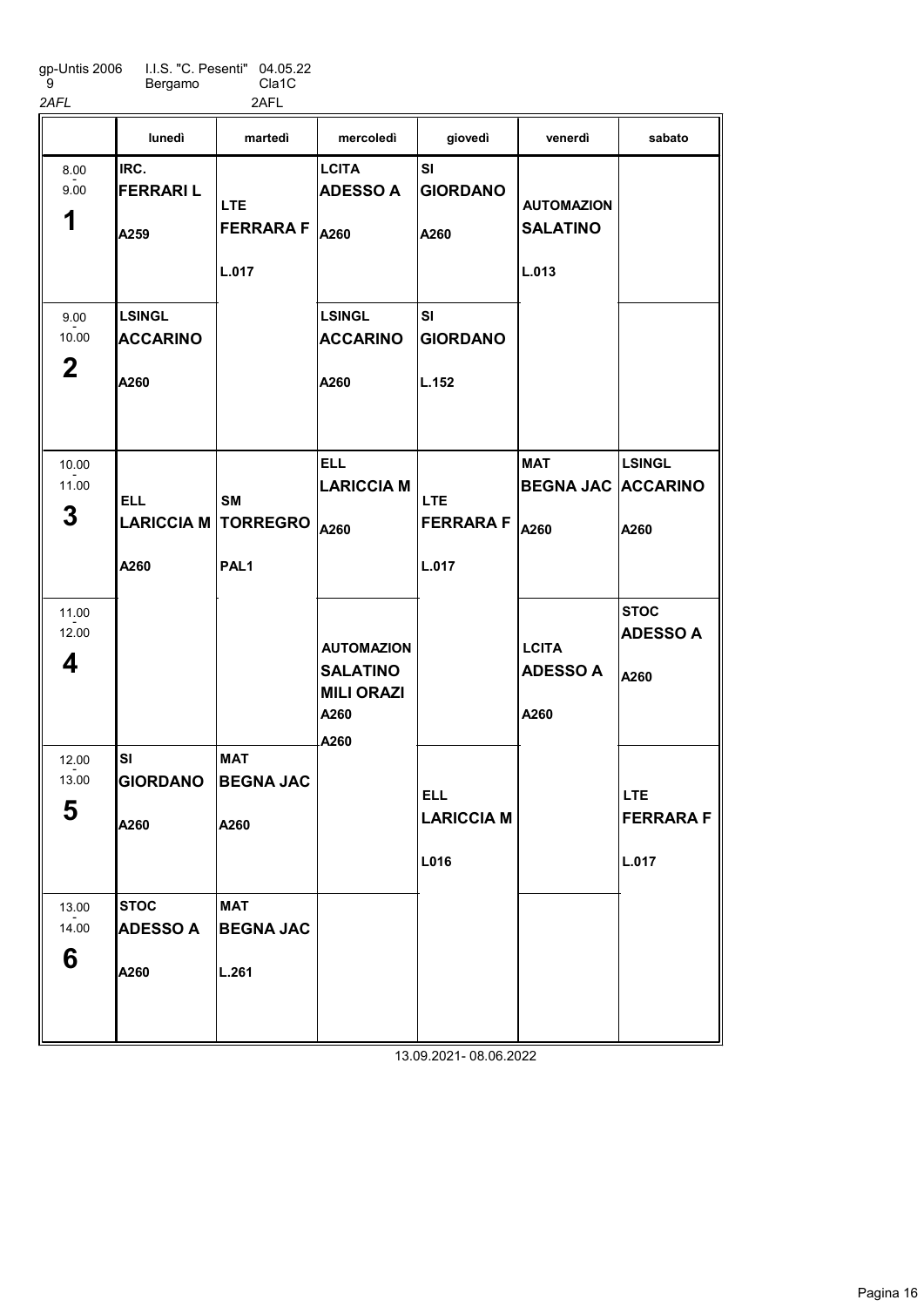gp-Untis 2006 9 I.I.S. "C. Pesenti" 04.05.22

2AFM 2AFM

Bergamo Cla1C

|                              | lunedì                                    | martedì                                  | mercoledì                                        | giovedì                                             | venerdì                                  | sabato                                                             |
|------------------------------|-------------------------------------------|------------------------------------------|--------------------------------------------------|-----------------------------------------------------|------------------------------------------|--------------------------------------------------------------------|
| 8.00<br>9.00<br>1            | <b>TTDM</b><br><b>GIOFFRE GI</b><br>A149  | <b>LTE</b><br><b>SCACCIAN</b>            | SI<br>L016                                       | SI<br>SIGNORELL SIGNORELL GENTILE P<br>A149         | <b>STOC</b><br>A149                      |                                                                    |
| 9.00<br>10.00<br>$\mathbf 2$ | <b>TPM</b><br><b>GIOFFRE GI</b><br>A149   | MOT <sub>1</sub>                         | <b>MAT</b><br><b>SINA ADEL</b><br>A143           | <b>LSINGL</b><br><b>COLOMBI C SINA ADEL</b><br>A149 | <b>MAT</b><br>A149                       |                                                                    |
| 10.00<br>11.00<br>3          | LSINGL<br><b>COLOMBIC</b><br>A149         |                                          | <b>SM</b><br><b>CAVALERI</b><br>PAL <sub>2</sub> | <b>STOC</b><br><b>GENTILE P</b><br>A149             | <b>TTDM</b><br><b>GIOFFRE GI</b><br>A149 | TTRG.<br><b>GIOFFRE GI</b><br><b>SCACCIAN</b><br>L05<br><b>L05</b> |
| 11.00<br>12.00<br>4          | <b>SI</b><br><b>SIGNORELL</b><br>A149     | <b>TPM</b><br><b>GIOFFRE GI</b><br>A373  |                                                  | <b>LCITA</b><br><b>RICCI ANGE</b><br>A149           | <b>LTE</b><br><b>SCACCIAN</b>            |                                                                    |
| 12.00<br>13.00<br>E<br>ວ     | <b>LCITA</b><br><b>RICCI ANGE</b><br>A149 |                                          | IRC.<br><b>DOTTI ELIO</b><br>A153                |                                                     | MOT <sub>1</sub>                         | <b>TPM</b><br><b>GIOFFRE GI</b><br>L05                             |
| 13.00<br>14.00<br>6          | <b>MAT</b><br><b>SINA ADEL</b><br>A149    | <b>LSINGL</b><br><b>COLOMBIC</b><br>A373 |                                                  |                                                     |                                          |                                                                    |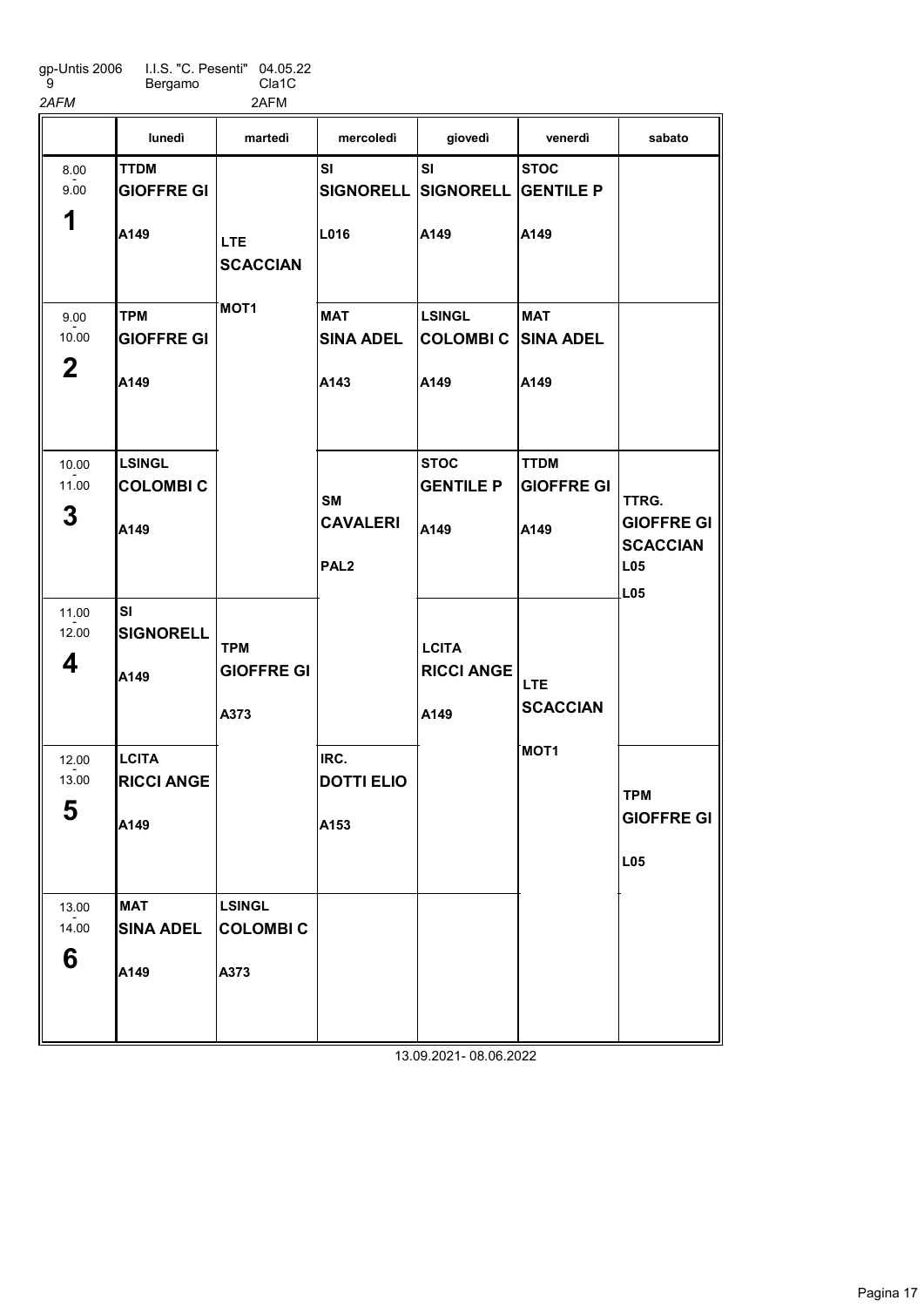gp-Untis 2006 9 I.I.S. "C. Pesenti" 04.05.22 Bergamo Cla1C 2BFM 2BFM

6

SI SIGNORELL SIGNORELL GALLI PAO A<sub>153</sub> LSINGL TERZI FRA A<sub>153</sub> TPM GALLI PAO A153 SI  $\mathsf{L}.01$ TTDM GALLI PAO A153 SI SIGNORELL BELLUZZO A153 TPM A153 LSINGL TERZI FRA A153 IRC. DOTTI ELIO  $|A153$ LSINGL TERZI FRA A153 **STOC** A153 MAT URSO ROC A153 MAT URSO ROC L.261 TPM GALLI PAO A153 **STOC** BELLUZZO A153 MAT URSO ROC lunedì martedì mercoledì giovedì venerdì sabato 1 8.00 - 9.00 2 9.00  $-2.00$ 3 10.00 - 11.00 4 11.00  $-2.00$ 5 12.00  $-2.00$ **SM** DELL'OLIO PAL1 TPM GALLI PAO L05 LTE PINTORI AN MOT<sub>1</sub> **LCITA BELLUZZO** A153 LTE PINTORI AN MOT1 TTRG. GALLI PAO PINTORI AN

TTDM GALLI PAO A<sub>153</sub> A153 **LCITA** BELLUZZO A<sub>153</sub> 13.00  $-2.00$ L05 L05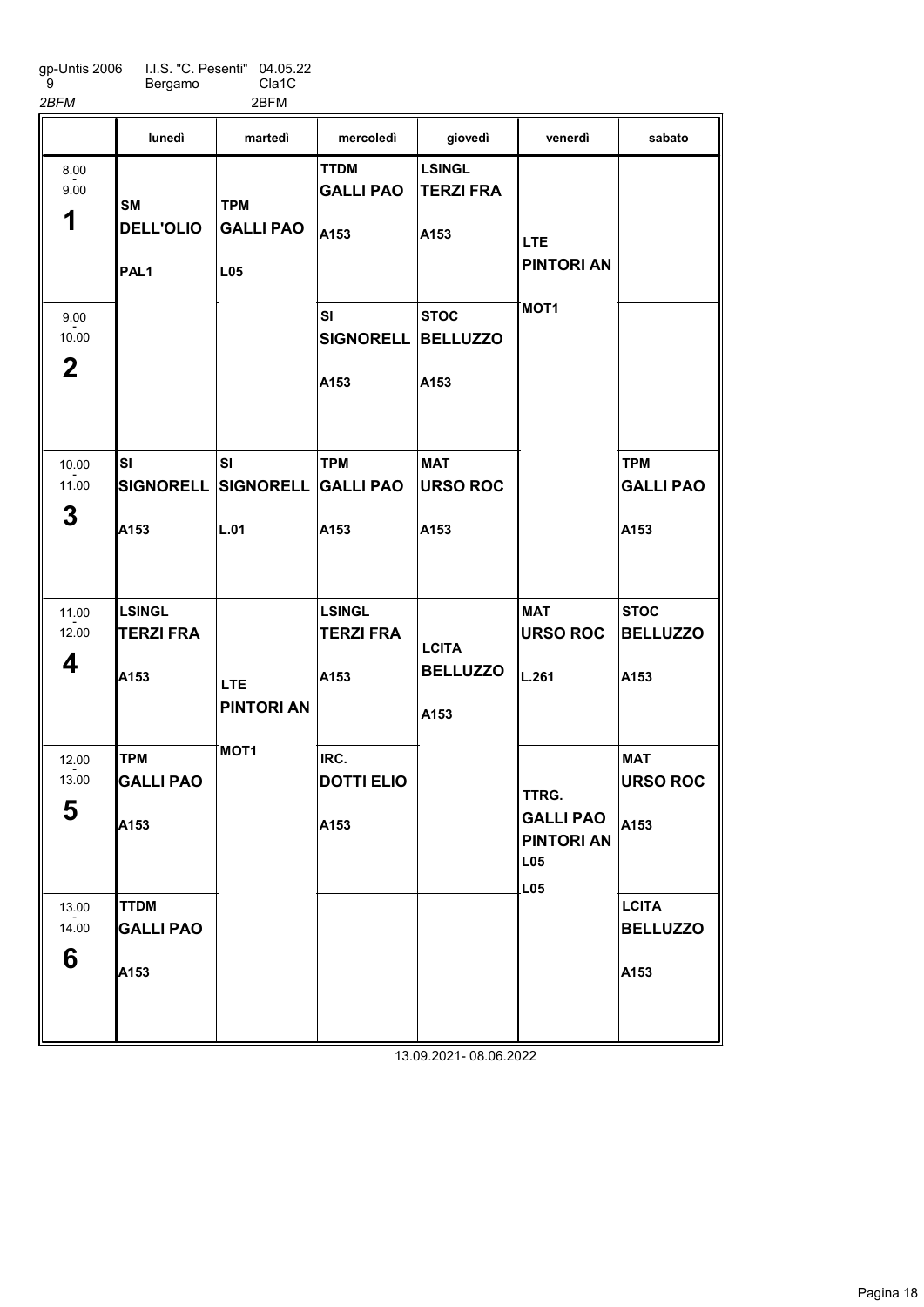gp-Untis 2006 9 I.I.S. "C. Pesenti" Bergamo 04.05.22 Cla1C 2AFQ 2AFQ

|                                 | lunedì                                                | martedì                                  | mercoledì                                                      | giovedì                                  | venerdì                                               | sabato                                    |
|---------------------------------|-------------------------------------------------------|------------------------------------------|----------------------------------------------------------------|------------------------------------------|-------------------------------------------------------|-------------------------------------------|
| 8.00<br>9.00<br>1               | <b>LSINGL</b><br><b>COLOMBI C</b><br>A <sub>150</sub> | <b>TTRG</b><br><b>CAMERA A</b><br>L.254  | <b>MAT</b><br><b>UBBIALI LI</b><br>L.254                       | <b>LTE</b><br><b>FORTU LOR</b>           | <b>SI</b><br><b>CRESTA GI</b><br>A150                 |                                           |
| 9.00<br>10.00<br>$\overline{2}$ | <b>MAT</b><br>UBBIALI LI<br>A150                      |                                          | TTRG.<br><b>CAMERA A</b><br><b>FORTU LOR</b><br>L.254<br>L.254 | L.M.UT.                                  | <b>LCITA</b><br><b>BARBIERI D</b><br>A <sub>150</sub> |                                           |
| 10.00<br>11.00<br>3             | <b>SM</b><br><b>DELL'OLIO</b><br>PAL1                 | <b>LSINGL</b><br><b>COLOMBIC</b><br>A150 |                                                                |                                          | <b>MAT</b><br><b>UBBIALI LI</b><br>L.261              | <b>LCITA</b><br><b>BARBIERI D</b><br>A150 |
| 11.00<br>12.00<br>4             |                                                       | <b>STOC</b><br><b>COSTANTIN</b><br>A150  | <b>TPQ</b><br><b>CAMERA A</b><br><b>L.AGG</b>                  | <b>LSINGL</b><br><b>COLOMBIC</b><br>A150 | <b>LTE</b><br><b>FORTU LOR</b>                        |                                           |
| 12.00<br>13.00<br>E.<br>່ບ      | <b>TPQ</b><br><b>CAMERA A</b><br>L.AGG                | SI<br><b>CRESTA GI</b><br>L.013          |                                                                | <b>STOC</b><br><b>COSTANTIN</b><br>A150  | L.M.UT.                                               | <b>TPQ</b><br><b>CAMERA A</b><br>A150     |
| 13.00<br>14.00<br>6             | <b>TPQ</b><br><b>CAMERA A</b><br><b>L.AGG</b>         |                                          |                                                                | 13.09.2021-08.06.2022                    |                                                       | <b>SI</b><br><b>CRESTA GI</b><br>A150     |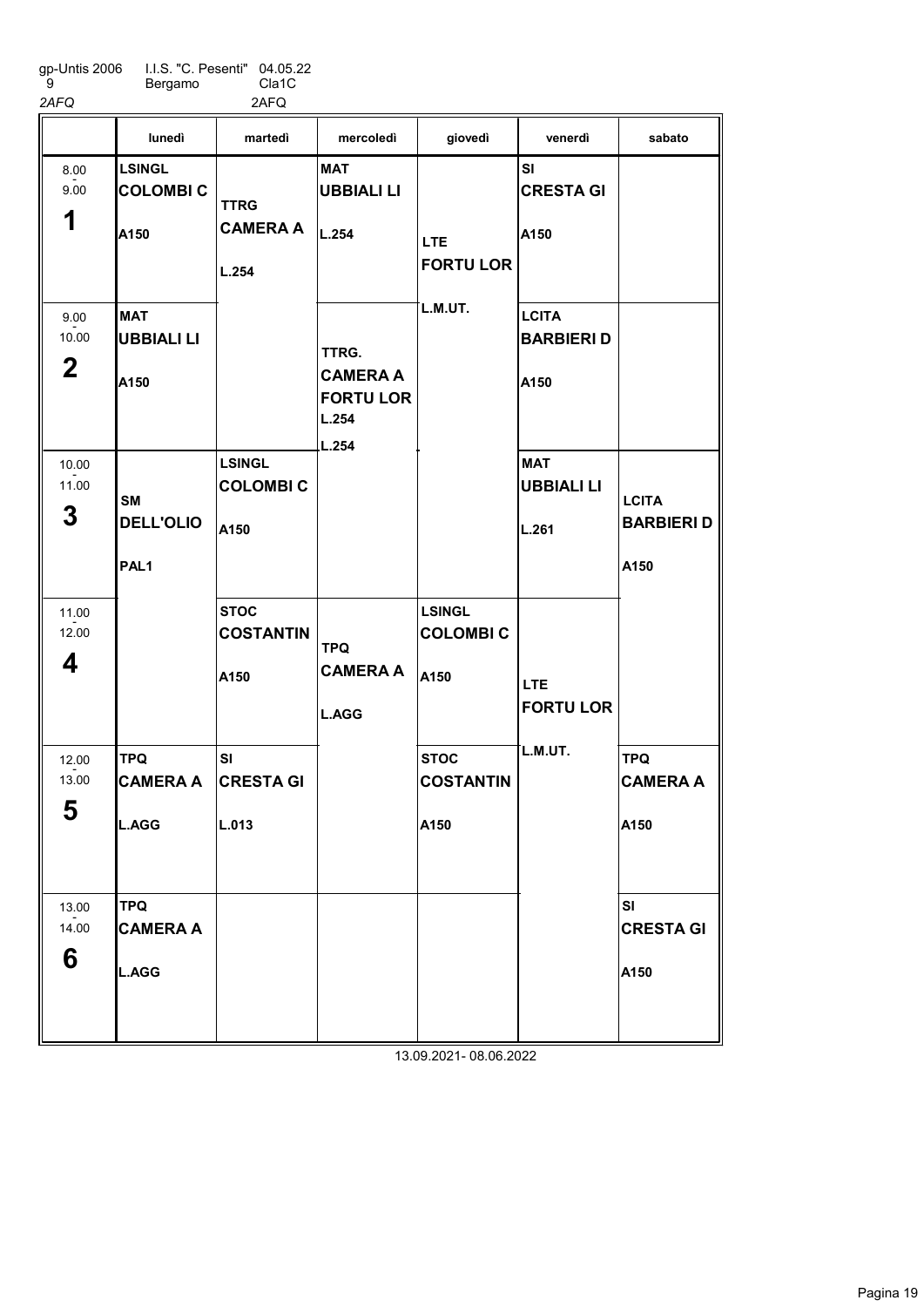| 9<br>3AMAT                    | Bergamo                                        | Cla <sub>1</sub> C<br>3AMAT                      |                                                              |                                            |                                            |                                                     |
|-------------------------------|------------------------------------------------|--------------------------------------------------|--------------------------------------------------------------|--------------------------------------------|--------------------------------------------|-----------------------------------------------------|
|                               | lunedì                                         | martedì                                          | mercoledì                                                    | giovedì                                    | venerdì                                    | sabato                                              |
| 8.00<br>9.00<br>1             | <b>LTE</b><br><b>CARDAMO</b><br><b>IDR.010</b> | <b>LSINGL</b><br><b>GULIZIA FR</b><br>A154       | TMA.<br><b>VENTURA T</b>                                     | <b>LSINGL</b><br><b>GULIZIA FR</b><br>A154 | TTIM.<br><b>VENTURA T</b>                  | TEE.<br><b>PONTERIO</b><br><b>SANTOSTE</b><br>L.015 |
| 9.00<br>10.00<br>$\mathbf{2}$ |                                                | <b>MAT</b><br><b>IVALDI ENZ</b><br>A154          | <b>CARDAMO</b><br>L.253<br>L.253                             | <b>MAT</b><br><b>IVALDI ENZ</b><br>A154    | <b>SCANDURA</b><br>L.253<br>L.253          | L.015                                               |
| 10.00<br>11.00<br>3           | <b>STO</b><br><b>RICCI ANGE</b><br>A256        | <b>SM</b><br><b>CAVALERI</b><br>PAL <sub>2</sub> |                                                              | <b>MAT</b><br><b>IVALDI ENZ</b><br>L.152   |                                            | <b>LCITA</b><br><b>RICCI ANGE</b><br>A154           |
| 11.00<br>12.00<br>4           | <b>TTIM</b><br><b>VENTURA T</b><br>L.253       |                                                  | TEE.<br><b>PONTERIO</b><br><b>SANTOSTE</b><br>L.015<br>L.015 | <b>LTE</b><br><b>CARDAMO</b>               | <b>LSINGL</b><br><b>GULIZIA FR</b><br>A154 |                                                     |
| 12.00<br>13.00<br>5           | <b>TMA</b><br>VENTURA T RICCI ANGE<br>L.253    | <b>LCITA</b><br>A154                             | <b>TEE</b><br><b>PONTERIO</b><br>L.015                       | <b>IDR.010</b>                             | <b>STO</b><br><b>RICCI ANGE</b><br>A154    |                                                     |
| 13.00<br>14.00<br>6           |                                                | <b>IRC</b><br><b>DOTTI ELIO</b><br>A154          |                                                              |                                            |                                            |                                                     |

gp-Untis 2006 I.I.S. "C. Pesenti" 04.05.22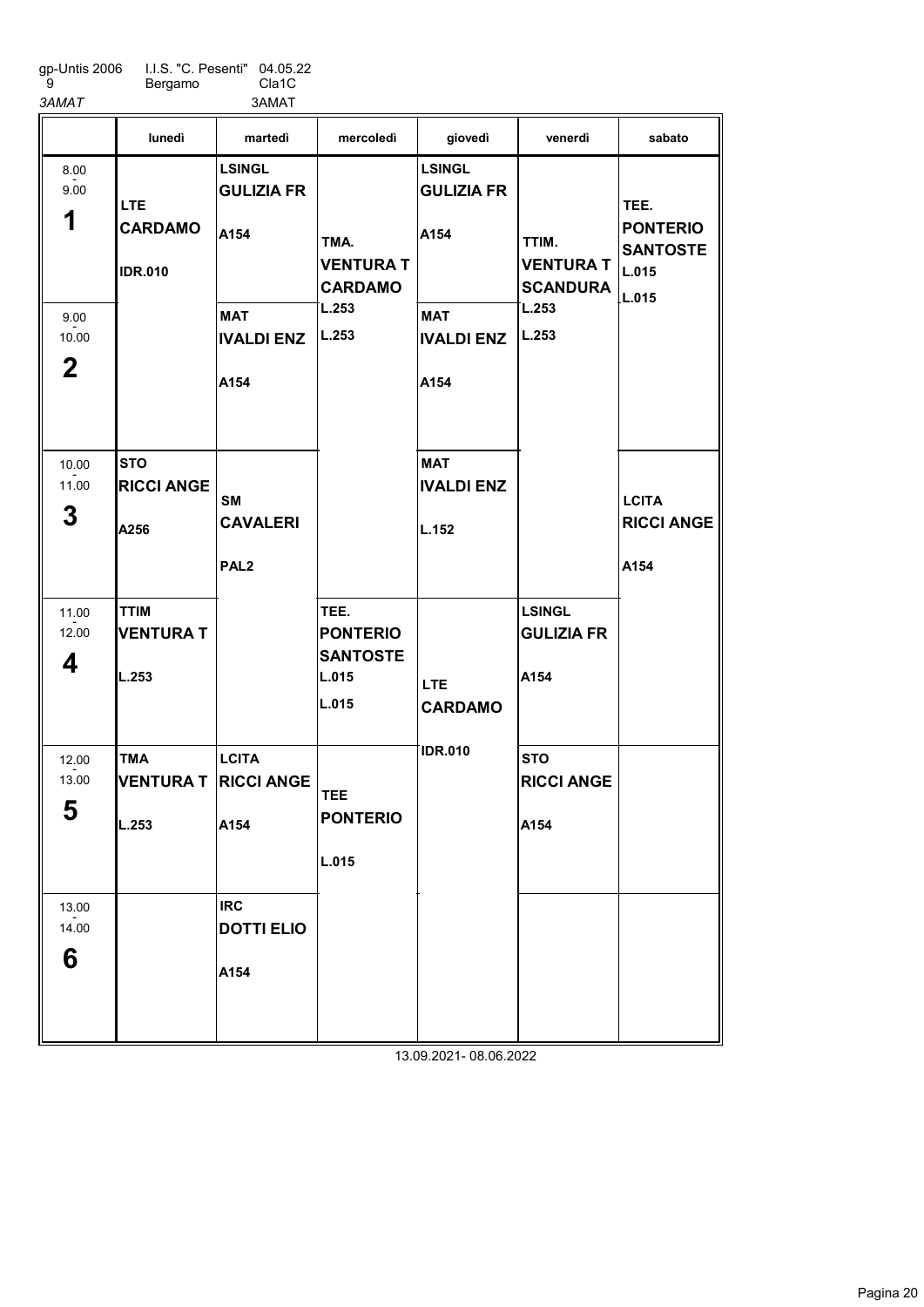gp-Untis 2006 9 I.I.S. "C. Pesenti" 04.05.22 Cla1C

Bergamo 3BMM 3BMM

|                              | lunedì                                  | martedì                                      | mercoledì                                         | giovedì                                   | venerdì                                   | sabato                                      |
|------------------------------|-----------------------------------------|----------------------------------------------|---------------------------------------------------|-------------------------------------------|-------------------------------------------|---------------------------------------------|
| 8.00<br>9.00<br>1            | <b>STO</b><br><b>RICCI ANGE</b><br>A141 | TTIM.<br><b>VENTURA T</b><br><b>TALARICO</b> | <b>MAT</b><br><b>PICCINELLI</b><br>L.261          | <b>LCITA</b><br><b>RICCI ANGE</b><br>A150 | <b>LCITA</b><br><b>RICCI ANGE</b><br>A141 | TMA.<br><b>VENTURA T</b><br><b>TALARICO</b> |
| 9.00<br>10.00<br>$\mathbf 2$ | <b>TTIM</b><br><b>VENTURA T</b><br>L.04 | L.04<br>L.04                                 | TEE.<br><b>DELIA SER</b><br><b>MAGGI DAN</b>      | <b>MAT</b><br><b>PICCINELLI</b><br>A150   |                                           | L.013<br>L.013                              |
| 10.00<br>11.00<br>3          | <b>TMA</b><br><b>VENTURA T</b><br>L.04  |                                              | <b>L016</b><br>L016                               | <b>STO</b><br><b>RICCI ANGE</b><br>A260   | SM<br><b>TORREGRO</b><br>PAL <sub>2</sub> |                                             |
| 11.00<br>12.00<br>4          | <b>MAT</b><br><b>PICCINELLI</b><br>A141 | <b>LTE</b><br><b>TALARICO</b>                |                                                   | <b>LSINGL</b><br><b>BERTOSSI</b><br>A260  |                                           | <b>LSINGL</b><br><b>BERTOSSI</b><br>A368    |
| 12.00<br>13.00<br>5          | <b>TEE</b><br><b>DELIA SER</b><br>L016  | MOT <sub>2</sub>                             | <b>LTE</b><br><b>TALARICO</b><br>MOT <sub>2</sub> | <b>IRC</b><br><b>DOTTI ELIO</b><br>A256   | <b>LSINGL</b><br><b>BERTOSSI</b><br>A148  |                                             |
| 13.00<br>14.00<br>6          |                                         |                                              |                                                   |                                           |                                           |                                             |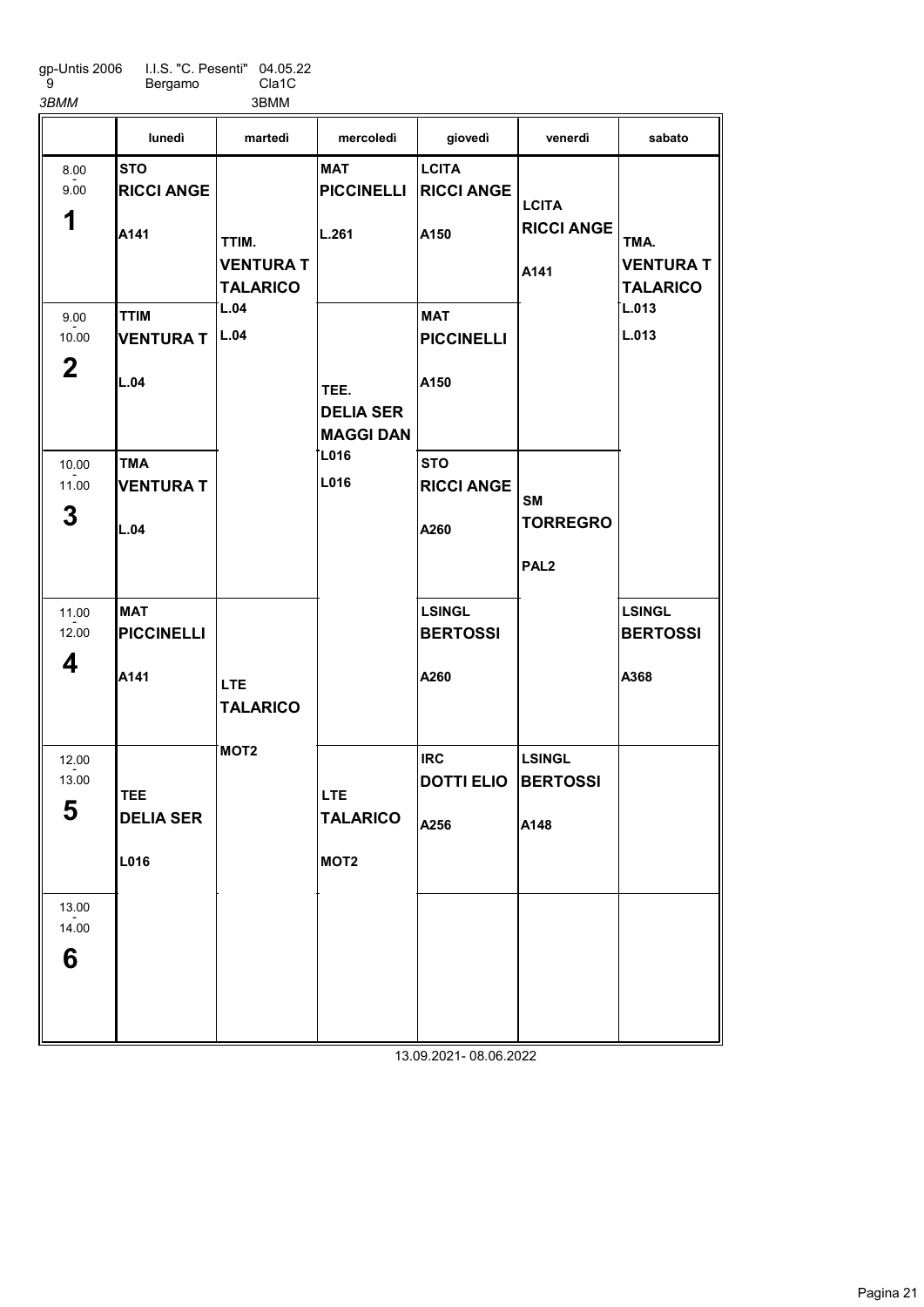| qp-Untis 2006 | LLS. "C. Pesenti" 04.05.22 |                    |
|---------------|----------------------------|--------------------|
| g             | Bergamo                    | Cla <sub>1</sub> C |
| 3AMIT         |                            | 3AMIT              |

|                              | lunedì                                    | martedì                                                         | mercoledì                                            | giovedì                                                         | venerdì                                   | sabato                                                          |
|------------------------------|-------------------------------------------|-----------------------------------------------------------------|------------------------------------------------------|-----------------------------------------------------------------|-------------------------------------------|-----------------------------------------------------------------|
| 8.00<br>9.00<br>1            | <b>LTE</b><br><b>SCALI ANG</b>            | <b>LSINGL</b><br><b>GIANNINOT</b><br>A149                       | <b>SA</b><br><b>POLITO DO</b><br>L.R2                | <b>SM</b><br><b>DELL'OLIO</b><br>PAL <sub>1</sub>               | <b>PRO</b><br><b>ALESSIAM</b><br>L.254    | TMPP.<br><b>ALESSI AM</b><br><b>SCALI ANG</b><br>L.254<br>L.254 |
| 9.00<br>10.00<br>$\mathbf 2$ | L.M.UT.                                   | <b>LCITA</b><br><b>ALBANESE</b><br>A149                         | SA.<br>POLITO DO<br><b>TESTA MAS</b><br>L.R2<br>L.R2 |                                                                 | <b>LCITA</b><br><b>ALBANESE</b><br>L.254  | PRO.<br><b>ALESSI AM</b><br><b>SCALI ANG</b>                    |
| 10.00<br>11.00<br>3          |                                           |                                                                 | <b>MAT</b><br><b>LA MARCA</b><br>A154                | <b>IRC</b><br><b>FERRARIL</b><br>A147                           | <b>TMPP</b><br><b>ALESSIAM</b><br>A150    | L.254<br>L.254                                                  |
| 11.00<br>12.00<br>4          | <b>MAT</b><br><b>LA MARCA</b><br>A143     | <b>MAT</b><br><b>LA MARCA</b><br>A148                           | LTE.<br><b>SCALI ANG</b>                             | SA.<br>POLITO DO<br><b>TESTA MAS</b><br>L.R2<br>L.R2            | <b>LSINGL</b><br><b>GIANNINOT</b><br>A150 |                                                                 |
| 12.00<br>13.00<br>5          | <b>LSINGL</b><br><b>GIANNINOT</b><br>A143 | TMPP.<br><b>ALESSI AM</b><br><b>SCALI ANG</b><br>L.254<br>L.254 | L.M.UT.                                              | SA.<br>POLITO DO<br><b>TESTA MAS</b><br>L.R2<br>L.R2            | <b>STO</b><br><b>ALBANESE</b><br>A150     |                                                                 |
| 13.00<br>14.00<br>6          |                                           |                                                                 |                                                      | <b>STO</b><br><b>ALBANESE</b><br>L.261<br>13.09.2021-08.06.2022 |                                           |                                                                 |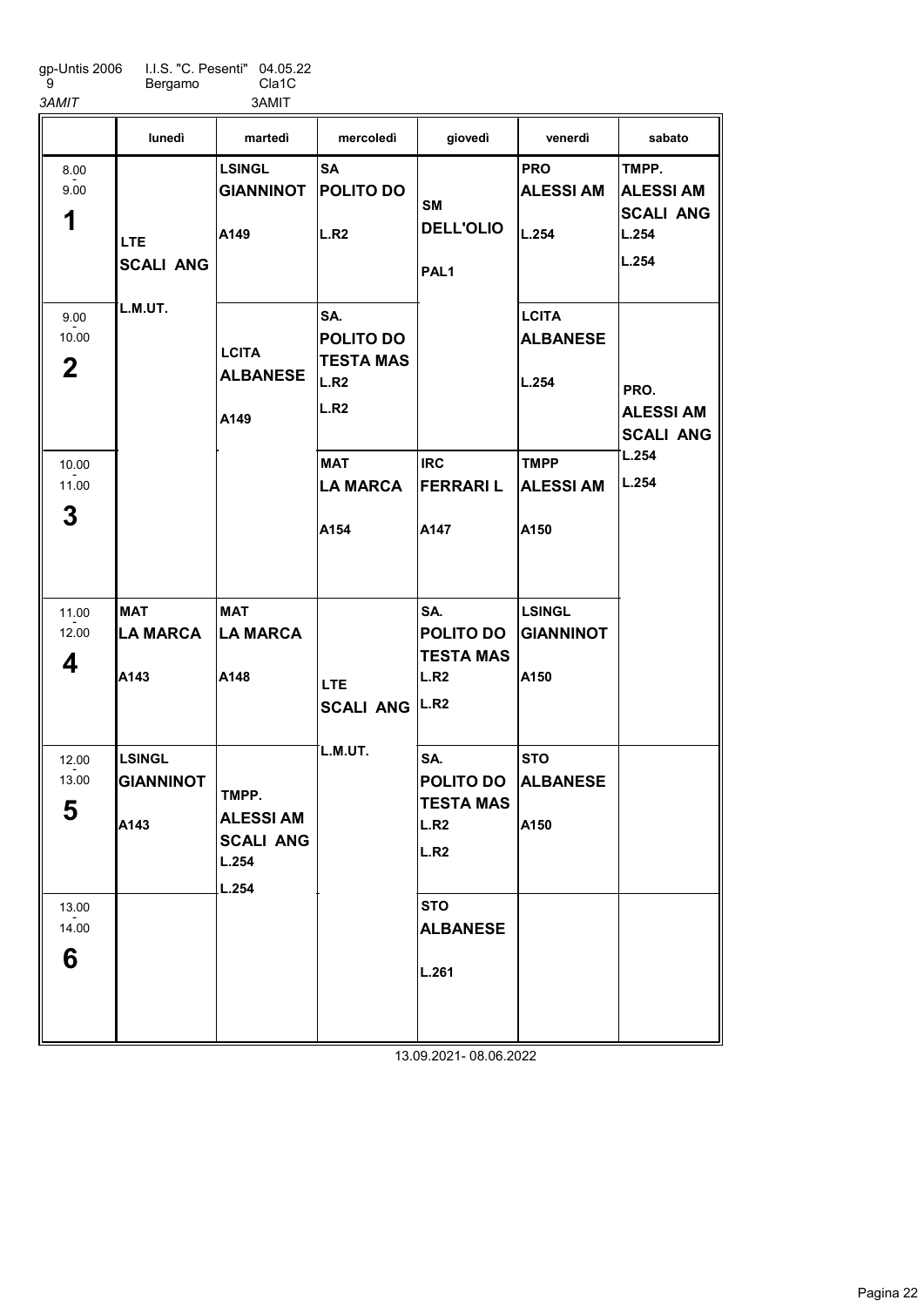| 3AFJ<br>3AFJ                                                                 |  |
|------------------------------------------------------------------------------|--|
| LLS. "C. Pesenti" 04.05.22<br>gp-Untis 2006<br>Cla <sub>1</sub> C<br>Bergamo |  |

|                                       | lunedì                                                | martedì                                                           | mercoledì                                                            | giovedì                                          | venerdì                                  | sabato                                           |
|---------------------------------------|-------------------------------------------------------|-------------------------------------------------------------------|----------------------------------------------------------------------|--------------------------------------------------|------------------------------------------|--------------------------------------------------|
| 8.00<br>9.00<br>1                     | LTE<br><b>MELI DANIE</b>                              | <b>MAT</b><br><b>PICCINELLI</b><br>A150                           | TPJ.<br><b>RAPICAVOL</b><br><b>MELI DANIE</b><br>L.04<br>L.04        | <b>STOC</b><br><b>DANIELE F</b><br>A370          | <b>LTE</b><br><b>MELI DANIE</b>          | <b>TPJ</b><br><b>RAPICAVOL</b><br><b>IDR.010</b> |
| 9.00<br>10.00<br>$\mathbf 2$          | <b>IDR.06</b>                                         | IRC.<br><b>DOTTI ELIO</b><br>A150                                 |                                                                      | <b>LSINGL</b><br><b>DI MARO M</b><br>A370        | <b>IDR.06</b>                            |                                                  |
| 10.00<br>11.00<br>3                   |                                                       | <b>TPJ</b><br><b>RAPICAVOL</b><br>A154                            | TTRG.<br><b>RAPICAVOL</b><br><b>MELI DANIE</b><br>L.04<br>L.04       | <b>LCITA</b><br><b>DANIELE F</b><br>A370         |                                          | <b>SI</b><br><b>SCRIVANO</b><br>A147             |
| 11.00<br>12.00<br>4                   | <b>SI</b><br><b>SCRIVANO</b><br>A150                  | <b>LCITA</b><br><b>DANIELE F</b><br>A154                          |                                                                      | <b>MAT</b><br><b>PICCINELLI</b><br>A370          | <b>LCITA</b><br><b>DANIELE F</b><br>A372 | <b>LCITA</b><br><b>DANIELE F</b><br>A147         |
| 12.00<br>13.00<br>5<br>13.00<br>14.00 | <b>LSINGL</b><br><b>DI MARO M</b><br>A <sub>150</sub> | TIC.<br>RAPICAVOL $ _{A138}$<br><b>MELI DANIE</b><br>L.04<br>L.04 | <b>MAT</b><br><b>PICCINELLI</b><br><b>LSINGL</b><br><b>DI MARO M</b> | <b>TTRG</b><br>RAPICAVOL <sub>A372</sub><br>L.04 | <b>STOC</b><br><b>DANIELE F</b>          |                                                  |
| 6                                     |                                                       |                                                                   | A138                                                                 |                                                  |                                          |                                                  |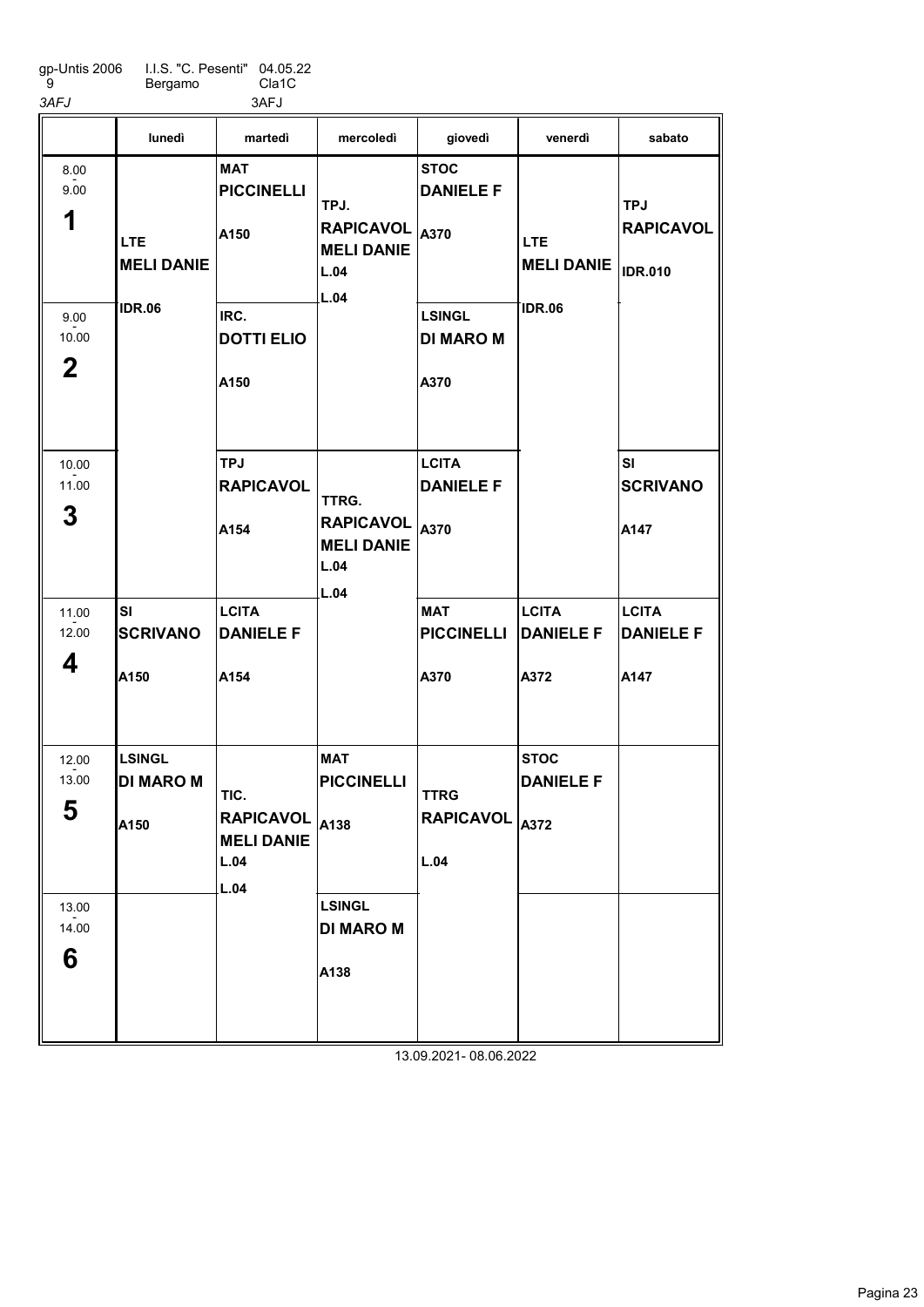| qp-Untis 2006 | I.I.S. "C. Pesenti" 04.05.22 |       |
|---------------|------------------------------|-------|
| g             | Bergamo                      | Cla1C |
| 3AFL          |                              | 3AFL  |

MAT IVALDI ENZ A<sub>154</sub> LSINGL DI MARO M L.013 SI GIORDANO A139 SI GIORDANO A154 **LCITA SANTORO** A154 IRC. DOTTI ELIO A149 **STOC SANTORO** A154 LSINGL DI MARO M L.013 AUTOMAZION PIRAS GIAN D'AURIA FR L.013 L.013 LSINGL DI MARO M A154 MAT IVALDI ENZ A147 MAT IVALDI ENZ LARICCIA M $\vert_{\rm L.152}$ **STOC SANTORO** A376 AUTOMAZION PIRAS GIAN A376 **LCITA** SANTORO A376 lunedì martedì mercoledì giovedì venerdì sabato 1 8.00 - 9.00 2 9.00  $-2.00$ 3 10.00 - 11.00 4 11.00  $-2.00$ 5 12.00  $-2.00$ 6 13.00  $-2.00$ LTE D'AURIA FR L.019 AUTOMAZION PIRAS GIAN D'AURIA FR L.013 L.013 ELL. LARICCIA M GURZI' GIU L.013 L.013 LTE D'AURIA FR D'AURIA FR L.019 **TIC** TORGANO L.013 LTE L.019 ELL A154 **LCITA SANTORO** A147 13.09.2021- 08.06.2022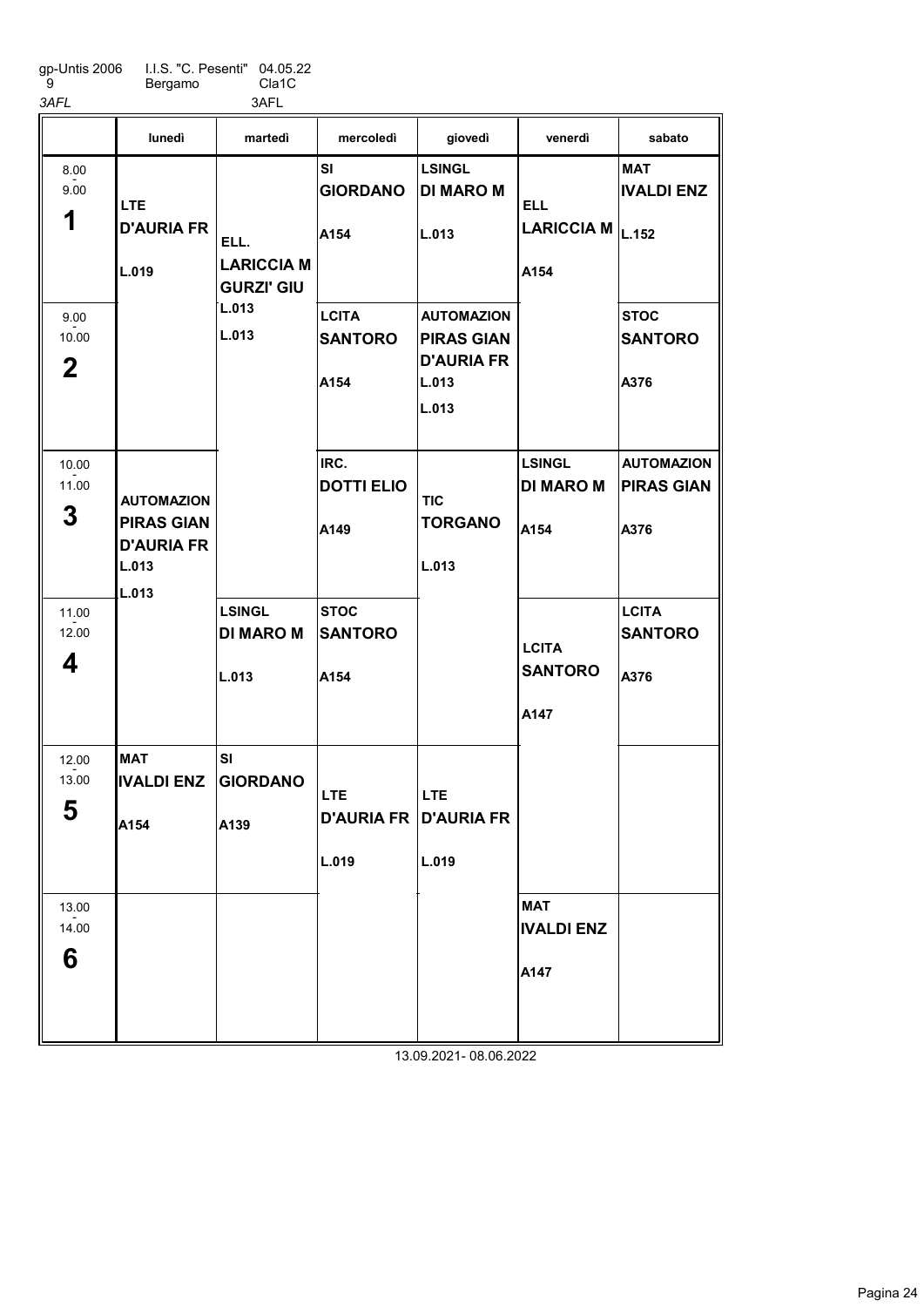| gp-Untis 2006 | LLS. "C. Pesenti" 04.05.22 |       |
|---------------|----------------------------|-------|
| - 9           | Bergamo                    | Cla1C |

3AFM 3AFM

|    | <b>Dulyanio</b> | <b>VIUTU</b><br>3AFM |           |         |         |        |
|----|-----------------|----------------------|-----------|---------|---------|--------|
|    | lunedì          | martedì              | mercoledì | giovedì | venerdì | sabato |
| SI |                 |                      |           |         |         |        |

| 8.00<br>9.00<br>1<br>9.00<br>10.00<br>$\mathbf{2}$ | SI<br><b>GIORDANO</b><br>A154<br><b>MAT</b><br><b>URSO ROC</b><br>L.152             | <b>LTE</b><br><b>COLONESE</b><br>MOT <sub>2</sub> | <b>LCITA</b><br><b>DANIELE F</b><br>A150                                  | LTE.<br><b>COLONESE</b><br>MOT <sub>2</sub> | TTRG.<br><b>GROSSI GL</b><br><b>COLONESE</b><br><b>L05</b><br>LO5     | <b>TPM</b><br><b>GROSSI GL</b><br>A149                                            |
|----------------------------------------------------|-------------------------------------------------------------------------------------|---------------------------------------------------|---------------------------------------------------------------------------|---------------------------------------------|-----------------------------------------------------------------------|-----------------------------------------------------------------------------------|
| 10.00<br>11.00<br>3<br>11.00<br>12.00<br>4         | TTDM.<br><b>GROSSI GL</b><br><b>CARDAMO</b><br>MOT <sub>2</sub><br>MOT <sub>2</sub> | <b>LSINGL</b><br><b>COLOMBIC</b><br>A260          | IRC.<br><b>DOTTI ELIO</b><br>A149<br><b>SI</b><br><b>GIORDANO</b><br>A149 | <b>LCITA</b><br><b>DANIELE F</b><br>A369    | TPM.<br><b>GROSSI GL</b><br><b>COLONESE</b><br>L <sub>05</sub><br>L05 | <b>STOC</b><br><b>DANIELE F</b><br>A149<br><b>MAT</b><br><b>URSO ROC</b><br>L.013 |
| 12.00                                              | <b>LSINGL</b>                                                                       | <b>LCITA</b>                                      |                                                                           | <b>STOC</b>                                 | <b>LSINGL</b>                                                         |                                                                                   |
| 13.00<br>5                                         | <b>COLOMBI C DANIELE F</b>                                                          |                                                   | <b>TTRG</b>                                                               | <b>DANIELE F</b>                            | <b>COLOMBIC</b>                                                       |                                                                                   |
|                                                    | A147                                                                                | A259                                              | <b>GROSSI GL</b>                                                          | A369                                        | A369                                                                  |                                                                                   |
|                                                    |                                                                                     |                                                   | L05                                                                       |                                             |                                                                       |                                                                                   |
| 13.00                                              |                                                                                     | <b>TPM</b>                                        |                                                                           | <b>MAT</b>                                  |                                                                       |                                                                                   |
| 14.00<br>6                                         |                                                                                     | <b>GROSSI GL</b>                                  |                                                                           | <b>URSO ROC</b>                             |                                                                       |                                                                                   |
|                                                    |                                                                                     | A259                                              |                                                                           | A376                                        |                                                                       |                                                                                   |
|                                                    |                                                                                     |                                                   |                                                                           |                                             |                                                                       |                                                                                   |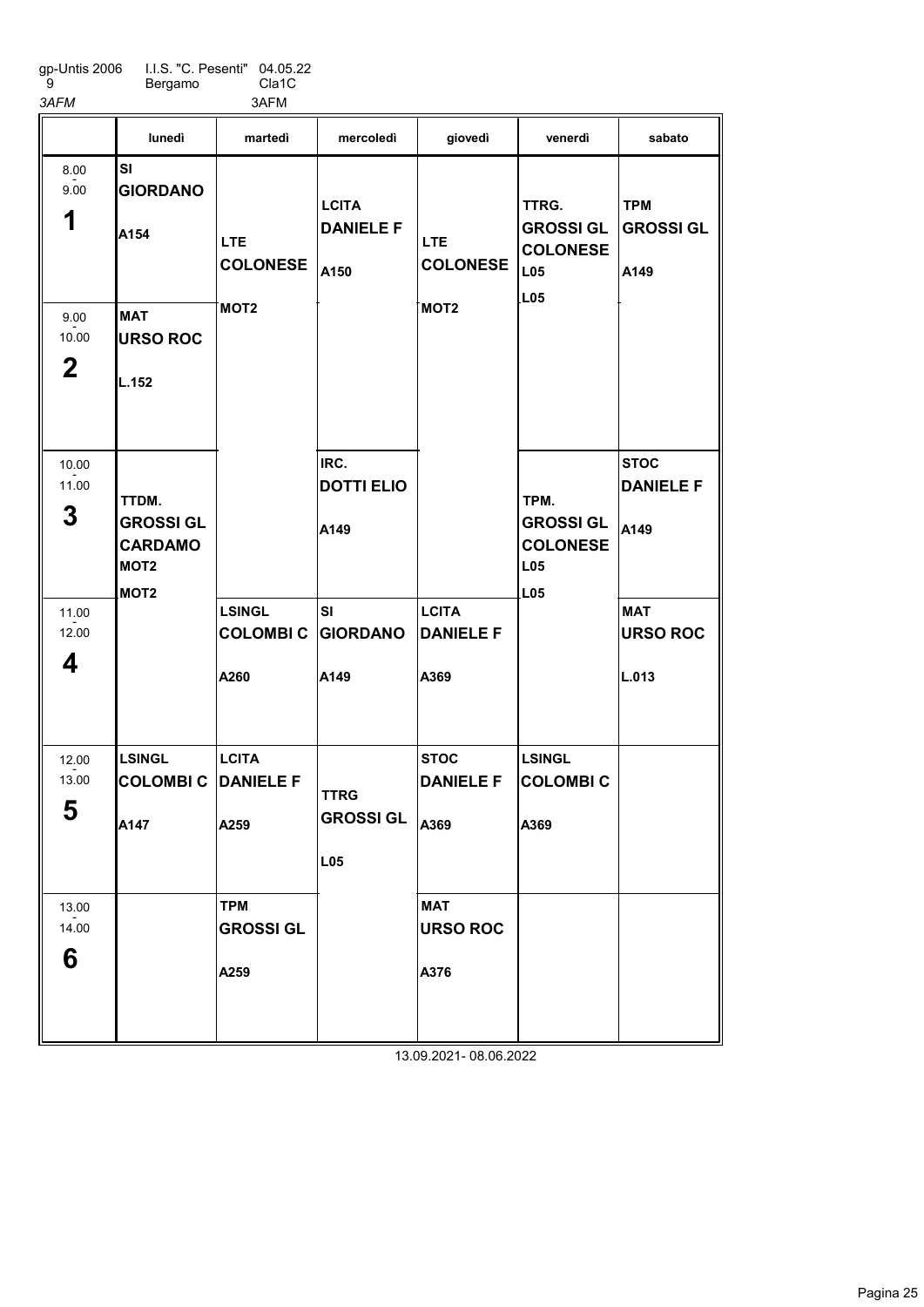gp-Untis 2006 9 I.I.S. "C. Pesenti" Bergamo 04.05.22

Cla1C 3BFM 3BFM

|                                 | lunedì                                                                                                                          | martedì                                 | mercoledì                                                                          | giovedì                                                           | venerdì                                  | sabato                                   |
|---------------------------------|---------------------------------------------------------------------------------------------------------------------------------|-----------------------------------------|------------------------------------------------------------------------------------|-------------------------------------------------------------------|------------------------------------------|------------------------------------------|
| 8.00<br>9.00<br>1               | <b>TPM</b><br><b>PERSECHIN</b><br>A153                                                                                          | <b>MAT</b><br><b>UBBIALI LI</b><br>A153 | TPM.<br><b>COLONESE</b><br>L <sub>05</sub><br>L <sub>05</sub>                      | <b>TTRG</b><br><b>PERSECHIN PERSECHIN A140</b><br>L <sub>05</sub> | <b>LCITA</b><br><b>FERRARAS</b>          | <b>LTE</b><br><b>COLONESE</b>            |
| 9.00<br>10.00<br>$\overline{2}$ | LSINGL<br><b>TERZI FRA</b><br>A <sub>153</sub>                                                                                  | IRC.<br><b>DOTTI ELIO</b><br>A150       |                                                                                    |                                                                   | <b>LCITA</b><br><b>FERRARA S</b><br>A140 | MOT <sub>2</sub>                         |
| 10.00<br>11.00<br>3             | <b>MAT</b><br>UBBIALI LI<br>A147                                                                                                | <b>STOC</b><br><b>FERRARA S</b><br>A153 | TTRG.<br><b>PERSECHIN</b><br><b>COLONESE</b><br>L <sub>05</sub><br>L <sub>05</sub> | <b>LSINGL</b><br><b>TERZI FRA</b><br>A140                         | SI<br><b>SIGNORELL</b><br>A369           |                                          |
| 11.00<br>12.00<br>4             | <b>TPM</b><br><b>PERSECHIN FERRARA S</b><br>A147                                                                                | <b>LCITA</b><br>A153                    |                                                                                    | <b>LTE</b><br><b>COLONESE</b>                                     | <b>MAT</b><br><b>UBBIALI LI</b><br>A369  | <b>LCITA</b><br><b>FERRARAS</b><br>L.261 |
| 12.00<br>13.00<br>E.<br>່ວ      | TTDM.<br>$\overline{\mathsf{P}$ ERSECHIN $\mathsf{I}_{\mathsf{A153}}$<br><b>CARDAMO</b><br>MOT <sub>2</sub><br>MOT <sub>2</sub> | <b>SI</b><br><b>SIGNORELL</b>           | <b>LSINGL</b><br><b>TERZI FRA</b><br>A149                                          | MOT <sub>2</sub>                                                  | <b>TPM</b><br><b>PERSECHIN</b><br>A370   |                                          |
| 13.00<br>14.00<br>6             |                                                                                                                                 |                                         | <b>STOC</b><br><b>FERRARA S</b><br>A149                                            |                                                                   |                                          |                                          |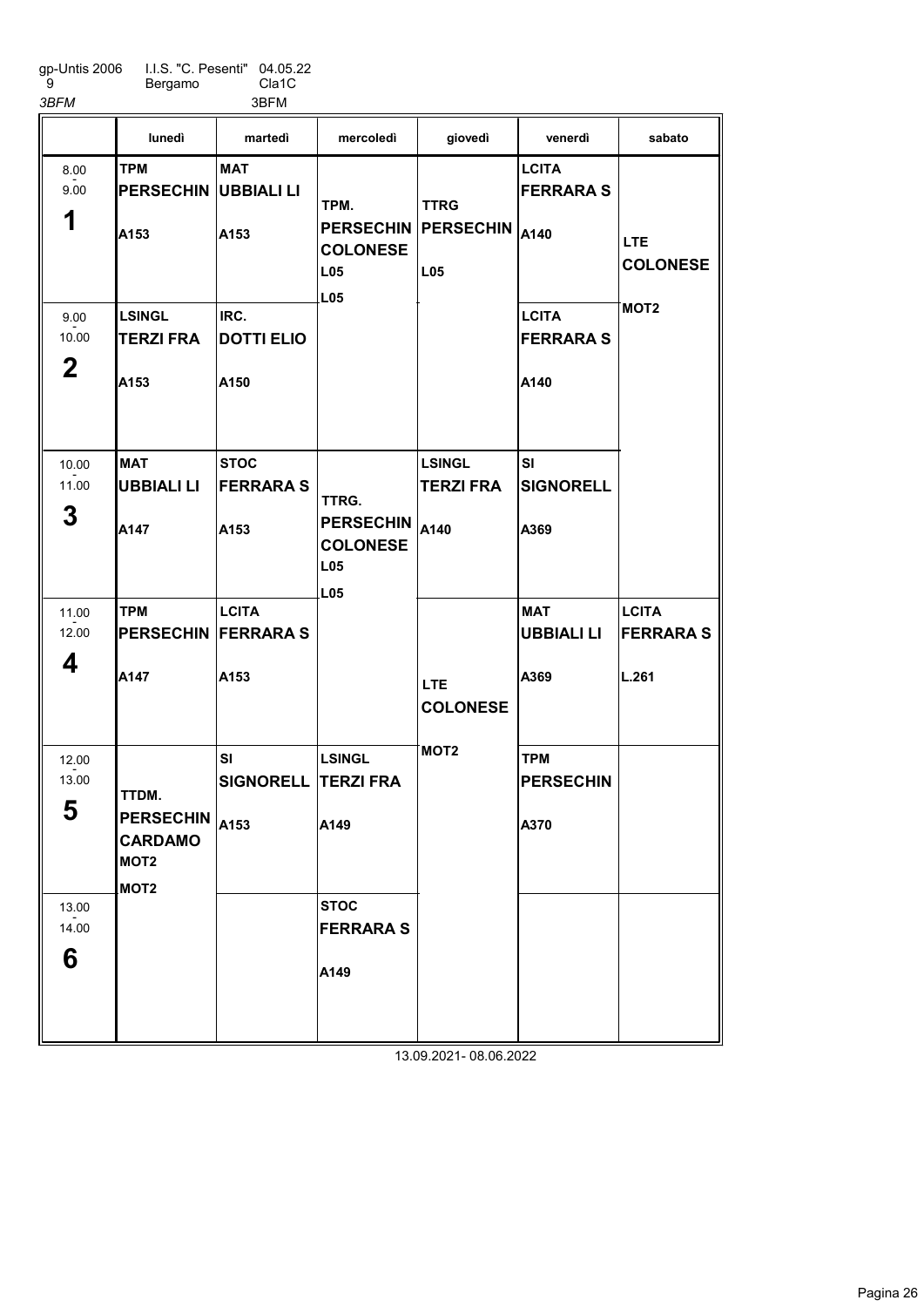gp-Untis 2006 9 I.I.S. "C. Pesenti" Bergamo 04.05.22 Cla1C

3AFN 3AFN lunedì martedì mercoledì giovedì venerdì sabato

|                              | lunedì                                                         | martedì                                                        | mercoledì                                 | giovedì                                    | venerdì                                  | sabato                                |
|------------------------------|----------------------------------------------------------------|----------------------------------------------------------------|-------------------------------------------|--------------------------------------------|------------------------------------------|---------------------------------------|
| 8.00<br>9.00<br>1            | LTE.<br><b>MAGGI DAN</b><br>LR4A                               | SRN.<br><b>DONATO D</b><br><b>MILI ORAZI</b><br>L.R3<br>L.R3   | <b>ELN</b><br>LARICCIA M LA MARCA<br>LR4A | <b>MAT</b><br>L.261                        | <b>SRN</b><br><b>DONATO D</b><br>A143    | LTE.<br><b>MAGGI DAN</b><br>LR4A      |
| 9.00<br>10.00<br>$\mathbf 2$ |                                                                |                                                                | <b>LCITA</b><br><b>TORRI LUCI</b><br>A370 | IRC.<br><b>FERRARIL</b><br>A259            | <b>SI</b><br><b>CRESTA GI</b><br>A143    |                                       |
| 10.00<br>11.00<br>3          | <b>LCITA</b><br><b>TORRI LUCI</b><br>A368                      | <b>LCITA</b><br><b>TORRI LUCI</b><br>A260                      | <b>STOC</b><br><b>TORRI LUCI</b><br>A370  | <b>LSINGL</b><br><b>BERTOSSI</b><br>A259   | <b>LSINGL</b><br><b>BERTOSSI</b><br>A371 | <b>TIC</b><br><b>DONATO D</b><br>L.R3 |
| 11.00<br>12.00<br>4          |                                                                | ELN.<br><b>LARICCIA M</b><br><b>MILI ORAZI</b><br>LR4A<br>LR4A | <b>LSINGL</b><br><b>BERTOSSI</b><br>A370  | <b>SI</b><br><b>CRESTA GI</b><br>A154      | <b>SRN</b><br><b>DONATO D</b><br>A371    |                                       |
| 12.00<br>13.00<br>5          | ELN.<br><b>LARICCIA M</b><br><b>MILI ORAZI</b><br>LR4A<br>LR4A |                                                                | <b>MAT</b><br><b>LA MARCA</b><br>L.261    | <b>LTE</b><br>MAGGI DAN $ _{A371}$<br>LR4A | <b>STOC</b><br><b>TORRI LUCI</b>         |                                       |
| 13.00<br>14.00<br>6          |                                                                | <b>MAT</b><br><b>LA MARCA</b><br>A260                          |                                           |                                            |                                          |                                       |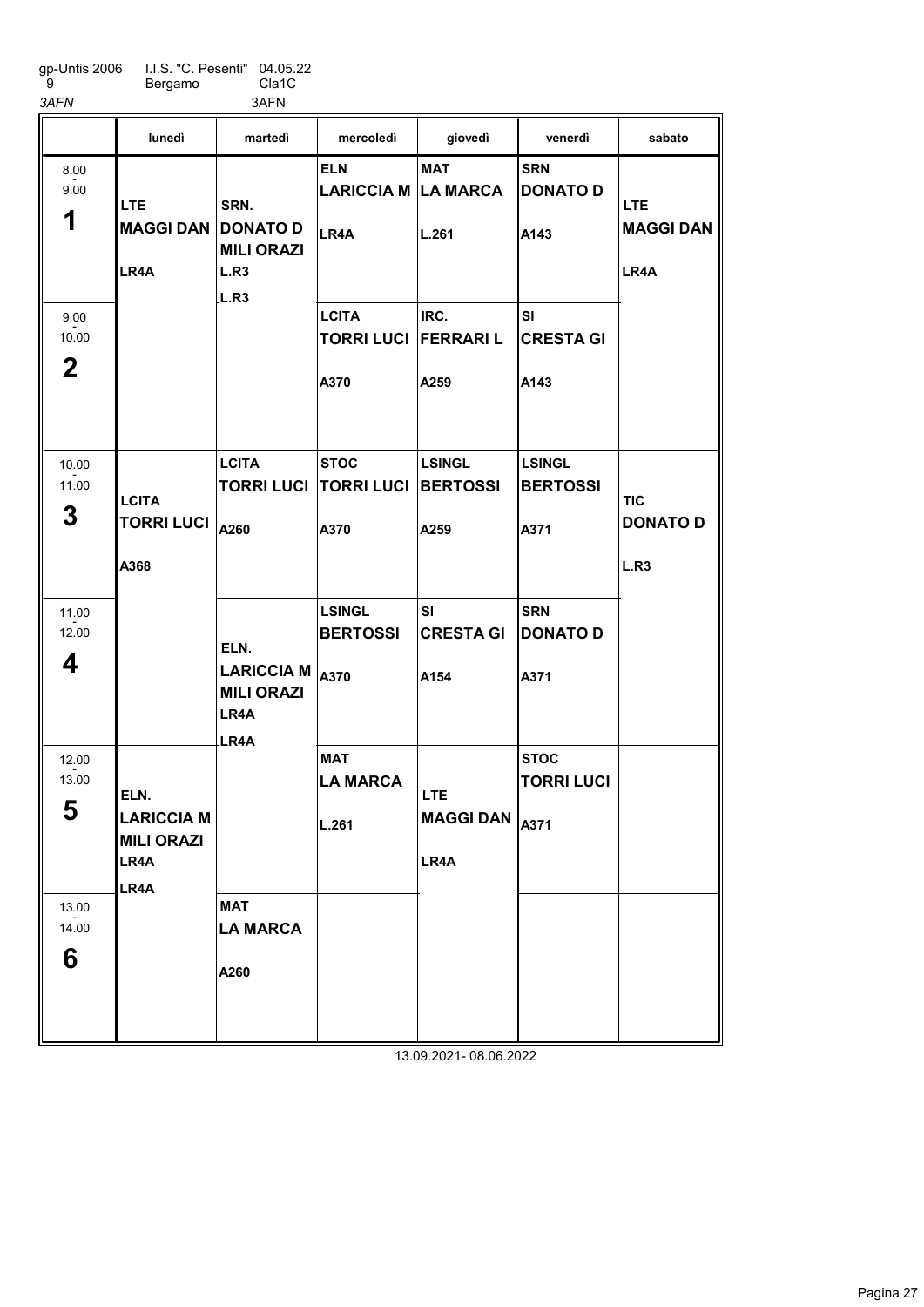|                     | lunedì                                        | martedì                                      | mercoledì                                      | giovedì                          | venerdì                         | sabato                           |
|---------------------|-----------------------------------------------|----------------------------------------------|------------------------------------------------|----------------------------------|---------------------------------|----------------------------------|
| 8.00<br>9.00        | <b>SI</b><br><b>SIGNORELL COLOMBI C</b>       | <b>LSINGL</b>                                |                                                | <b>LSINGL</b><br><b>COLOMBIC</b> |                                 | <b>LSINGL</b><br><b>COLOMBIC</b> |
| 1                   | A376                                          | A256                                         | <b>LTE</b><br><b>TRIPODI VI</b>                | A373                             | <b>LTE</b><br><b>TRIPODI VI</b> | A139                             |
| 9.00<br>10.00       | <b>STOC</b><br><b>GENTILE P</b>               | <b>MAT</b><br>UBBIALI LI                     | L.M.UT.                                        | IRC.<br><b>FERRARIL</b>          | L.M.UT.                         | <b>LCITA</b><br><b>ALBANESE</b>  |
| $\mathbf 2$         | A376                                          | L.261                                        |                                                | A259                             |                                 | A139                             |
| 10.00<br>11.00<br>3 | TPQ.                                          | TIC.                                         |                                                | <b>LCITA</b>                     |                                 | <b>STOC</b><br><b>GENTILE P</b>  |
|                     | <b>ALESSI AM</b><br><b>TRIPODI VI</b><br>L.01 | <b>FARCHI VIT</b><br><b>CARDAMO</b><br>L.254 |                                                | <b>ALBANESE</b><br>A368          |                                 | A139                             |
| 11.00<br>12.00      | L.01                                          | L.254                                        | <b>TPQ</b><br><b>ALESSI AM</b>                 |                                  | <b>TPQ</b>                      | <b>MAT</b><br><b>UBBIALI LI</b>  |
| 4                   |                                               |                                              | L.254                                          |                                  | <b>ALESSI AM</b><br>A373        | A139                             |
| 12.00<br>13.00      | <b>TTRG</b>                                   | <b>LCITA</b><br><b>ALBANESE</b>              | TTRG.                                          | SI<br><b>SIGNORELL</b>           |                                 |                                  |
| 5                   | <b>ALESSI AM</b><br>L.254                     | A371                                         | <b>ALESSI AM</b><br><b>RIGGIO GIO</b><br>L.254 | A367                             |                                 |                                  |
|                     |                                               |                                              | L.254                                          |                                  |                                 |                                  |
| 13.00<br>14.00      |                                               |                                              |                                                |                                  | <b>MAT</b><br><b>UBBIALI LI</b> |                                  |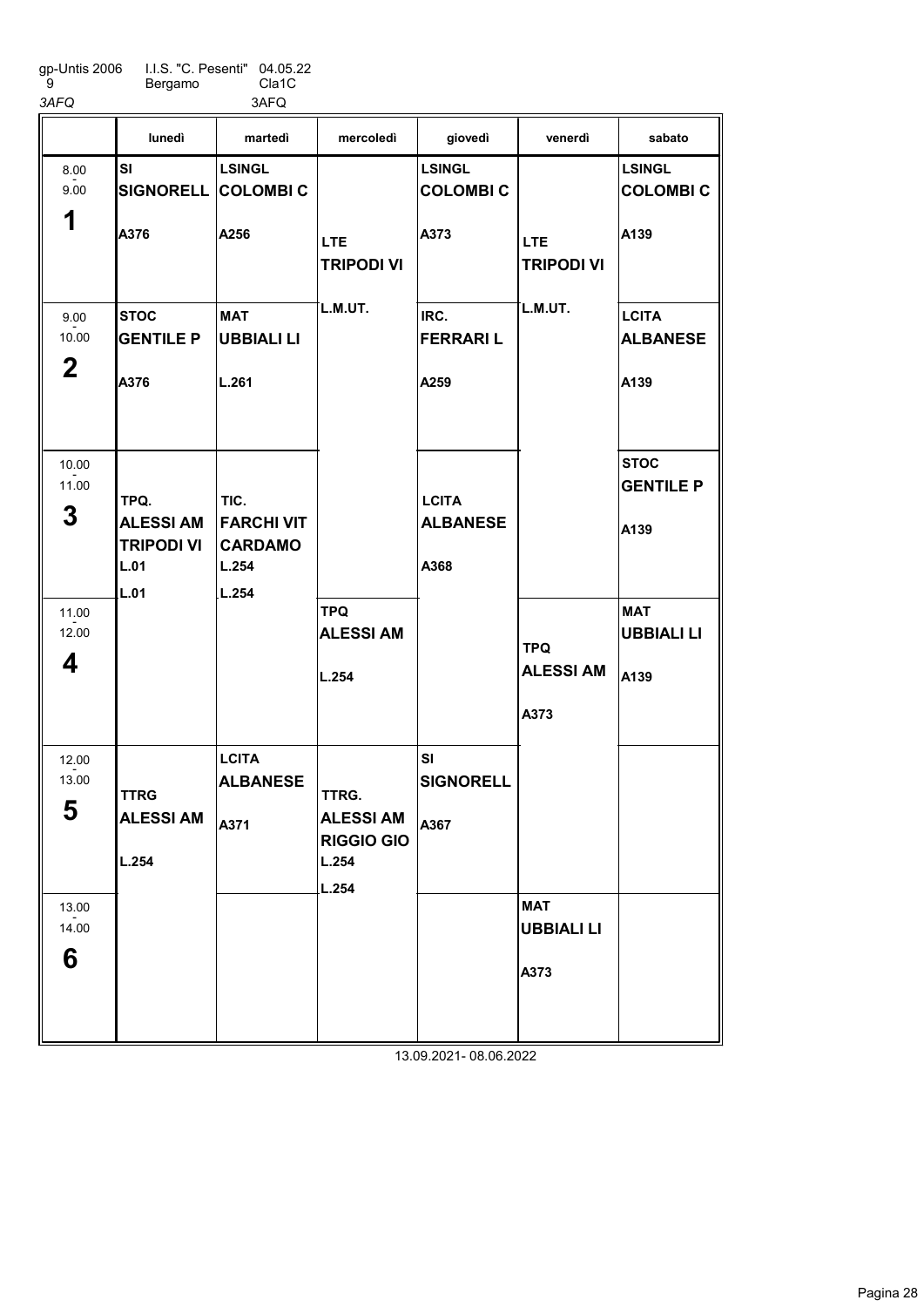| gp-Untis 2006 | LLS. "C. Pesenti" 04.05.22 |       |
|---------------|----------------------------|-------|
| -9            | Bergamo                    | Cla1C |

ıy. Cla1C 4AMAT 4AMAT

|                                                   | lunedì                                           | martedì                                                      | mercoledì                                   | giovedì                                                                                                                                                     | venerdì                                                                          | sabato                                  |
|---------------------------------------------------|--------------------------------------------------|--------------------------------------------------------------|---------------------------------------------|-------------------------------------------------------------------------------------------------------------------------------------------------------------|----------------------------------------------------------------------------------|-----------------------------------------|
| 8.00<br>9.00<br>1<br>9.00<br>10.00<br>$\mathbf 2$ | <b>SM</b><br><b>CAVALERI</b><br>PAL <sub>2</sub> | TMA.<br><b>MARINARO</b><br><b>VETRO AN</b><br>L.253<br>L.253 | LTE.<br><b>VETRO AN</b><br><b>IDR.010</b>   | TEE.<br>POLITO DO<br><b>TORGANO</b><br>LR <sub>1</sub> B<br>LR <sub>1</sub> B<br>TEE.<br><b>POLITO DO</b><br><b>GURZI' GIU</b><br>LR <sub>1</sub> B<br>LR1B | <b>LCITA</b><br><b>TORRI LUCI</b><br>A256                                        |                                         |
| 10.00<br>11.00<br>3                               | <b>MAT</b><br><b>IVALDI ENZ</b><br>A141          |                                                              |                                             | <b>LCITA</b><br><b>TORRI LUCI</b><br>A371                                                                                                                   | TEE.<br>POLITO DO<br><b>GURZI' GIU</b><br>LR <sub>1</sub> B<br>LR <sub>1</sub> B | <b>MAT</b><br><b>IVALDI ENZ</b><br>L.04 |
| 11.00<br>12.00<br>4                               | <b>LTE</b><br><b>VETRO AN</b><br><b>IDR.010</b>  | TTIM.<br><b>MARINARO</b><br><b>VETRO AN</b>                  | <b>STO</b><br>TORRI LUCI GULIZIA FR<br>A148 | <b>LSINGL</b><br>A371                                                                                                                                       |                                                                                  | <b>MAT</b><br><b>IVALDI ENZ</b><br>A142 |
| 12.00<br>13.00<br>F<br>C                          |                                                  | L.253<br>L.253                                               | <b>LSINGL</b><br><b>GULIZIA FR</b><br>A148  | <b>INGLTEC</b><br><b>GULIZIA FR</b><br>A370                                                                                                                 | IRC.<br><b>DOTTI ELIO</b><br>A256                                                | <b>TMA</b><br><b>MARINARO</b><br>L.253  |
| 13.00<br>14.00<br>6                               | <b>STO</b><br><b>TORRI LUCI</b><br>A143          |                                                              |                                             | <b>LCITA</b><br><b>TORRI LUCI</b><br>A370                                                                                                                   |                                                                                  | <b>TTIM</b><br><b>MARINARO</b><br>L.253 |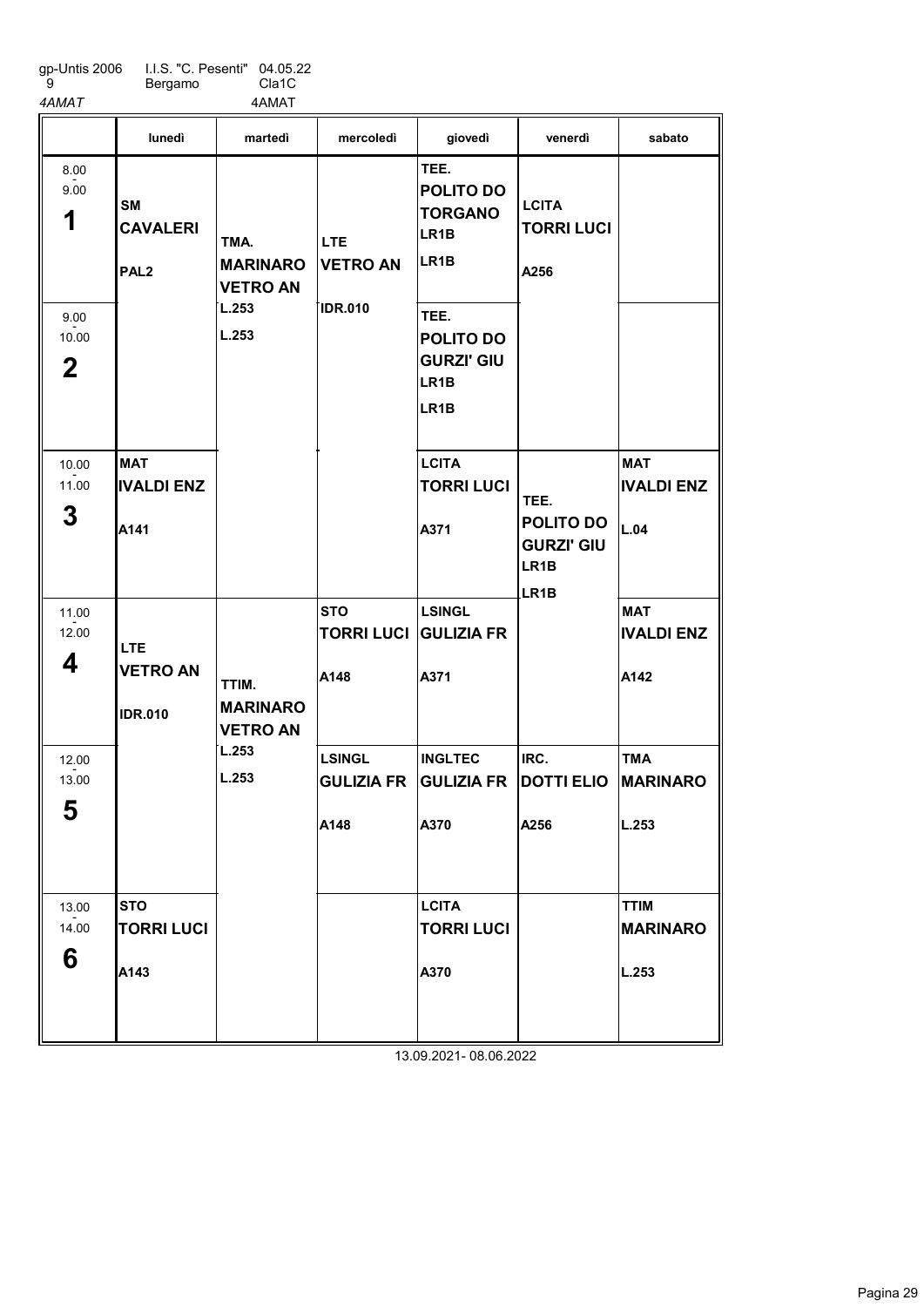gp-Untis 2006 9 I.I.S. "C. Pesenti"

Bergamo 04.05.22 Cla1C

4BMAT 4BMAT

|                                                   | lunedì                                                                           | martedì                                           | mercoledì                                                      | giovedì                                                       | venerdì                                         | sabato                                    |
|---------------------------------------------------|----------------------------------------------------------------------------------|---------------------------------------------------|----------------------------------------------------------------|---------------------------------------------------------------|-------------------------------------------------|-------------------------------------------|
| 8.00<br>9.00<br>1<br>9.00<br>10.00<br>$\mathbf 2$ | <b>TEE</b><br><b>PONTERIO</b><br>L.015<br><b>LCITA</b><br><b>BARBERA</b><br>A154 | <b>SM</b><br><b>DELL'OLIO</b><br>PAL <sub>1</sub> | TEE.<br><b>PONTERIO</b><br><b>D'AURIA FR</b><br>L.015<br>L.015 | TTIM.<br><b>MARINARO</b><br><b>VETRO AN</b><br>L.253<br>L.253 | <b>LCITA</b><br><b>BARBERA</b><br>A376          |                                           |
| 10.00<br>11.00<br>3                               | <b>INGLTEC</b><br><b>GIANNINOT</b><br>A376                                       | <b>STO</b><br><b>BARBERA</b><br>A376              | TEE.<br><b>PONTERIO</b><br><b>D'AURIA FR</b><br>L.015<br>L.015 |                                                               | <b>LTE</b><br><b>VETRO AN</b><br><b>IDR.010</b> | <b>TTIM</b><br><b>MARINARO</b><br>L.253   |
| 11.00<br>12.00<br>4                               | <b>MAT</b><br><b>UBBIALI LI</b><br>A376                                          | <b>LCITA</b><br><b>BARBERA</b><br>A376            | LTE.<br><b>VETRO AN</b>                                        | TMA.<br><b>MARINARO</b><br><b>VETRO AN</b>                    |                                                 | <b>TMA</b><br><b>MARINARO</b><br>L.253    |
| 12.00<br>13.00<br>E<br>ა                          | <b>STO</b><br><b>BARBERA</b><br>A376                                             | <b>MAT</b><br><b>UBBIALI LI</b><br>A376           | <b>IDR.010</b>                                                 | L.253<br>L.253                                                | IRC.<br><b>DOTTI ELIO</b><br>A256               | <b>LSINGL</b><br><b>GIANNINOT</b><br>A154 |
| 13.00<br>14.00<br>6                               |                                                                                  | <b>LSINGL</b><br><b>GIANNINOT</b><br>A376         |                                                                |                                                               |                                                 | <b>MAT</b><br><b>UBBIALI LI</b><br>L.152  |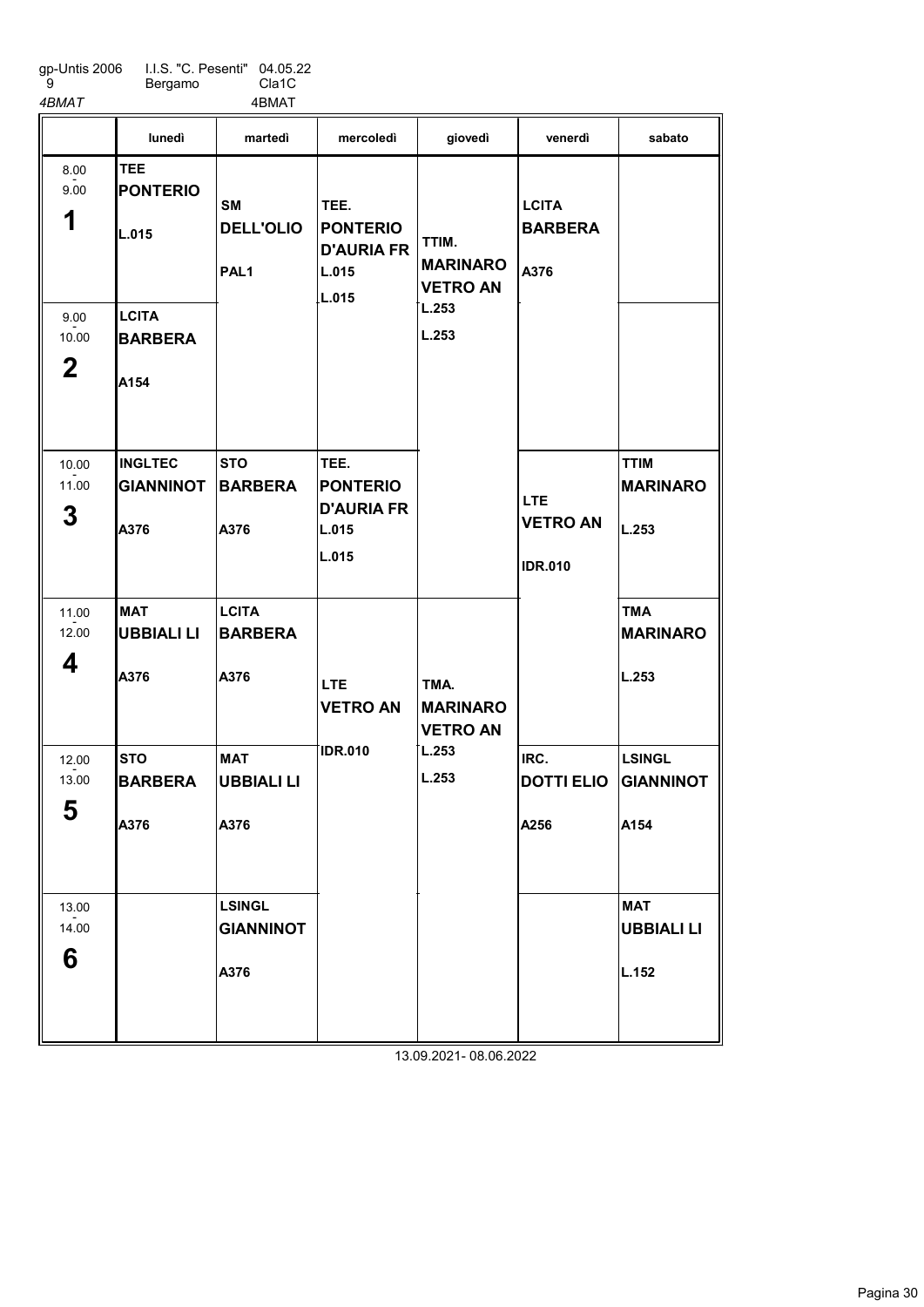gp-Untis 2006 ة' I.I.S. "C. Pesenti" 04.05.22 Bergamo Cla1C

4AFJ 4AFJ

ORG CALOMINO L.04 **MAT** PICCINELLI L.261 LSINGL DI MARO M L.261 **STOC** GENTILE P A141 LSINGL DI MARO M A376 MAT PICCINELLI A369 TEC-FIS GIORDANO A256 IRC. FERRARI L A143 LSINGL DI MARO M A154 MAT PICCINELLI A367 **STOC** GENTILE P A367 ORG. CALOMINO **CARDAMO** L.04 L.04 ORG CALOMINO L.04 TEC-FIS GIORDANO A141 lunedì martedì mercoledì giovedì venerdì sabato 1 8.00 - 9.00 2 9.00  $-2.00$ 3 10.00 - 11.00 4 11.00  $-2.00$ 5 12.00  $-2.00$ 6 13.00  $-2.00$ IMP. CALOMINO **SCANDURA** L.04 L.04 LTE **SCANDURA** IDR.010 IMP CALOMINO IDR.010 **LCITA** FERRARA S A256 IMP CALOMINO IDR.010 IMP. CALOMINO **SCANDURA** L.04 L.04 ELE ALOISI FELI LR4A **LCITA** FERRARA S A259 13.09.2021- 08.06.2022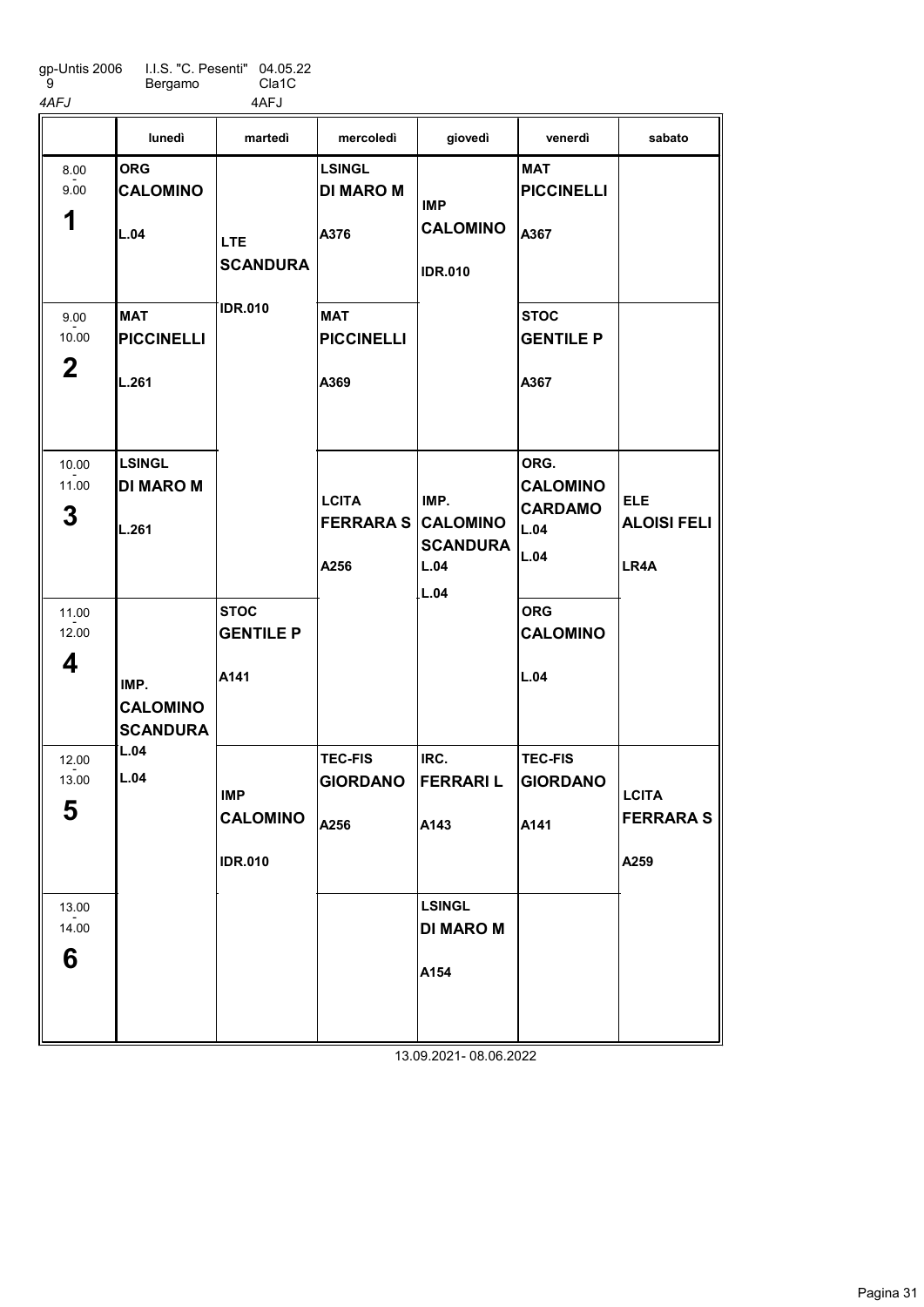| qp-Untis 2006 | I.I.S. "C. Pesenti" 04.05.22 |       |
|---------------|------------------------------|-------|
| -9            | Bergamo                      | Cla1C |

Bergamo 4AFM 4AFM

|                               | lunedì                                    | martedì                                                      | mercoledì                                  | giovedì                                | venerdì                                         | sabato                                   |
|-------------------------------|-------------------------------------------|--------------------------------------------------------------|--------------------------------------------|----------------------------------------|-------------------------------------------------|------------------------------------------|
| 8.00<br>9.00<br>1             | <b>STOC</b><br><b>BELLUZZO</b><br>A373    | ELE.<br><b>DELIA SER</b><br><b>NANI RUGG</b><br>LR4A<br>LR4A | <b>LTE</b><br><b>CACI GIUSE</b> $ _{A375}$ | <b>LCITA</b><br><b>COSTA GIU</b>       | <b>TPM</b><br><b>PERSECHIN</b><br>A375          |                                          |
| 9.00<br>10.00<br>$\mathbf{2}$ | <b>ORG</b><br><b>PERSECHIN</b><br>A373    |                                                              | MOT <sub>2</sub>                           |                                        |                                                 |                                          |
| 10.00<br>11.00<br>3           | <b>TEC-FIS</b><br><b>GIORDANO</b><br>A375 | TPM.                                                         |                                            | <b>TPM</b><br><b>PERSECHIN</b><br>A375 | <b>ORG</b><br><b>PERSECHIN URSO ROC</b><br>A375 | <b>MAT</b><br>A367                       |
| 11.00<br>12.00<br>4           | <b>MAT</b><br><b>URSO ROC</b><br>A375     | <b>PERSECHIN</b><br><b>CACI GIUSE</b><br><b>L05</b><br>L05   | IRC.<br><b>FERRARIL</b><br>A368            |                                        | <b>TEC-FIS</b><br><b>GIORDANO</b><br>A367       | <b>LSINGL</b><br><b>ACCARINO</b><br>A367 |
| 12.00<br>13.00<br>E<br>ა      | LSINGL<br><b>ACCARINO</b><br>A375         |                                                              | <b>ELE</b><br><b>DELIA SER</b><br>A370     | <b>ORG</b><br><b>PERSECHIN</b><br>A375 | <b>STOC</b><br><b>BELLUZZO</b><br>A367          | <b>LCITA</b><br><b>COSTA GIU</b><br>A367 |
| 13.00<br>14.00<br>6           |                                           |                                                              | <b>LSINGL</b><br><b>ACCARINO</b><br>A370   |                                        | <b>MAT</b><br><b>URSO ROC</b><br>A367           |                                          |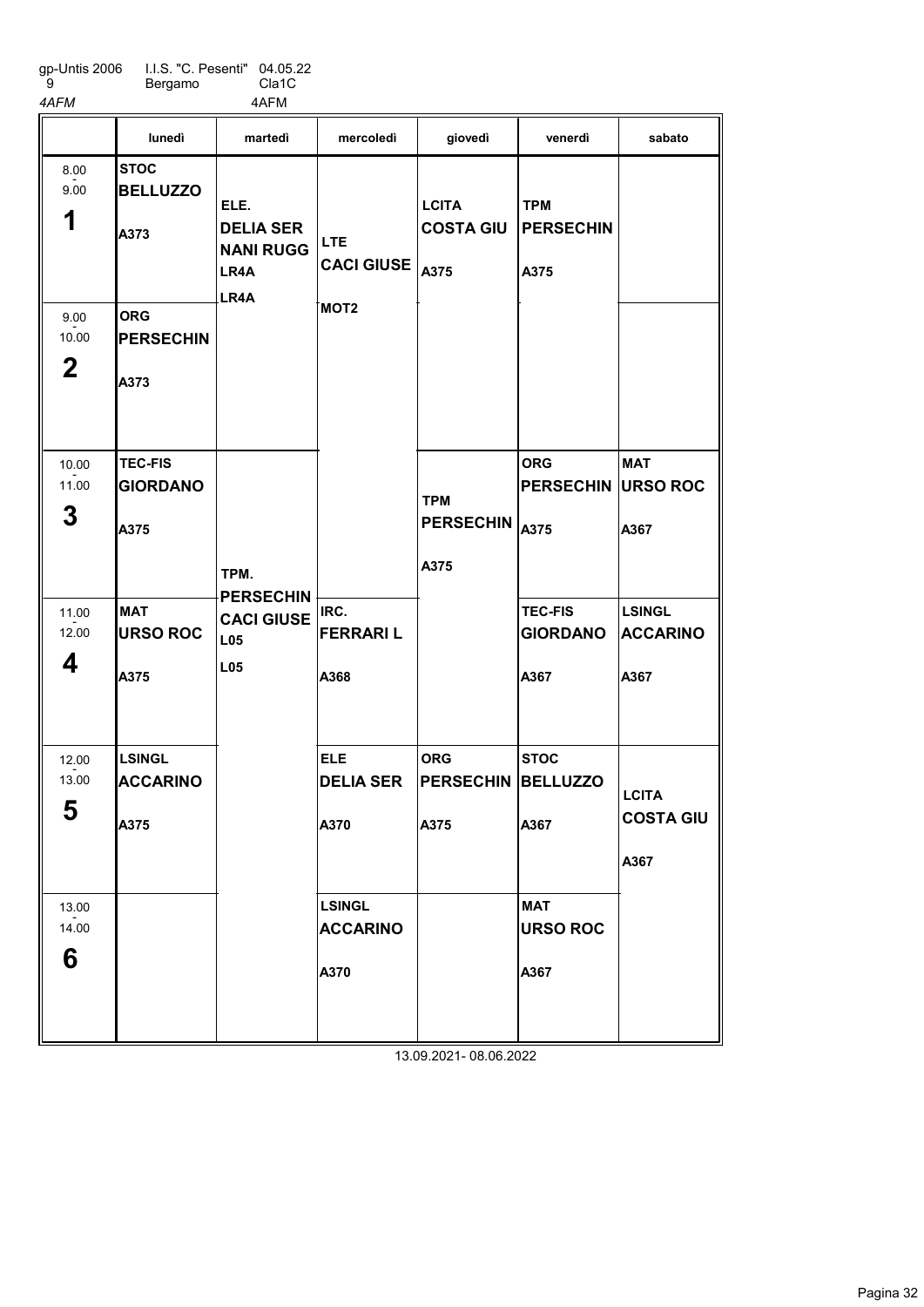| qp-Untis 2006 | LLS. "C. Pesenti" 04.05.22 |       |
|---------------|----------------------------|-------|
| -9            | Bergamo                    | Cla1C |

4BFM 4BFM

|                              | lunedì                                                                   | martedì                                    | mercoledì                              | giovedì                                | venerdì                                    | sabato                                   |
|------------------------------|--------------------------------------------------------------------------|--------------------------------------------|----------------------------------------|----------------------------------------|--------------------------------------------|------------------------------------------|
| 8.00<br>9.00<br>1            | TPM.<br><b>GROSSI GL</b><br><b>CACI GIUSE</b><br>L <sub>05</sub><br>LL05 | <b>LSINGL</b><br><b>ACCARINO</b><br>A376   | <b>TPM</b><br><b>GROSSI GL</b><br>A149 | <b>LCITA</b><br><b>SANTORO</b><br>A369 | <b>LSINGL</b><br><b>ACCARINO</b><br>A371   |                                          |
| 9.00<br>10.00<br>$\mathbf 2$ |                                                                          | <b>TEC-FIS</b><br><b>SIGNORELL</b><br>A376 |                                        |                                        | <b>TEC-FIS</b><br><b>SIGNORELL</b><br>A371 |                                          |
| 10.00<br>11.00<br>3          | ELE.<br><b>SCALA ENR</b><br><b>NANI RUGG</b><br>LR4A<br>LR4A             | <b>ORG</b><br><b>GROSSI GL</b><br>A369     | <b>ORG</b><br><b>GROSSI GL</b><br>A368 | <b>MAT</b><br><b>SINA ADEL</b><br>A369 | <b>MAT</b><br><b>SINA ADEL</b><br>L.01     | <b>TPM</b><br><b>GROSSI GL</b><br>A256   |
| 11.00<br>12.00<br>4          |                                                                          | <b>ORG</b><br><b>GROSSI GL</b><br>A369     | IRC.<br><b>FERRARIL</b><br>A368        | <b>STOC</b><br><b>SANTORO</b><br>A259  | <b>LTE</b><br><b>CACI GIUSE</b>            |                                          |
| 12.00<br>13.00<br>►<br>ა     | TPM.<br><b>GROSSI GL</b><br><b>CACI GIUSE</b><br>L05<br>L <sub>05</sub>  | <b>MAT</b><br><b>SINA ADEL</b><br>A369     | <b>LCITA</b><br><b>SANTORO</b><br>A139 | <b>ELE</b><br><b>SCALA ENR</b><br>A260 | MOT <sub>2</sub>                           | <b>LSINGL</b><br><b>ACCARINO</b><br>A260 |
| 13.00<br>14.00<br>6          |                                                                          |                                            | <b>STOC</b><br><b>SANTORO</b><br>A139  |                                        |                                            | <b>LCITA</b><br><b>SANTORO</b><br>A260   |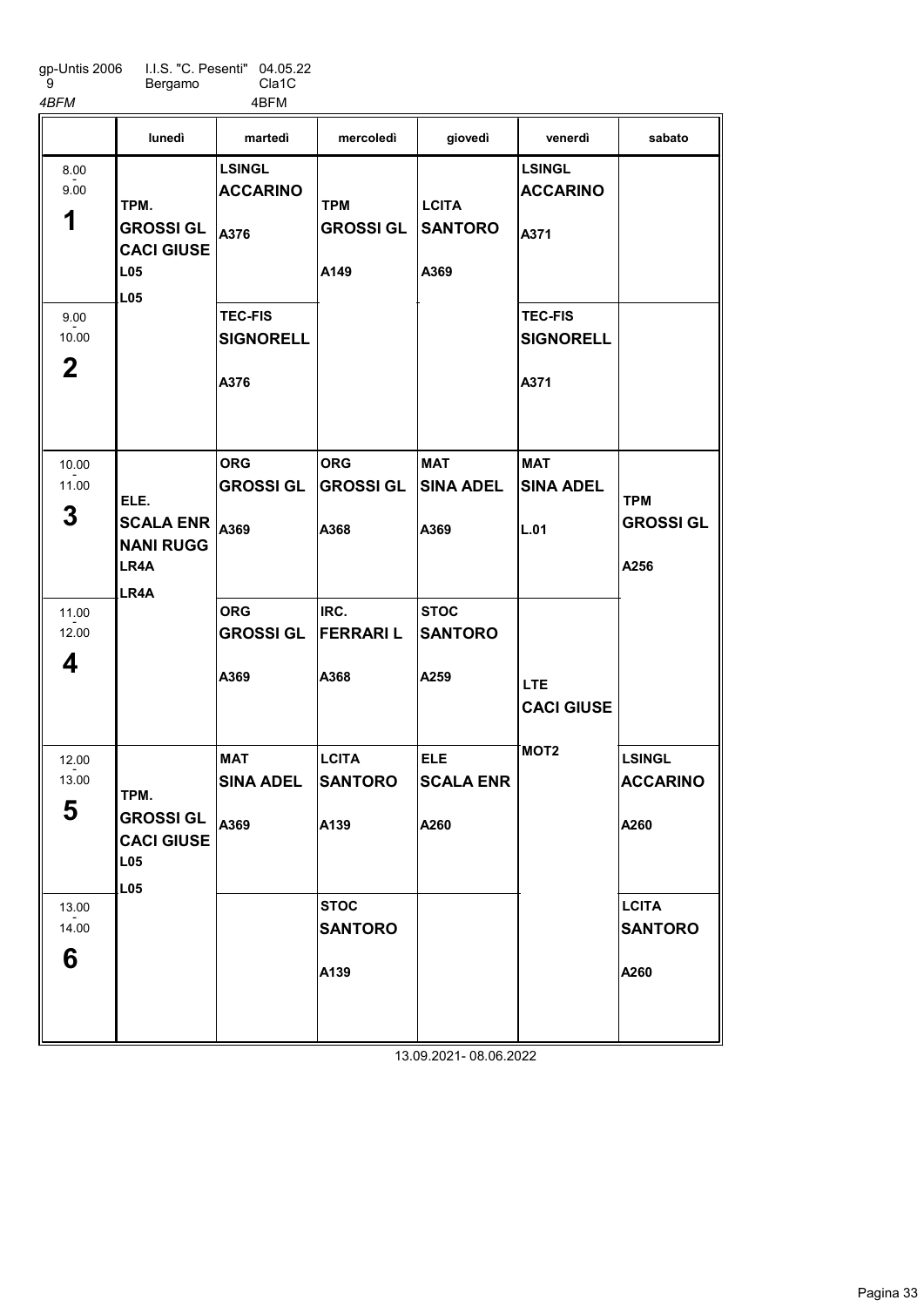gp-Untis 2006 9 I.I.S. "C. Pesenti" Bergamo 04.05.22 Cla1C 4AFP 4AFP

|                                                    | lunedì                                                      | martedì                                                       | mercoledì                                                                  | giovedì                                             | venerdì                                  | sabato                                     |
|----------------------------------------------------|-------------------------------------------------------------|---------------------------------------------------------------|----------------------------------------------------------------------------|-----------------------------------------------------|------------------------------------------|--------------------------------------------|
| 8.00<br>9.00<br>1<br>9.00<br>10.00<br>$\mathbf{2}$ | <b>ELN</b><br><b>DONATO D</b><br>A372                       | <b>SAP</b><br><b>PIRAS GIAN</b><br>L.015                      | <b>LCITA</b><br><b>COSTA GIU</b><br>A372<br><b>MAT</b><br><b>BEGNA JAC</b> | <b>ORG</b><br><b>ALOISI FELI PIRAS GIAN</b><br>A147 | SAP.<br><b>NANI RUGG</b><br>LR4A<br>LR4A |                                            |
| 10.00<br>11.00<br>3                                | <b>STOC</b><br><b>GENTILE P</b><br>A367                     | SAP.<br><b>PIRAS GIAN</b><br><b>NANI RUGG</b><br>LR4A<br>LR4A | A372<br><b>TEC-FIS</b><br><b>CRESTA GI</b><br>A372                         | <b>LCITA</b><br><b>COSTA GIU</b><br>A154            | <b>STOC</b><br><b>GENTILE P</b><br>A256  | <b>MAT</b><br><b>BEGNA JAC</b><br>L.261    |
| 11.00<br>12.00<br>4                                | <b>LSINGL</b><br><b>GIANNINOT</b><br>A367                   | <b>LCITA</b><br><b>COSTA GIU</b><br>A367                      | <b>LSINGL</b><br><b>GIANNINOT</b><br>A372                                  | <b>MAT</b><br><b>BEGNA JAC</b><br>A143              | LTE.<br><b>NANI RUGG</b>                 | <b>SAP</b><br><b>PIRAS GIAN</b><br>A149    |
| 12.00<br>13.00<br>E.<br>່ວ                         | <b>ORG</b><br><b>ALOISI FELI</b><br>A367                    |                                                               | ELN.<br><b>DONATO D</b><br><b>MAGGI DAN</b><br>L.R2<br>L.R2                | IRC.<br><b>FERRARIL</b><br>A143                     | LR <sub>4</sub> A                        | <b>TEC-FIS</b><br><b>CRESTA GI</b><br>A149 |
| 13.00<br>14.00<br>6                                | ELN.<br><b>DONATO D</b><br><b>MAGGI DAN</b><br>A367<br>A367 |                                                               |                                                                            |                                                     |                                          | <b>LSINGL</b><br><b>GIANNINOT</b><br>A149  |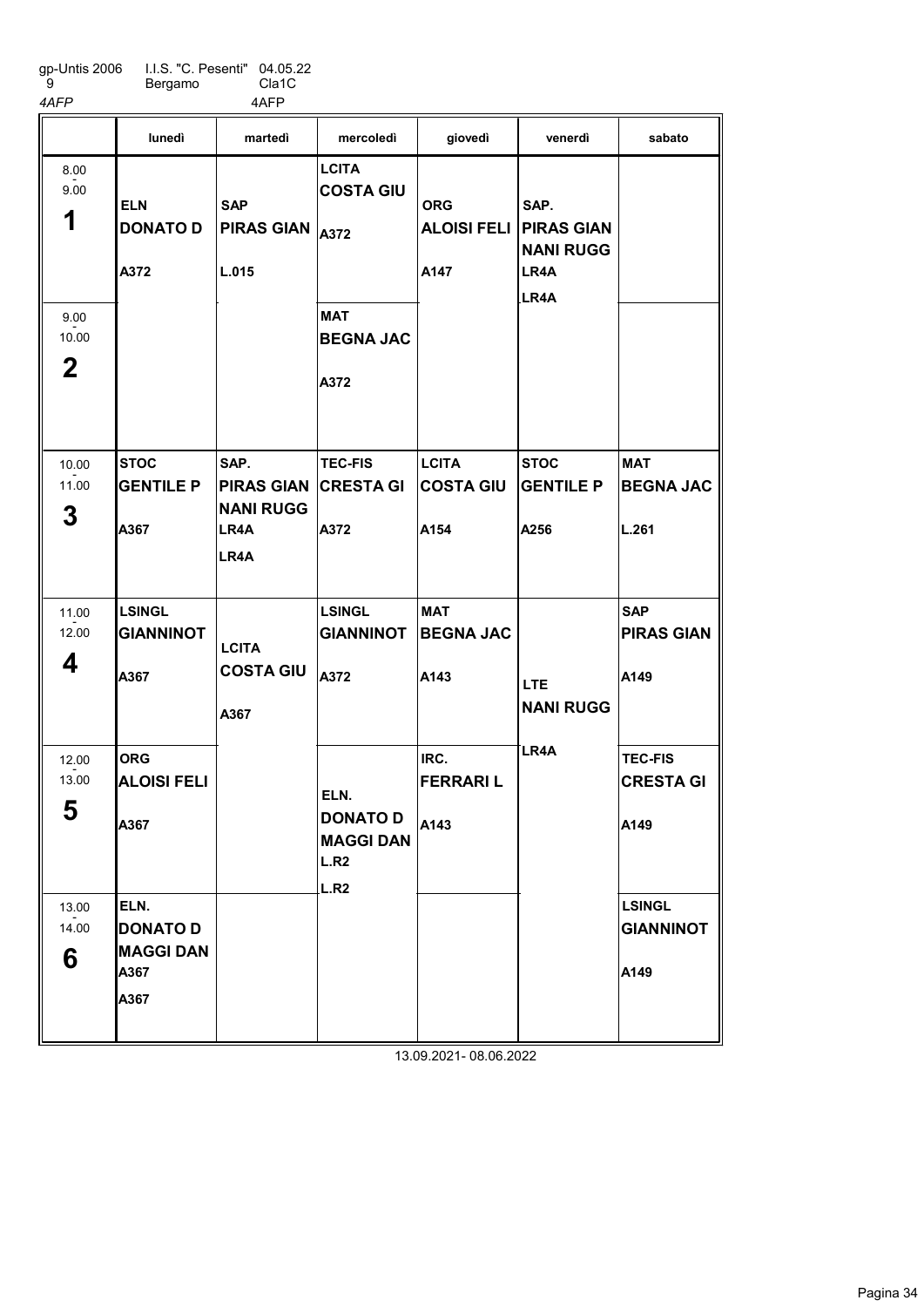| qp-Untis 2006 | I.I.S. "C. Pesenti" 04.05.22 |                    |
|---------------|------------------------------|--------------------|
| -9            | Bergamo                      | Cla <sub>1</sub> C |

4AFQ 4AFQ

|                           | lunedì                                  | martedì                               | mercoledì                               | giovedì                                                         | venerdì                                                | sabato                                |
|---------------------------|-----------------------------------------|---------------------------------------|-----------------------------------------|-----------------------------------------------------------------|--------------------------------------------------------|---------------------------------------|
| 8.00<br>9.00<br>1<br>9.00 | <b>TTRG</b><br><b>LA PORTA</b><br>L.254 | <b>TPQ</b><br><b>LA PORTA</b><br>L.01 | <b>LCITA</b><br><b>BELLUZZO</b><br>A373 | TTRG.<br><b>LA PORTA</b><br><b>TRIPODI VI</b><br>L.254<br>L.254 | IRC.<br><b>FERRARIL</b><br>A373<br><b>LCITA</b>        |                                       |
| 10.00<br>$\mathbf 2$      |                                         |                                       |                                         |                                                                 | <b>BELLUZZO</b><br>A373                                |                                       |
| 10.00<br>11.00            | <b>STOC</b><br><b>BELLUZZO</b>          | <b>MAT</b><br><b>UBBIALI LI</b>       | <b>LSINGL</b><br><b>DI MARO M</b>       | ELE.                                                            | <b>ELE</b><br><b>PIRAS GIAN UBBIALI LI</b>             | <b>MAT</b>                            |
| 3                         | A373                                    | L.261                                 | A373                                    | <b>PIRAS GIAN</b><br><b>MAGGI DAN</b><br>LR4A<br>LR4A           | A373                                                   | A373                                  |
| 11.00<br>12.00            | <b>LSINGL</b><br><b>DI MARO M</b>       |                                       | <b>STOC</b><br><b>BELLUZZO</b>          |                                                                 | TPQ.                                                   | <b>TEC-FIS</b><br><b>CRESTA GI</b>    |
| 4                         | A373                                    | LTE.<br><b>TRIPODI VI</b>             | A373                                    |                                                                 | <b>LA PORTA</b><br><b>TRIPODI VI</b><br>L.254<br>L.254 | A373                                  |
| 12.00<br>13.00            | <b>MAT</b><br><b>UBBIALI LI</b>         | L.M.UT.                               | <b>TEC-FIS</b><br><b>CRESTA GI</b>      | <b>LSINGL</b><br><b>DI MARO M</b>                               |                                                        |                                       |
| 5                         | A373                                    |                                       | A373                                    | A373                                                            |                                                        | <b>TPQ</b><br><b>LA PORTA</b><br>A373 |
|                           |                                         |                                       |                                         |                                                                 |                                                        |                                       |
| 13.00<br>14.00<br>6       |                                         |                                       |                                         | <b>LCITA</b><br><b>BELLUZZO</b>                                 | <b>TPQ</b><br><b>LA PORTA</b>                          |                                       |
|                           |                                         |                                       |                                         | A373                                                            | L.254                                                  |                                       |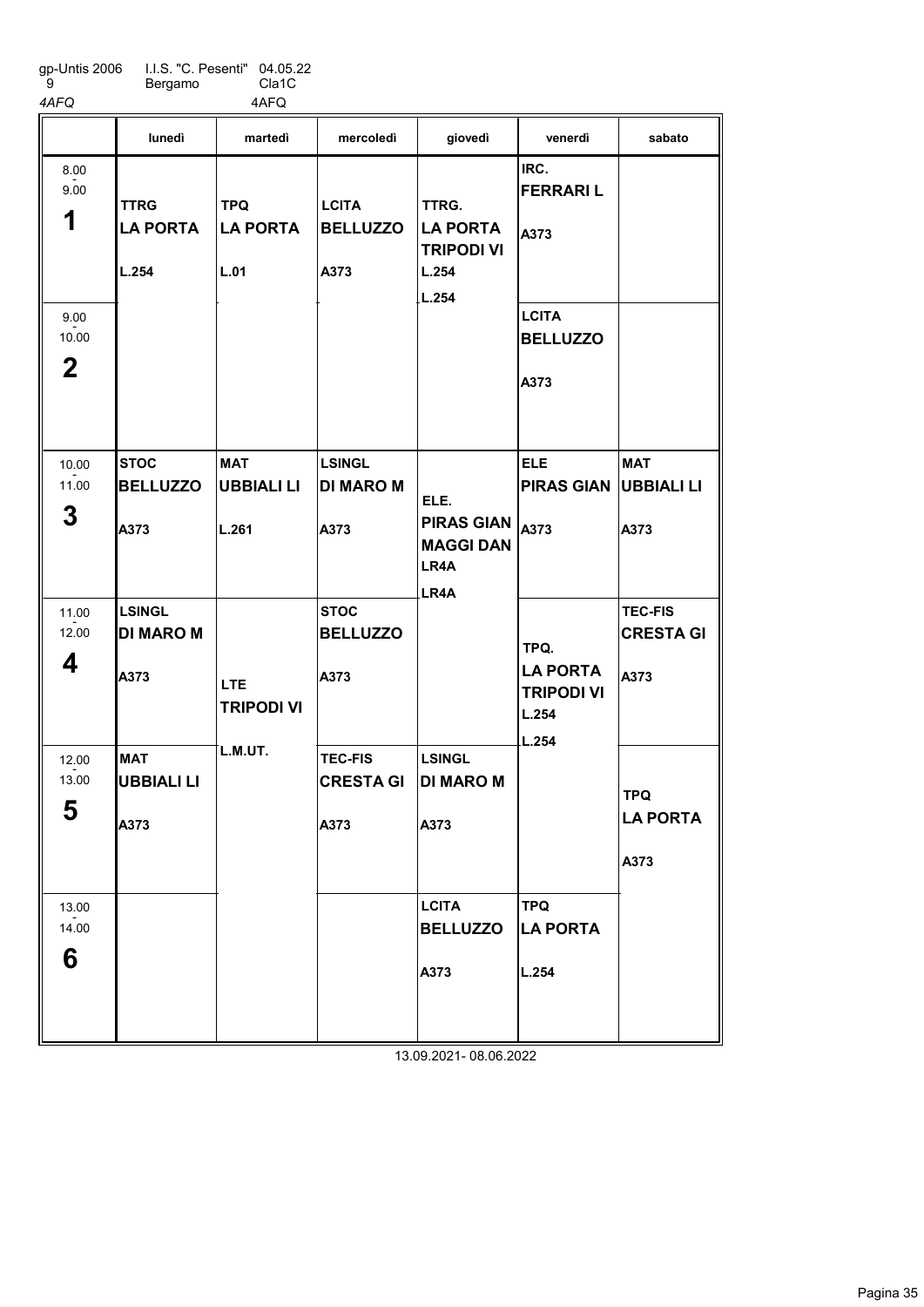gp-Untis 2006 9 I.I.S. "C. Pesenti" Bergamo 04.05.22

4BFQ 4BFQ

Cla1C

|                           | lunedì                                              | martedì                                   | mercoledì                                | giovedì                                                                                      | venerdì                                             | sabato                                |
|---------------------------|-----------------------------------------------------|-------------------------------------------|------------------------------------------|----------------------------------------------------------------------------------------------|-----------------------------------------------------|---------------------------------------|
| 8.00<br>9.00<br>1<br>9.00 | <b>STOC</b><br><b>BARBERA</b><br>A375<br><b>ELE</b> | <b>LTE</b><br><b>SCALI ANG</b><br>L.M.UT. | <b>LCITA</b><br>A375                     | ELE.<br><b>FERRARA S SCALA ENR <math>_{A373}</math></b><br><b>MILI ORAZI</b><br>LR4A<br>LR4A | IRC.<br><b>FERRARIL</b><br><b>MAT</b>               |                                       |
| 10.00<br>$\mathbf 2$      | <b>SCALA ENR</b><br>A375                            |                                           |                                          |                                                                                              | <b>URSO ROC</b><br>A372                             |                                       |
| 10.00<br>11.00<br>3       | TTRG<br><b>LA PORTA</b><br>L.254                    |                                           | <b>STOC</b><br><b>BARBERA</b><br>A375    | TTRG.<br><b>LA PORTA</b><br><b>SCALI ANG</b><br>L.254<br>L.254                               | <b>TEC-FIS</b><br><b>COLOMBO</b><br>A372            | <b>TPQ</b><br><b>LA PORTA</b><br>A375 |
| 11.00<br>12.00<br>4       |                                                     | <b>TPQ</b><br><b>LA PORTA</b><br>A375     | <b>TEC-FIS</b><br><b>COLOMBO</b><br>A375 |                                                                                              | <b>LSINGL</b><br><b>BERTOSSI</b><br>A375            |                                       |
| 12.00<br>13.00<br>5       | <b>MAT</b><br><b>URSO ROC</b><br>L.261              | <b>TPQ</b><br><b>LA PORTA</b><br>L.01     | <b>LSINGL</b><br><b>BERTOSSI</b><br>A375 | TPQ.<br><b>LA PORTA</b><br><b>SCALI ANG</b><br>L.254<br>L.254                                | <b>LCITA</b><br><b>FERRARA S</b> $ _{A375}$<br>A375 | <b>LSINGL</b><br><b>BERTOSSI</b>      |
| 13.00<br>14.00<br>6       |                                                     |                                           |                                          | 13.09.2021-08.06.2022                                                                        |                                                     | <b>MAT</b><br><b>URSO ROC</b><br>A375 |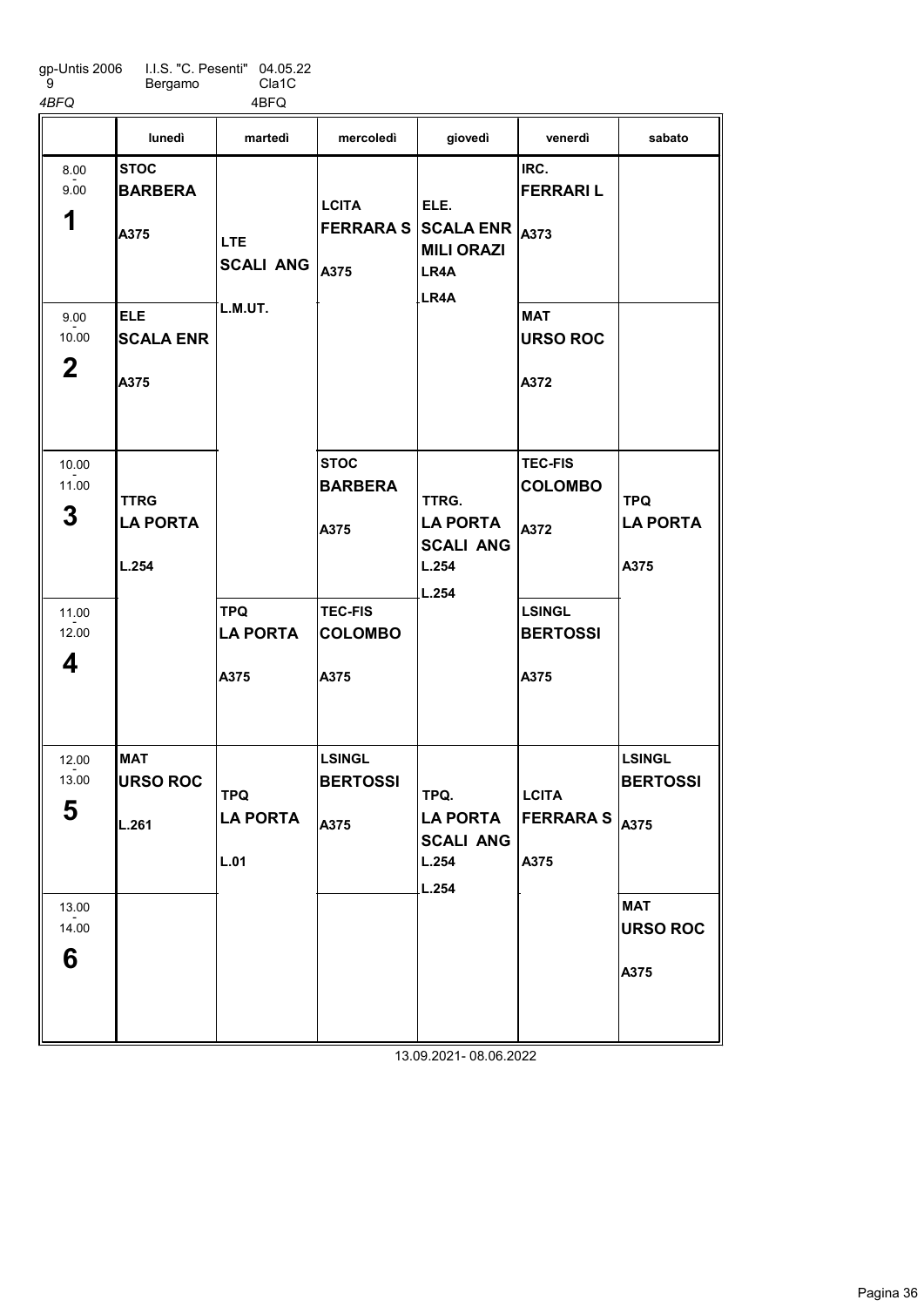| gp-Untis 2006 |  |
|---------------|--|
| 9             |  |

I.I.S. "C. Pesenti" Bergamo 04.05.22 Cla1C

6

|                 | 5AMAT                                                                        |                                                                                                                                                               |                                                                                                                                                                         |                                                                                                                                                 |                                                                                                                                                                                                                                                                   |
|-----------------|------------------------------------------------------------------------------|---------------------------------------------------------------------------------------------------------------------------------------------------------------|-------------------------------------------------------------------------------------------------------------------------------------------------------------------------|-------------------------------------------------------------------------------------------------------------------------------------------------|-------------------------------------------------------------------------------------------------------------------------------------------------------------------------------------------------------------------------------------------------------------------|
| lunedì          | martedì                                                                      | mercoledì                                                                                                                                                     | giovedì                                                                                                                                                                 | venerdì                                                                                                                                         | sabato                                                                                                                                                                                                                                                            |
| <b>TTIM</b>     | <b>LCITA</b>                                                                 |                                                                                                                                                               | <b>MAT</b>                                                                                                                                                              |                                                                                                                                                 |                                                                                                                                                                                                                                                                   |
| <b>MEZZASAL</b> | <b>DE FRANCE</b>                                                             |                                                                                                                                                               | <b>PICCINELLI</b>                                                                                                                                                       |                                                                                                                                                 |                                                                                                                                                                                                                                                                   |
|                 |                                                                              |                                                                                                                                                               |                                                                                                                                                                         |                                                                                                                                                 | <b>LCITA</b>                                                                                                                                                                                                                                                      |
| A367            | A367                                                                         |                                                                                                                                                               | L.152                                                                                                                                                                   |                                                                                                                                                 | <b>DE FRANCE</b>                                                                                                                                                                                                                                                  |
|                 |                                                                              |                                                                                                                                                               |                                                                                                                                                                         |                                                                                                                                                 | A367                                                                                                                                                                                                                                                              |
|                 |                                                                              |                                                                                                                                                               |                                                                                                                                                                         |                                                                                                                                                 |                                                                                                                                                                                                                                                                   |
|                 |                                                                              |                                                                                                                                                               |                                                                                                                                                                         |                                                                                                                                                 |                                                                                                                                                                                                                                                                   |
|                 |                                                                              |                                                                                                                                                               |                                                                                                                                                                         |                                                                                                                                                 |                                                                                                                                                                                                                                                                   |
|                 |                                                                              |                                                                                                                                                               |                                                                                                                                                                         |                                                                                                                                                 |                                                                                                                                                                                                                                                                   |
| A367            | A367                                                                         |                                                                                                                                                               | A367                                                                                                                                                                    |                                                                                                                                                 |                                                                                                                                                                                                                                                                   |
|                 |                                                                              |                                                                                                                                                               |                                                                                                                                                                         |                                                                                                                                                 |                                                                                                                                                                                                                                                                   |
|                 |                                                                              |                                                                                                                                                               |                                                                                                                                                                         |                                                                                                                                                 |                                                                                                                                                                                                                                                                   |
|                 |                                                                              |                                                                                                                                                               |                                                                                                                                                                         |                                                                                                                                                 |                                                                                                                                                                                                                                                                   |
|                 |                                                                              |                                                                                                                                                               |                                                                                                                                                                         |                                                                                                                                                 |                                                                                                                                                                                                                                                                   |
|                 |                                                                              |                                                                                                                                                               |                                                                                                                                                                         |                                                                                                                                                 | <b>TTIM</b>                                                                                                                                                                                                                                                       |
|                 |                                                                              |                                                                                                                                                               |                                                                                                                                                                         |                                                                                                                                                 | <b>MEZZASAL</b>                                                                                                                                                                                                                                                   |
|                 |                                                                              |                                                                                                                                                               |                                                                                                                                                                         |                                                                                                                                                 |                                                                                                                                                                                                                                                                   |
|                 |                                                                              |                                                                                                                                                               |                                                                                                                                                                         |                                                                                                                                                 | L016                                                                                                                                                                                                                                                              |
|                 |                                                                              |                                                                                                                                                               |                                                                                                                                                                         |                                                                                                                                                 |                                                                                                                                                                                                                                                                   |
|                 |                                                                              |                                                                                                                                                               |                                                                                                                                                                         |                                                                                                                                                 |                                                                                                                                                                                                                                                                   |
|                 |                                                                              |                                                                                                                                                               |                                                                                                                                                                         |                                                                                                                                                 |                                                                                                                                                                                                                                                                   |
|                 |                                                                              |                                                                                                                                                               |                                                                                                                                                                         |                                                                                                                                                 |                                                                                                                                                                                                                                                                   |
|                 |                                                                              |                                                                                                                                                               |                                                                                                                                                                         |                                                                                                                                                 |                                                                                                                                                                                                                                                                   |
|                 |                                                                              |                                                                                                                                                               |                                                                                                                                                                         |                                                                                                                                                 |                                                                                                                                                                                                                                                                   |
|                 |                                                                              |                                                                                                                                                               |                                                                                                                                                                         |                                                                                                                                                 |                                                                                                                                                                                                                                                                   |
|                 |                                                                              | <b>TEE</b>                                                                                                                                                    |                                                                                                                                                                         |                                                                                                                                                 |                                                                                                                                                                                                                                                                   |
|                 |                                                                              | <b>POLITO DO</b>                                                                                                                                              |                                                                                                                                                                         |                                                                                                                                                 |                                                                                                                                                                                                                                                                   |
|                 |                                                                              |                                                                                                                                                               |                                                                                                                                                                         |                                                                                                                                                 |                                                                                                                                                                                                                                                                   |
|                 |                                                                              |                                                                                                                                                               |                                                                                                                                                                         |                                                                                                                                                 |                                                                                                                                                                                                                                                                   |
|                 |                                                                              |                                                                                                                                                               |                                                                                                                                                                         |                                                                                                                                                 |                                                                                                                                                                                                                                                                   |
|                 |                                                                              |                                                                                                                                                               |                                                                                                                                                                         |                                                                                                                                                 |                                                                                                                                                                                                                                                                   |
|                 |                                                                              |                                                                                                                                                               |                                                                                                                                                                         |                                                                                                                                                 |                                                                                                                                                                                                                                                                   |
|                 |                                                                              |                                                                                                                                                               |                                                                                                                                                                         |                                                                                                                                                 |                                                                                                                                                                                                                                                                   |
|                 | <b>LSINGL</b><br><b>GIANNINOT</b><br><b>LTE</b><br><b>TESTA MAS</b><br>L.017 | <b>STO</b><br><b>DE FRANCE</b><br><b>MAT</b><br><b>PICCINELLI</b><br>A367<br><b>TMA</b><br><b>ALESSI AM</b><br>L.01<br><b>TTIM</b><br><b>MEZZASAL</b><br>L016 | TMA.<br><b>ALESSI AM</b><br><b>CAVOLOS</b><br>A367<br>A367<br><b>LSINGL</b><br><b>GIANNINOT</b><br>A367<br><b>MAT</b><br><b>PICCINELLI</b><br>A367<br>LR <sub>1</sub> B | <b>LCITA</b><br><b>DE FRANCE</b><br><b>IRC</b><br><b>DOTTI ELIO</b><br>A367<br><b>STO</b><br>A367<br>SM<br><b>DELL'OLIO</b><br>PAL <sub>1</sub> | TEE.<br><b>POLITO DO</b><br><b>TESTA MAS</b><br>LR <sub>1</sub> B<br>LR <sub>1</sub> B<br><b>LSINGL</b><br><b>GIANNINOT</b><br>A367<br><b>TTIM</b><br><b>DE FRANCE</b><br><b>MEZZASAL</b><br>L016<br>TTIM.<br><b>MEZZASAL</b><br><b>MAGGI DAN</b><br>L016<br>L016 |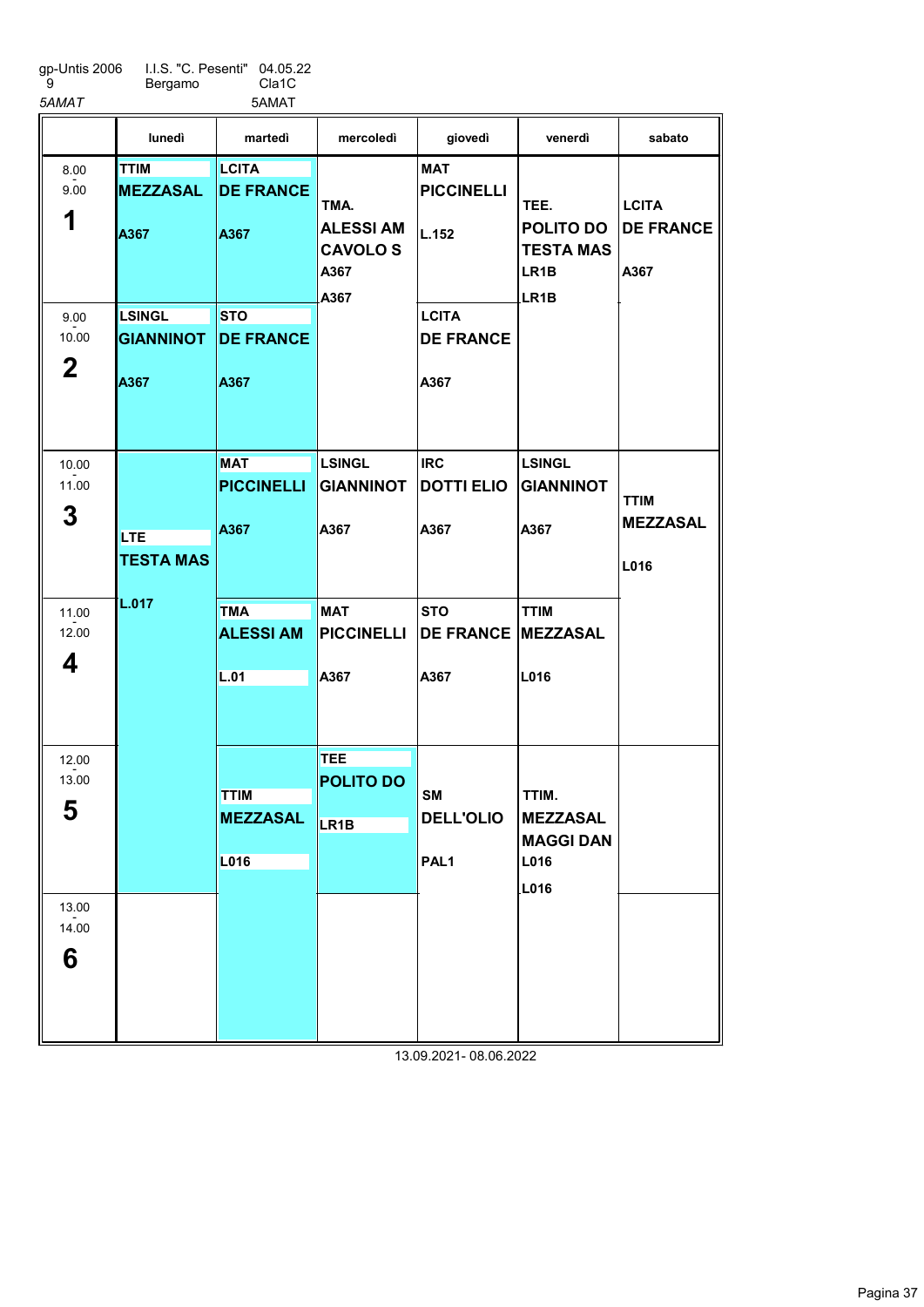| gp-Untis 2006 |  |
|---------------|--|
| 9             |  |

I.I.S. "C. Pesenti" Bergamo 04.05.22 Cla1C

| 5BMAT          |                                   | 5BMAT                           |                                   |                                         |                                   |                                     |
|----------------|-----------------------------------|---------------------------------|-----------------------------------|-----------------------------------------|-----------------------------------|-------------------------------------|
|                | lunedì                            | martedì                         | mercoledì                         | giovedì                                 | venerdì                           | sabato                              |
| 8.00<br>9.00   | <b>MAT</b><br><b>IVALDI ENZ</b>   | <b>TEE</b><br><b>POLITO DO</b>  | <b>LCITA</b><br><b>TORRI LUCI</b> | <b>LCITA</b>                            | <b>LSINGL</b><br><b>DI MARO M</b> | SM                                  |
| 1              | A368                              | LR <sub>1</sub> B               | A368                              | <b>TORRI LUCI</b><br>A368               | A368                              | <b>TORREGRO</b><br>PAL <sub>2</sub> |
|                |                                   |                                 |                                   |                                         |                                   |                                     |
| 9.00<br>10.00  | <b>LSINGL</b><br><b>DI MARO M</b> | <b>TMA</b><br><b>FARCHI VIT</b> | <b>LSINGL</b><br><b>DI MARO M</b> |                                         | <b>IRC</b><br><b>DOTTI ELIO</b>   |                                     |
| $\mathbf 2$    | A368                              | A368                            | A368                              |                                         | A368                              |                                     |
|                |                                   |                                 |                                   |                                         |                                   |                                     |
| 10.00<br>11.00 |                                   | <b>TTIM</b>                     |                                   |                                         | <b>STO</b>                        |                                     |
|                | <b>TTIM</b>                       | <b>ALOISI FELI</b>              | TEE.                              | TTIM.                                   | <b>TORRI LUCI</b>                 | TMA.                                |
| 3              | <b>ALOISI FELI</b>                | A368                            | POLITO DO<br><b>TESTA MAS</b>     | <b>ALOISI FELI</b><br><b>D'AURIA FR</b> | A368                              | <b>FARCHI VIT</b><br><b>CAVOLOS</b> |
|                | L016                              |                                 | LR <sub>1</sub> B<br>LR1B         | L016<br>L016                            |                                   | L.01<br><b>L.01</b>                 |
| 11.00<br>12.00 |                                   |                                 |                                   |                                         | <b>MAT</b><br><b>IVALDI ENZ</b>   |                                     |
| 4              |                                   | <b>LTE</b>                      |                                   |                                         | A368                              |                                     |
|                |                                   | <b>D'AURIA FR</b>               |                                   |                                         |                                   |                                     |
| 12.00          | <b>STO</b>                        | L.017                           | <b>LCITA</b>                      | <b>MAT</b>                              |                                   |                                     |
| 13.00          | <b>TORRI LUCI</b>                 |                                 | <b>TORRI LUCI</b>                 | <b>IVALDI ENZ</b>                       | TTIM                              |                                     |
| 5              | A368                              |                                 | A368                              | L.261                                   | <b>ALOISI FELI</b>                |                                     |
|                |                                   |                                 |                                   |                                         | A368                              |                                     |
| 13.00<br>14.00 |                                   |                                 |                                   | <b>TTIM</b><br><b>ALOISI FELI</b>       |                                   |                                     |
| 6              |                                   |                                 |                                   | A368                                    |                                   |                                     |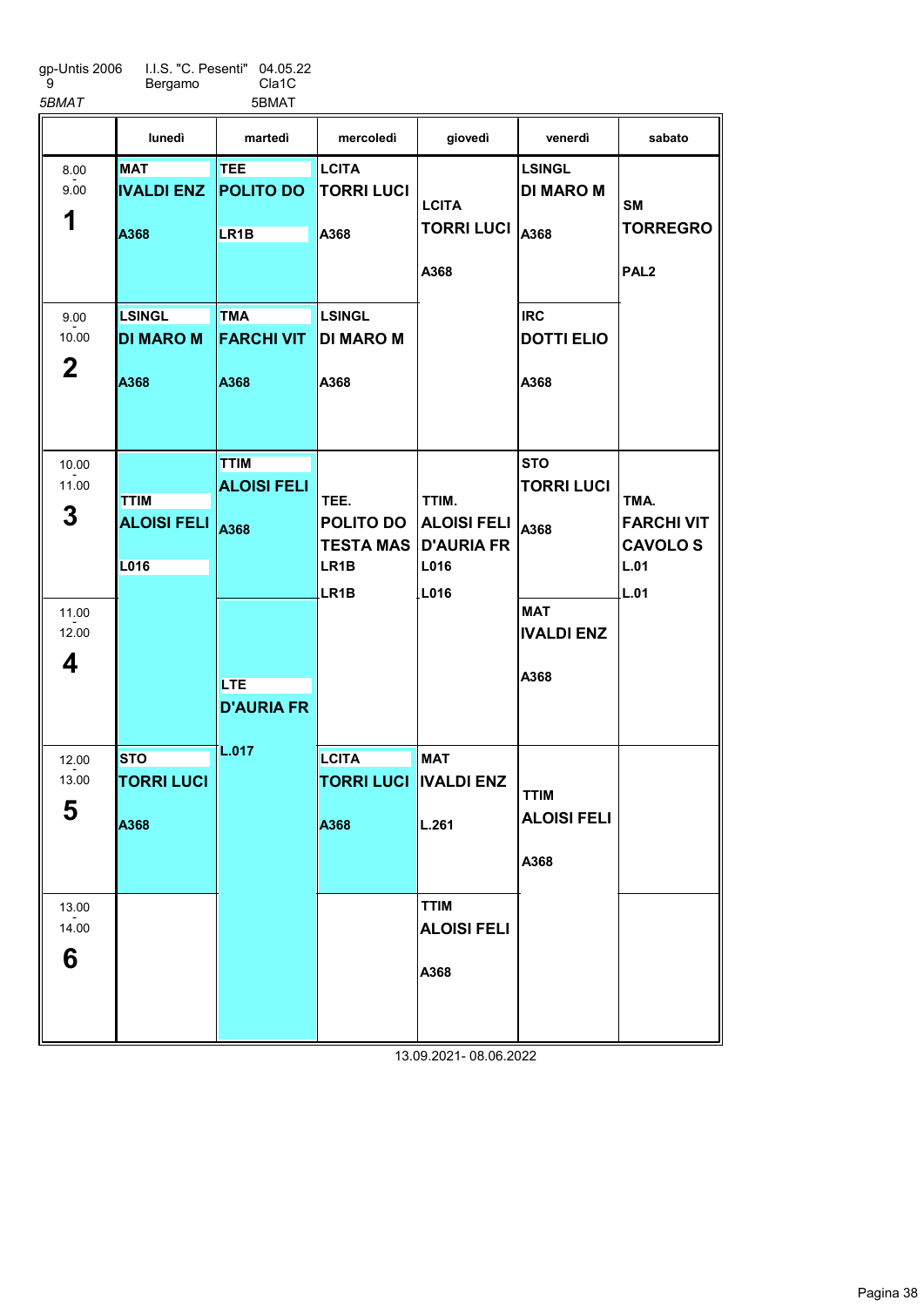gp-Untis 2006 9

I.I.S. "C. Pesenti" Bergamo 04.05.22 Cla1C

6

13.00  $-2.00$ 

| 5CMAT          |                    | 5CMAT                                        |                  |                              |                                    |                                                         |
|----------------|--------------------|----------------------------------------------|------------------|------------------------------|------------------------------------|---------------------------------------------------------|
|                | lunedì             | martedì                                      | mercoledì        | giovedì                      | venerdì                            | sabato                                                  |
| 8.00           | <b>TMA</b>         | <b>LSINGL</b>                                | <b>TEE</b>       | <b>MAT</b>                   | <b>MAT</b>                         |                                                         |
| 9.00           | <b>VENTURA T</b>   | <b>BERTOSSI</b>                              | DONATO D         | <b>BEGNA JAC</b>             | <b>BEGNA JAC</b>                   |                                                         |
| 1              | A369               | A369                                         | A369             | A376                         | L.261                              | TTIM.<br><b>ALOISI FELI</b><br><b>RENDA FRA</b><br>L016 |
|                |                    |                                              |                  |                              |                                    | L016                                                    |
| 9.00           | <b>TTIM</b>        | <b>MAT</b>                                   | <b>LCITA</b>     |                              |                                    |                                                         |
| 10.00          | <b>ALOISI FELI</b> | <b>BEGNA JAC BARBERA</b>                     |                  | <b>LCITA</b>                 |                                    |                                                         |
| $\mathbf 2$    | A369               | A369                                         | A376             | <b>BARBERA</b>               | LTE.                               |                                                         |
|                |                    |                                              |                  | A376                         | <b>RENDA FRA</b>                   |                                                         |
| 10.00          | <b>STO</b>         |                                              | <b>LSINGL</b>    |                              | L.019                              | <b>LSINGL</b>                                           |
| 11.00          | <b>BARBERA</b>     |                                              | <b>BERTOSSI</b>  |                              |                                    | <b>BERTOSSI</b>                                         |
|                |                    | TEE.                                         |                  |                              |                                    |                                                         |
| 3              | A154               | <b>DONATO D</b><br><b>RENDA FRA</b><br>L.015 | A369             |                              |                                    | A369                                                    |
|                |                    | L.015                                        |                  |                              |                                    |                                                         |
| 11.00          | <b>LCITA</b>       |                                              |                  | <b>IRC</b>                   |                                    | <b>TMA</b>                                              |
| 12.00          | <b>BARBERA</b>     |                                              | TMA              | <b>FERRARIL</b>              |                                    | <b>VENTURA T</b>                                        |
| 4              | A154               |                                              | <b>VENTURA T</b> | A376                         |                                    | A369                                                    |
|                |                    |                                              | A369             |                              |                                    |                                                         |
|                |                    |                                              |                  |                              |                                    |                                                         |
| 12.00<br>13.00 | <b>SM</b>          | <b>TTIM</b>                                  |                  | <b>STO</b><br><b>BARBERA</b> | TMA.                               |                                                         |
| 5              | <b>CAVALERI</b>    | <b>ALOISI FELI</b>                           |                  | A376                         | <b>VENTURA T</b><br><b>CAVOLOS</b> |                                                         |
|                | PAL <sub>2</sub>   | L.015                                        |                  |                              | L.01                               |                                                         |

13.09.2021- 08.06.2022

L.01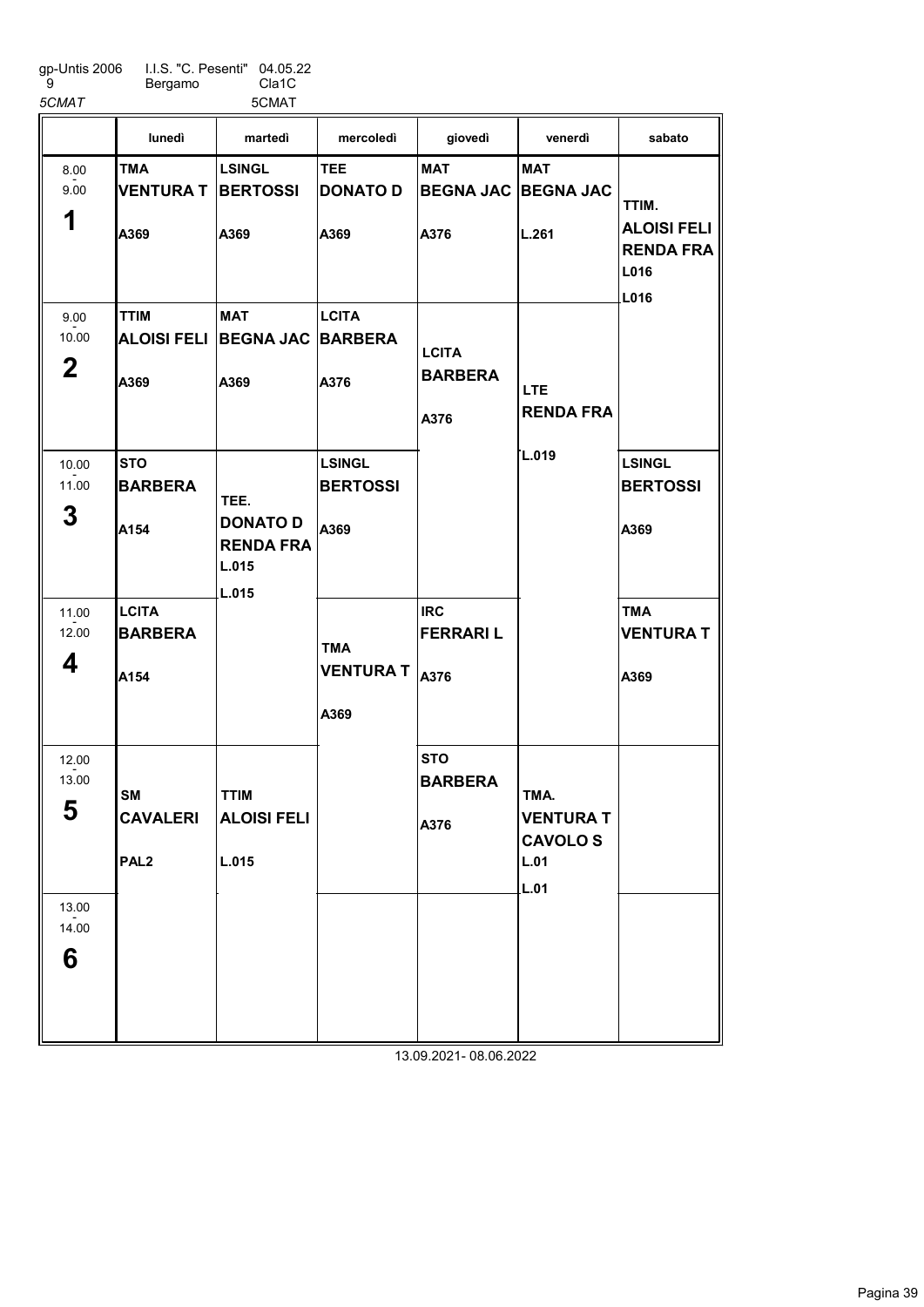| qp-Untis 2006 | I.I.S. "C. Pesenti" 04.05.22 |                    |
|---------------|------------------------------|--------------------|
| 9             | Bergamo                      | Cla <sub>1</sub> C |

5DMAT 5DMAT

|                                                   | lunedì                                             | martedì                                   | mercoledì                                                    | giovedì                                             | venerdì                                                       | sabato                                    |
|---------------------------------------------------|----------------------------------------------------|-------------------------------------------|--------------------------------------------------------------|-----------------------------------------------------|---------------------------------------------------------------|-------------------------------------------|
| 8.00<br>9.00<br>1                                 | <b>TMA</b><br><b>FARCHI VIT</b><br>A370            | <b>TMA</b><br><b>FARCHI VIT</b><br>A370   | <b>LSINGL</b><br><b>GIANNINOT</b><br>A370                    | <b>SM</b><br><b>CAVALERI</b><br>PAL <sub>2</sub>    | <b>LSINGL</b><br><b>GIANNINOT</b><br>A370                     | <b>TMA</b><br><b>FARCHI VIT</b><br>A370   |
| 9.00<br>10.00<br>$\mathbf{2}$                     |                                                    | <b>STO</b><br><b>RICCI ANGE</b><br>A370   | <b>LTE</b><br><b>RENDA FRA</b>                               |                                                     | <b>IRC</b><br><b>FERRARIL</b><br>A370                         | <b>LCITA</b><br><b>RICCI ANGE</b><br>A370 |
| 10.00<br>11.00<br>3                               | <b>MAT</b><br><b>LA MARCA</b><br>A370              | <b>LCITA</b><br><b>RICCI ANGE</b><br>A370 | L.019                                                        | <b>MAT</b><br><b>LA MARCA</b><br>L.01               | <b>STO</b><br><b>RICCI ANGE GIANNINOT</b><br>A370             | <b>LSINGL</b><br>A370                     |
| 11.00<br>12.00<br>4                               | <b>LCITA</b><br><b>RICCI ANGE MEZZASAL</b><br>A370 | <b>TTIM</b><br>A370                       |                                                              | TMA.<br><b>FARCHI VIT</b><br><b>CAVOLOS</b><br>L.01 | <b>LCITA</b><br><b>RICCI ANGE LA MARCA</b><br>A370            | <b>MAT</b><br>A370                        |
| 12.00<br>13.00<br>E.<br>ູວ<br>13.00<br>14.00<br>6 | <b>TTIM</b><br><b>MEZZASAL</b><br>L.015            | TEE.<br><b>DONATO D</b><br>A370           | TTIM.<br><b>MEZZASAL</b><br><b>RENDA FRA</b><br>L016<br>L016 | L.01                                                | TEE.<br><b>DONATO D</b><br><b>RENDA FRA</b><br>L.015<br>L.015 |                                           |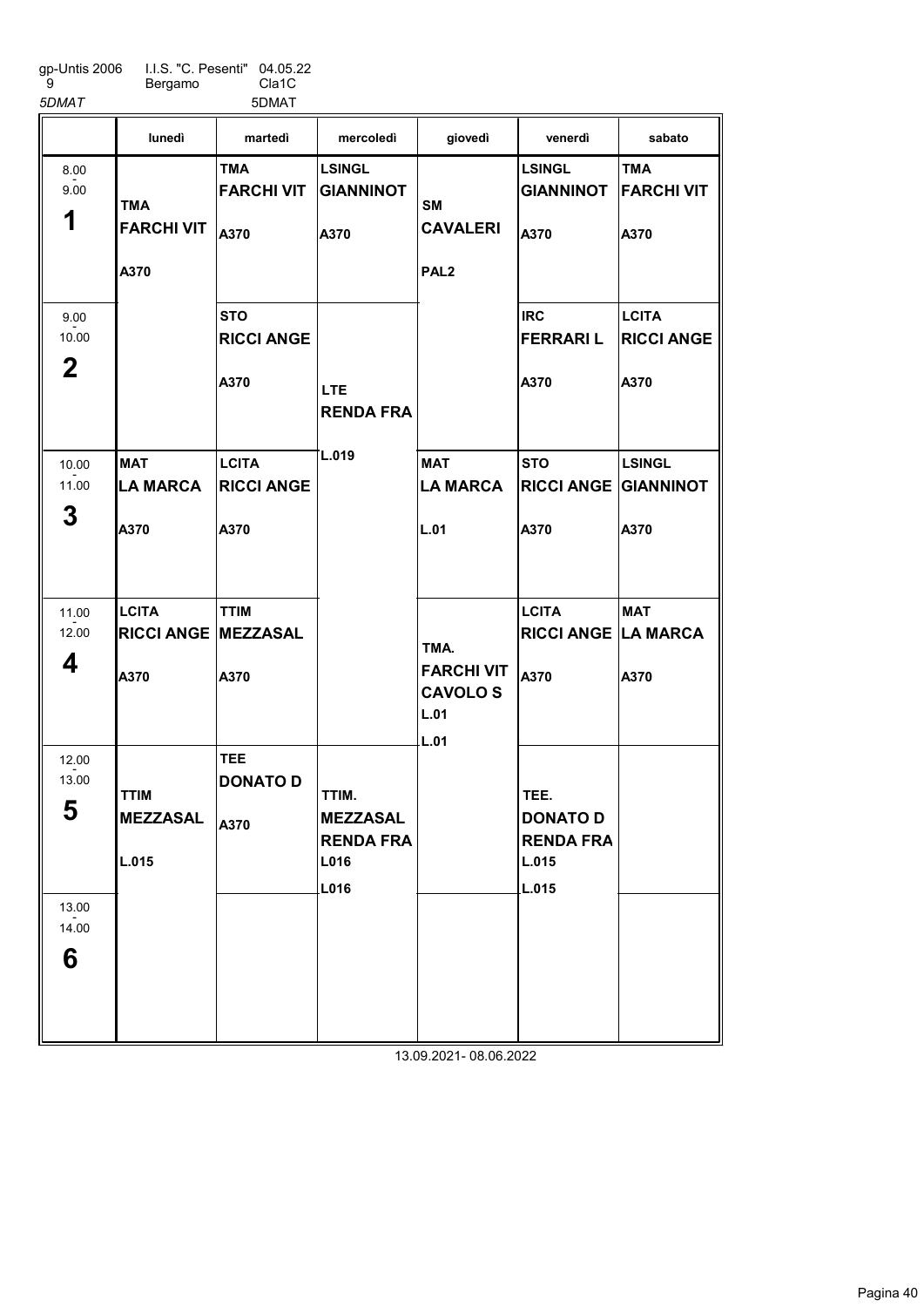gp-Untis 2006 9 I.I.S. "C. Pesenti" Bergamo 04.05.22

Cla1C 5EMAT 5EMAT

|                               | lunedì                                                       | martedì                                                    | mercoledì                              | giovedì                                          | venerdì                                                        | sabato                                   |
|-------------------------------|--------------------------------------------------------------|------------------------------------------------------------|----------------------------------------|--------------------------------------------------|----------------------------------------------------------------|------------------------------------------|
| 8.00<br>9.00<br>1             | <b>TEE</b><br><b>TORGANO</b><br>A371                         | <b>LCITA</b><br><b>SANTORO</b><br>A371                     | <b>STO</b><br><b>SANTORO</b><br>A371   | <b>TTIM</b><br><b>DELIA SER</b><br>L016          | TTIM.<br><b>DELIA SER</b><br><b>D'AURIA FR</b><br>L016<br>L016 | <b>STO</b><br><b>SANTORO</b><br>A371     |
| 9.00<br>10.00<br>$\mathbf{2}$ | <b>LSINGL</b><br><b>COLOMBIC</b><br>A371                     |                                                            | <b>TMA</b><br><b>GALLI PAO</b><br>A371 |                                                  |                                                                | <b>LSINGL</b><br><b>COLOMBIC</b><br>A371 |
| 10.00<br>11.00<br>3           | TMA.<br><b>GALLI PAO</b><br><b>FORTU LOR</b><br>A371<br>A371 | <b>TTIM</b><br><b>DELIA SER</b><br>A371                    | <b>IRC</b><br><b>FERRARIL</b><br>A371  | <b>SM</b><br><b>CAVALERI</b><br>PAL <sub>2</sub> | LTE.<br><b>D'AURIA FR</b>                                      | <b>LCITA</b><br><b>SANTORO</b><br>A371   |
| 11.00<br>12.00<br>4           |                                                              | <b>MAT</b><br><b>SINA ADEL</b><br>A371                     | <b>TMA</b><br><b>GALLI PAO</b><br>A371 |                                                  | L.017                                                          | <b>TMA</b><br><b>GALLI PAO</b><br>A371   |
| 12.00<br>13.00<br>5           | <b>MAT</b><br><b>SINA ADEL</b><br>L.R2                       | TEE.<br><b>TORGANO</b><br><b>RENDA FRA</b><br>L.R2<br>L.R2 |                                        | <b>LCITA</b><br><b>SANTORO</b><br>A371           |                                                                |                                          |
| 13.00<br>14.00<br>6           |                                                              |                                                            |                                        | <b>MAT</b><br><b>SINA ADEL</b><br>A371           | <b>LSINGL</b><br><b>COLOMBIC</b><br>A371                       |                                          |